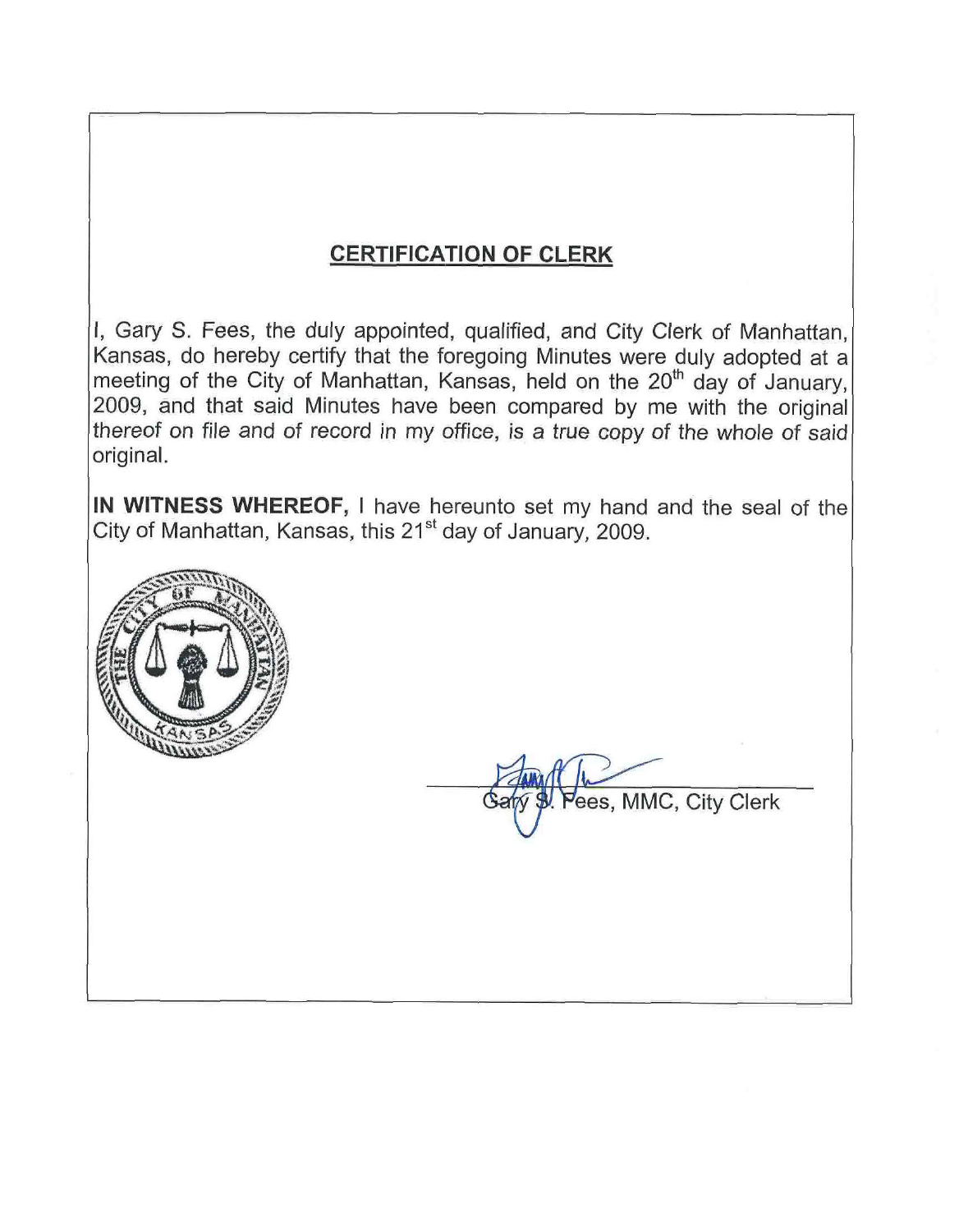

# *MINUTES CITY COMMISSION MEETING TUESDAY, JANUARY 6, 2009 7:00 P.M.*

The Regular Meeting of the City Commission was held at 7:00 p.m. in the City Commission Room. Mayor Mark J. Hatesohl and Commissioners Bob Strawn, Bruce Snead, James E. Sherow, and Tom Phillips were present. Also present were the City Manager Ron R. Fehr, Assistant City Manager Jason Hilgers, Assistant City Manager Lauren Palmer, City Attorney Bill Frost, City Clerk Gary S. Fees, 7 staff, and approximately 20 interested citizens.

# PLEDGE OF ALLEGIANCE

Mayor Hatesohl led the Commission in the Pledge of Allegiance.

# PROCLAMATION

Mayor Hatesohl proclaimed January 16-23, 2009, *Dr. Martin Luther King, Junior Observance Week*. Tiffany Powell and Isaac Madison, Manhattan Martin Luther King, Jr. Memorial Committee, were present to receive the proclamation.

# PUBLIC COMMENTS

Mayor Hatesohl opened the public comments.

Jeff Kreuser, 423 Vattier Street, informed the Commission that the smoking ordinance passed by the voters in November is not what he voted for and voiced frustration with the interpretation of outdoor patios and exemptions. He stated that the restaurants and bars with large patios have a distinct advantage over those restaurants and bars that do not.

Dee R. Ross, 2304 Brockman Street, stated that anyone who has read the smoking ordinance knows that it is a totalitarian idea of a utopian society and that 95 percent of businesses in Manhattan are already smoke free. He informed the Commission that the smoking ordinance takes away his freedoms and those of other smokers and does not include other health hazards, such as car smog, dung, body perfumes, weeds, and pollens. He stated that the Manhattan Mercury failed to educate people on the smoking ordinance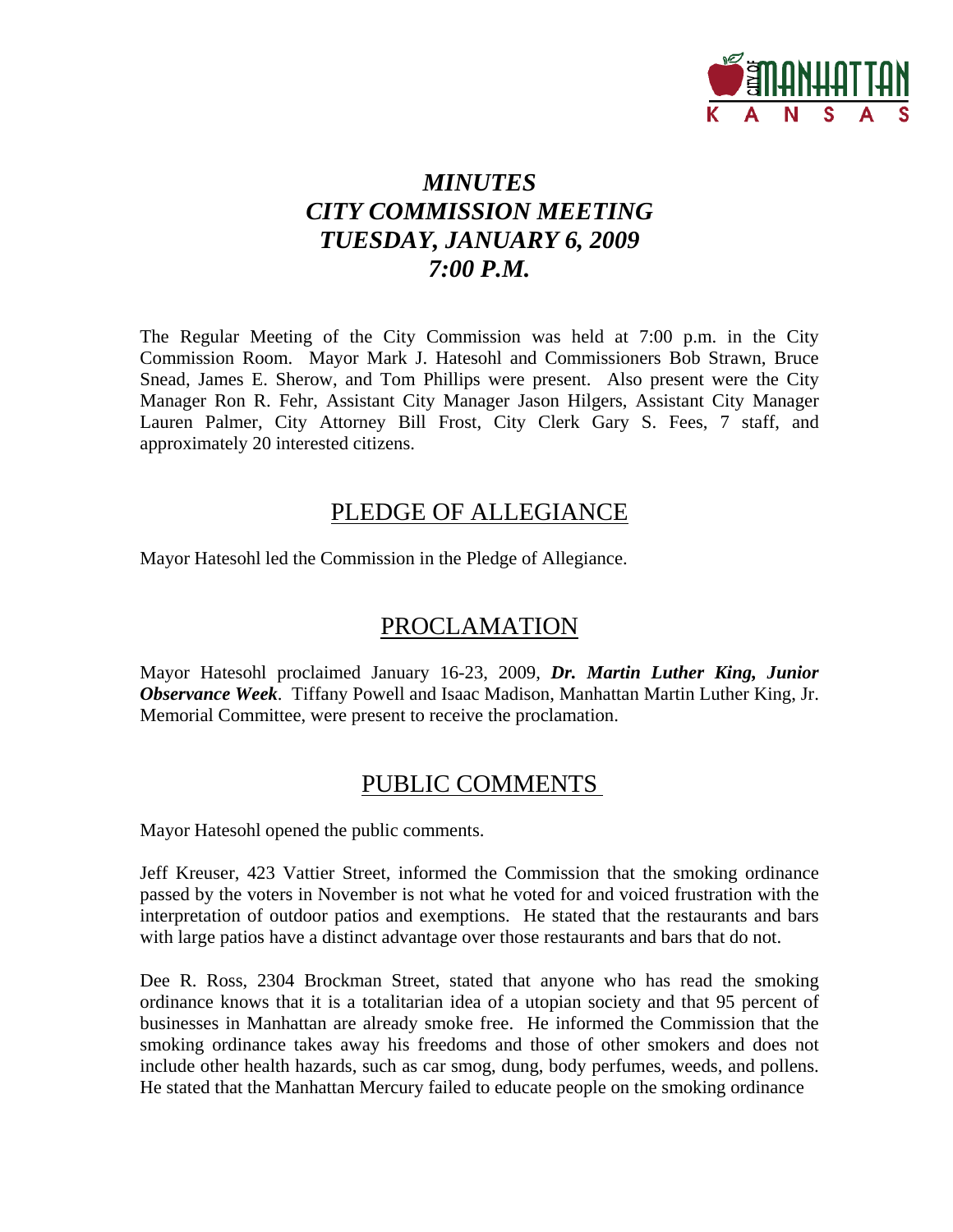# PUBLIC COMMENTS *(CONTINUED)*

and asked that a ban be placed on the sale of all tobacco products in the city limits of Manhattan.

Several Commissioners responded to questions raised on the smoking ordinance.

Hearing no other comments, Mayor Hatesohl closed the public comments.

# COMMISSIONER COMMENTS

There were no Commissioner comments.

# CONSENT AGENDA

(\* denotes those items discussed)

#### **MINUTES**

The Commission approved the minutes of the Regular City Commission Meeting held Tuesday, December 16, 2008.

#### **CLAIMS REGISTER NO. 2597**

The Commission approved Claims Register No. 2597 authorizing and approving the payment of claims from December 10, 2008, to December 30, 2008, in the amount of \$3,796,128.37.

#### **ORDINANCE NO. 6745 – REZONE – MCCALL LANDING PUD**

The Commission approved Ordinance No. 6745 rezoning McCall Landing, generally located north of the McCall Road and Carlson Street intersection, from PUD, Commercial Planned Unit Development District, to a new PUD, Commercial Planned Unit Development District, based on the findings in the Staff Report *(See Attachment No. 1)*, with the fourteen conditions recommended by the Manhattan Urban Area Planning Board.

#### **ORDINANCE NO. 6746 – REZONE – 701 ENOCH LANE**

The Commission approved Ordinance No. 6746 rezoning 701 Enoch Lane, generally located on the northwest corner of Enoch Lane and US Highway 24, from C-5, Highway Service Commercial District, to I-2, Industrial Park District, based on the findings in the Staff Report *(See Attachment No. 2)*.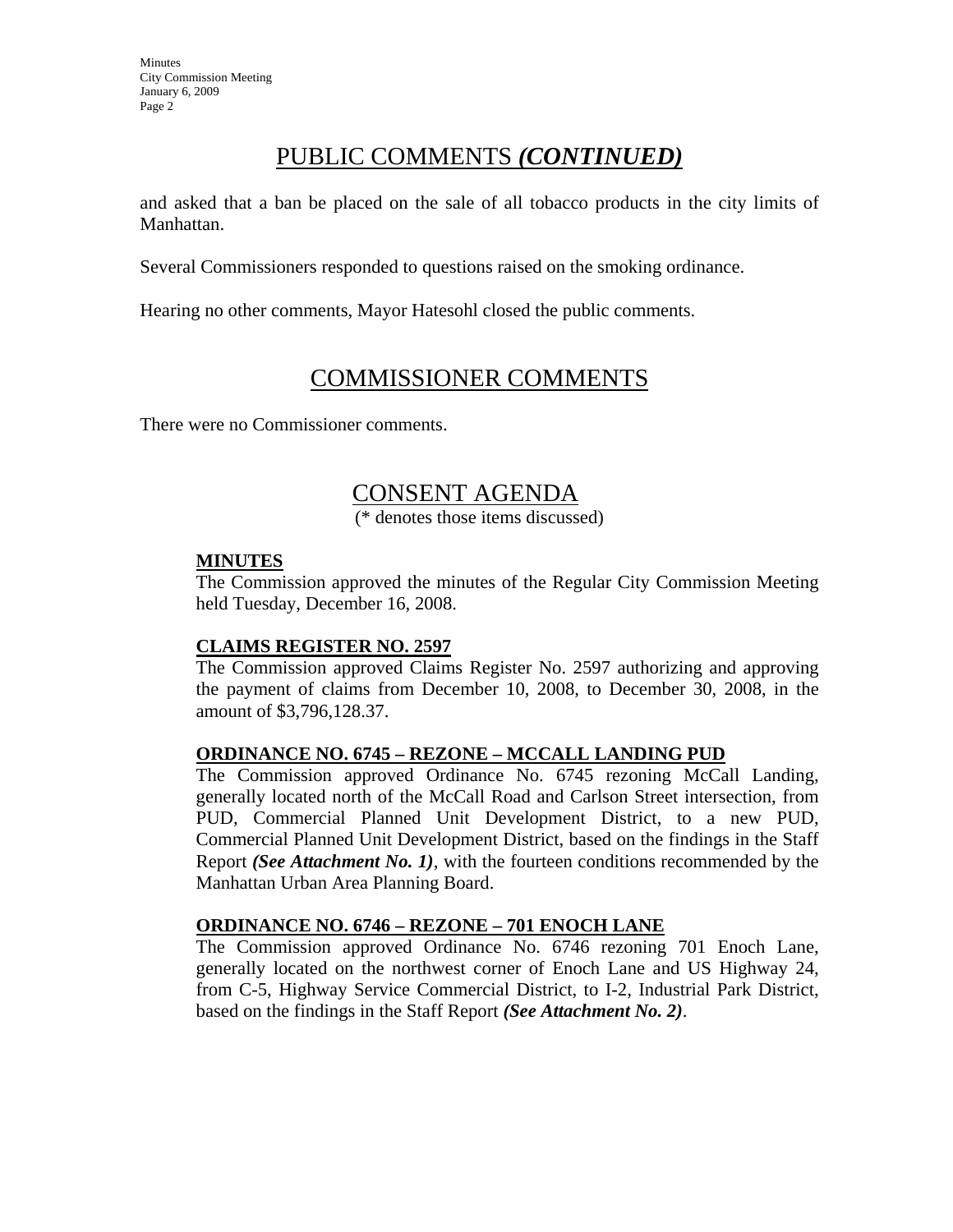#### **ORDINANCE NO. 6747 – INSTALLMENT PURCHASE – LEE MILL HEIGHTS PARK LAND**

The Commission approved Ordinance No. 6747 authorizing the purchase of park land in Lee Mill Heights Addition via installment payments.

#### **FIRST READING – REMOVE PARKING – NORTHFIELD ROAD**

The Commission approved first reading of an ordinance removing parking along portions of the north side of Northfield Road to a point 75 feet west of the centerline of Casement Road.

#### **FIRST READING – AMEND – SCHOOL ZONES**

The Commission approved first reading of an ordinance amending the existing school time zones eliminating the 11:00 a.m. to 1:00 p.m. reduced speed limits in the existing school zones around the elementary schools beginning the 2009-2010 school year.

## **REQUEST FOR PROPOSALS – DESIGN – 17TH STREET (ST0824)**

The Commission authorized City Administration to solicit proposals for the design of 17<sup>th</sup> Street from west Laramie Street to Anderson Avenue (ST0824) and appointed Commissioner Snead to serve on the Selection Committee.

#### **REQUEST FOR PROPOSALS – DESIGN – TECUMSEH-QUIVERIA SYSTEM (SM0813)**

The Commission authorized City Administration to solicit proposals for the design of Tecumseh-Quivera System Stormwater Project (SM0813) and appointed City Commissioner Sherow to serve on the Selection Committee.

#### **REJECT BIDS – EFFINGHAM DRAINAGE IMPROVEMENTS, PHASE II (SM0807)**

The Commission rejected the Engineer's Estimate in the amount of \$49,182.00, rejected all bids for the Effingham Drainage Improvements Phase II (SM0807), and authorized City Administration to rebid the project in January 2009.

#### **CHANGE ORDER NO. 2-FINAL – STONE POINTE ADDITION, UNIT 2 – STREET IMPROVEMENTS (ST0630)**

The Commission approved Change Order No. 2 – Final for Stone Pointe Addition, Unit II, Street Improvements (ST0630), resulting in a net increase of \$76,852.61 (+9.8%) to the contract with Nowak Construction Co., Inc., of Goddard, Kansas.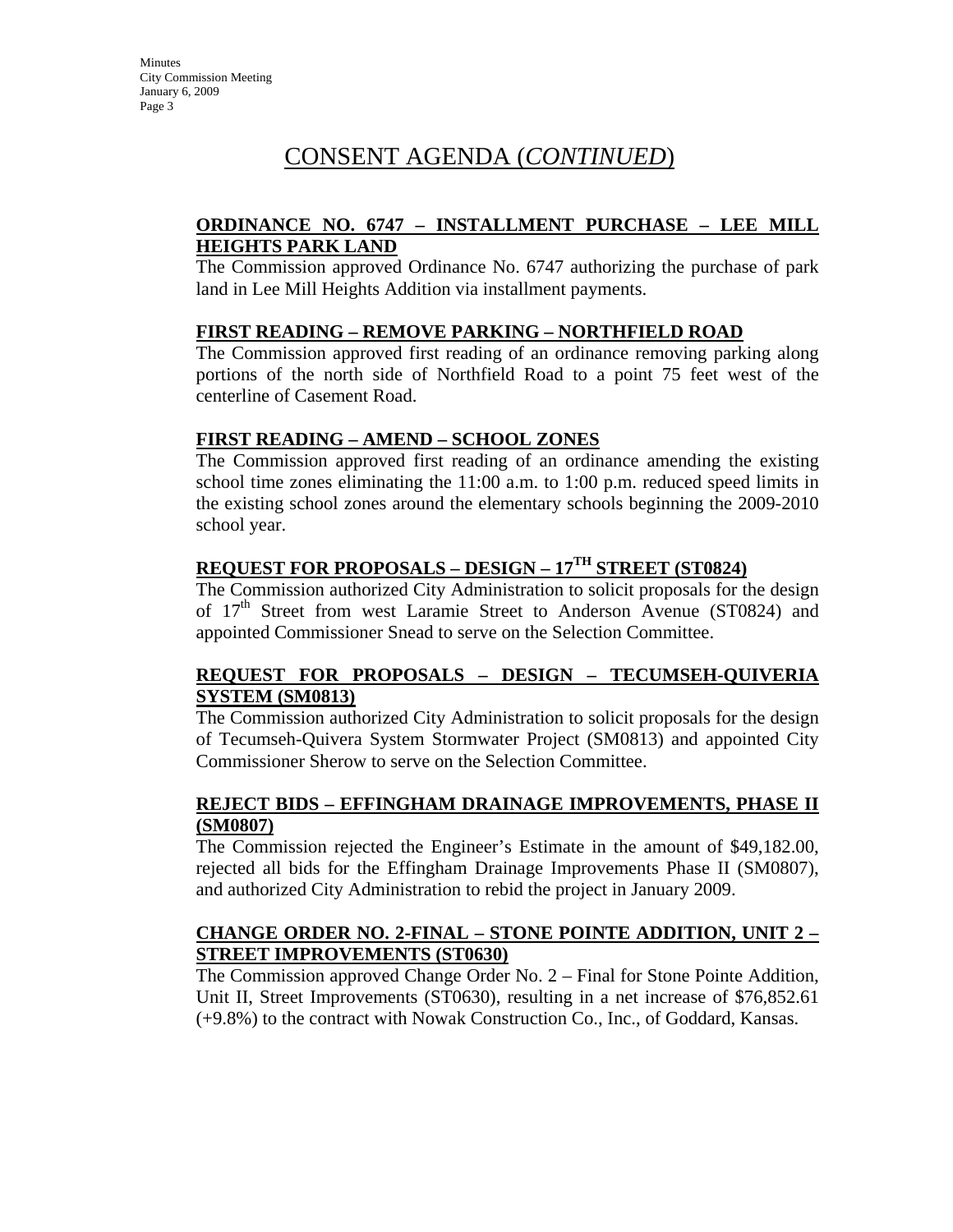#### **\* CHANGE ORDER NO. 2-FINAL – LEE MILL VILLAGE ADDITION – SANITARY SEWER IMPROVEMENTS (SS0704)**

Ron Fehr, City Manager, provided additional information on the item and responded to questions from the Commission regarding change orders.

The Commission approved Change Order No. 2 – Final for Lee Mill Village Addition Sanitary Sewer Improvements (SS0704), resulting in a net increase of \$31,504.00 (+5.7%) to the contract with Luttrell Construction Co., Inc., of Olathe, Kansas.

#### **CHANGE ORDER NO. 2-FINAL – LEE MILL VILLAGE ADDITION – STORM SEWER IMPROVEMENTS (SM0702)**

The Commission approved Change Order No. 2 – Final for Lee Mill Village Addition Storm Sewer Improvements (SM0702), resulting in a net increase of \$10,591.00 (+2.1%) to the contract with Luttrell Construction Co., Inc., of Olathe, Kansas.

#### **CHANGE ORDER NO. 2-FINAL – LEE MILL VILLAGE ADDITION – STREET IMPROVEMENTS (ST0709)**

The Commission approved Change Order No. 1 – Final for Lee Mill Village Addition Street Improvements (ST0709), resulting in a net increase of \$45,793.17 (+7.3%) to the contract with Luttrell Construction Co., Inc., of Olathe, Kansas.

#### **\* SUPPLEMENTAL TRUST INDENTURE NO. 1 - GTM SPORTSWEAR INDUSTRIAL REVENUE BONDS**

Commissioner Strawn stated that he would abstain from the item because his son is President of GTM Sportswear.

The Commission approved Supplemental Trust Indenture No. 1 relating to Series B, 2006 and Series D, 2006 Industrial Revenue Bonds for GTM Sportswear, and authorized the Mayor and City Clerk to execute all related bond documents.

## **HANGAR LEASE – HEARTLAND AVIATION**

The Commission authorized the Mayor and City Clerk to execute the D-1 Hangar Lease agreement at the Manhattan Regional Airport with Mr. Gordon Smith, d/b/a Heartland Aviation for a term of two years, ending December 31, 2010.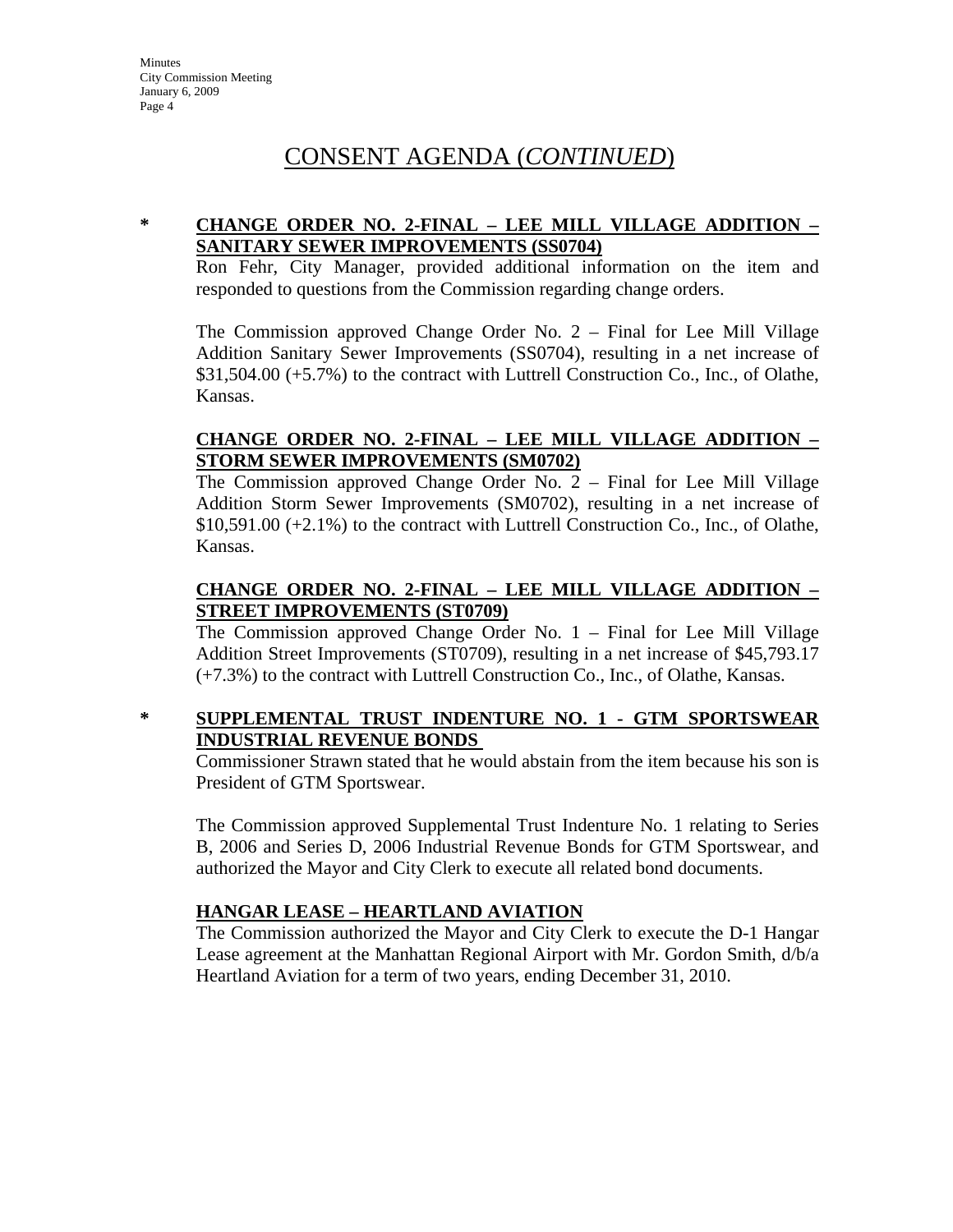#### **RESOLUTION NO. 010609-A – SUPPORT – TRANSPORTATION IMPROVEMENTS FOR GREATER FORT RILEY COMMUNITIES**

The Commission approved Resolution No. 010609-A indicating the Commission's support for ten priority transportation improvements for the Greater Fort Riley Communities and the enactment by the Kansas Legislature of a new statewide Comprehensive Transportation Program.

### **NEGOTIATE CONTRACT – DESIGN – MCCALL ROAD IMPROVEMENTS (ST0821)**

The Commission accepted the recommendation of the Selection Committee and authorized City Administration to negotiate a contract with HWS Consulting Group, of Manhattan, Kansas, for engineering services for the McCall Road Improvements from Hayes Drive to US-24 (East Poyntz Avenue) (ST0821).

#### **LICENSE – MERCHANT GUARD AGENCY**

The Commission approved a Merchant Guard Agency License for calendar year 2009 for Securitas Security Services USA, Inc., 2942 B SW Wanamaker Dr., Ste. 2A, Topeka, Kansas.

#### **\* RILEY COUNTY LAW BOARD APPOINTMENTS**

Commissioner Strawn voiced opposition to having elected officials serve on the Riley County Law Enforcement Board and stated that the Statute governing Law Board appointments was developed to ensure citizen oversight and not political oversight. He stated that the Law Board appointments provide an opportunity to open this up to citizen membership and appointing Commissioners is at odds with the Statute and with our Code of Ethics policy for transparency in government. He then asked the Mayor to reconsider his appointments to the Law Board and appoint at least one citizen-at-large.

Commissioner Sherow stated that being on the Law Board is an essential part of a Commissioner's responsibility, since the City budget is responsible for funding 80 percent of the Riley County Police Department budget. He voiced concern in having no say as a Commissioner in how the mill levy is spent for police services and stated the Commission is elected to set budgets, mill levies, and to be good stewards of the City's finances. He stated that there have been unintended consequences with the Statute and wanted to look at the Statute, appointments, and funding of the Riley County Police Department.

Mayor Hatesohl said we could pursue the police department having its own mill levy.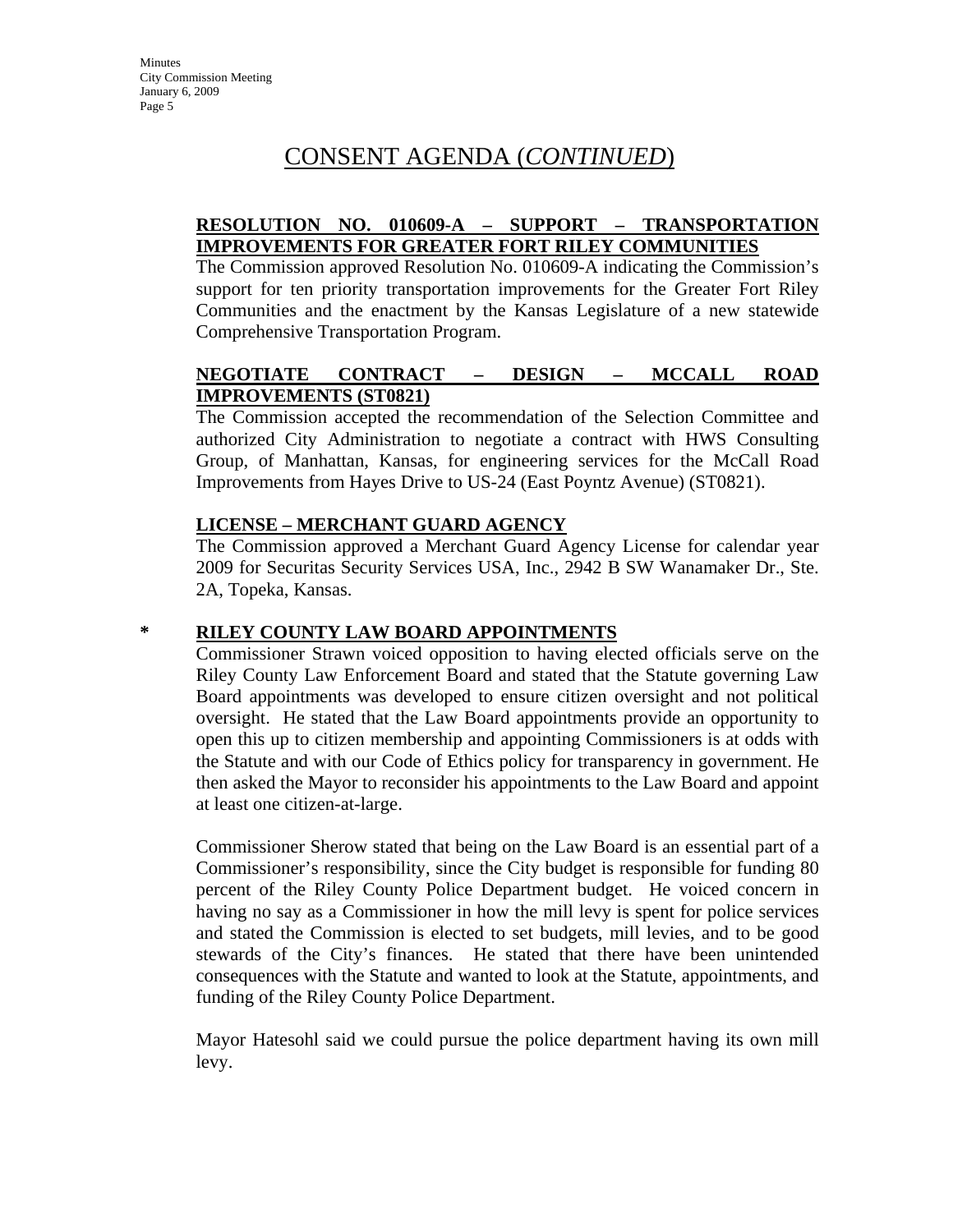**Minutes** City Commission Meeting January 6, 2009 Page 6

## CONSENT AGENDA (*CONTINUED*)

#### **\* RILEY COUNTY LAW BOARD APPOINTMENTS** *(CONTINUED)*

Commissioner Snead stated that the Riley County Law Enforcement Board meetings are open to the public and that Commissioner appointments to the Law Board are not in violation of the City's Code of Ethics policy and meets the principles of transparency. He said that it is the Commissioners responsibility to know what is going on as it pertains to public safety and enforcement and, stated that the police department provides a critical service that all taxpayers pay for, so a significant elected official presence on the Law Board makes sense for stewardship and fiscal responsibility. He said that Commissioners should serve when appointed to the Law Board and should resign from the Law Board when no longer a Commissioner. He said that the appointments are an important aspect of public service and would support the nominations.

Commissioner Phillips stated that it is important that Commissioners have a say in how such a significant portion of the City's budget is spent and its impact on the mill levy and City budget. He voiced opposition to the assessment made that transparency equals citizen involvement.

Commissioner Strawn reiterated the importance for citizen participation in serving on boards and voiced the need for additional citizen membership on the Law Board to promote transparency and good governance.

Ron Fehr, City Manager, responded to questions from the Commission regarding the ability for other boards to set their own mill levies.

Commissioner Strawn stated that he has asked for a review of the Statute and that has been put on hold until the lawsuit is over. He said the Statute needs to be revisited and supported a citizen to be appointed to the Law Board.

Commissioner Sherow stated that his preference would be to have two City Commissioners on the Law Board, but would prefer to have all City Commissioners able to weigh in on the mill levy in order to be good stewards of City resources.

Commissioner Snead provided additional information on the formation of the Riley County Police Department and stated that a significant presence of Commissioners makes sense given the financial impacts.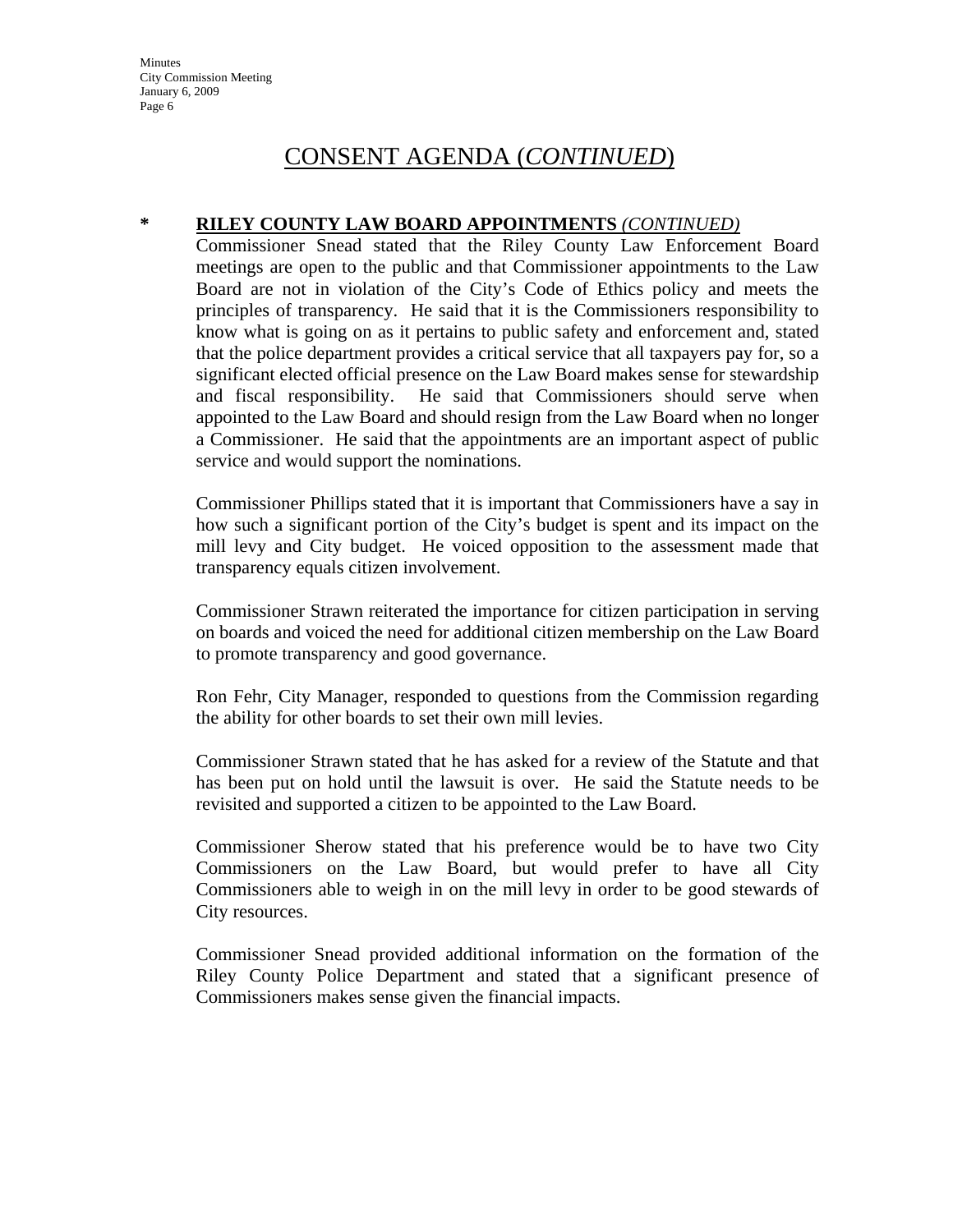#### **\* RILEY COUNTY LAW BOARD APPOINTMENTS** *(CONTINUED)*

Bill Reece, 2013 Deerfield Square, provided background information about the composition of the Riley County Law Board and the State Statute creating the Riley County Police Department. He stated that it is appropriate for citizen representation on the Riley County Law Enforcement Board that is not politically motivated.

Loren Pepperd, 3005 Tomahawk Circle, provided the Commission with additional information on the provisions of the Statute and stated that citizens should be involved and appointed to the Riley County Law Enforcement Board. He stated that if the Statute needs to be corrected, that it be changed or if not, then, the Statute should be followed.

Commissioner Snead stated that the timing of the Riley County Police Department's budget process provides a very narrow window for budget feedback and that it is important to have more, rather than less, City Commissioner participation.

Commissioner Phillips expressed his frustration with the Statute and the Riley County Police Department budget that needs to be accepted into the City Budget.

Commissioner Sherow stated that revenue increases from new property tax gains the last two years, were eaten up by the Riley County Police Department budget before the City could realize the gain in new property taxes.

Mayor Hatesohl suggested that the Riley County Law Enforcement Board appointments be pulled off the agenda and that he would ask members of the public and the Commission to submit names of Manhattan residents who could serve on the Law Board. He stated that he would give up his seat on the Law Board and encouraged those interested to submit their applications for a citizen position on the Law Board and that he would also appoint two Commissioners.

After additional discussion, Commissioner Snead moved to approve the consent agenda, as amended, with the removal of Item R: Board Appointments for Riley County Law Enforcement Board. Commissioner Sherow seconded the motion. On a roll call vote, motion carried 5-0, with the exception of Item M: IRB's for GTM Sportswear, which carried 4-0 with Commissioner Strawn abstaining from the item.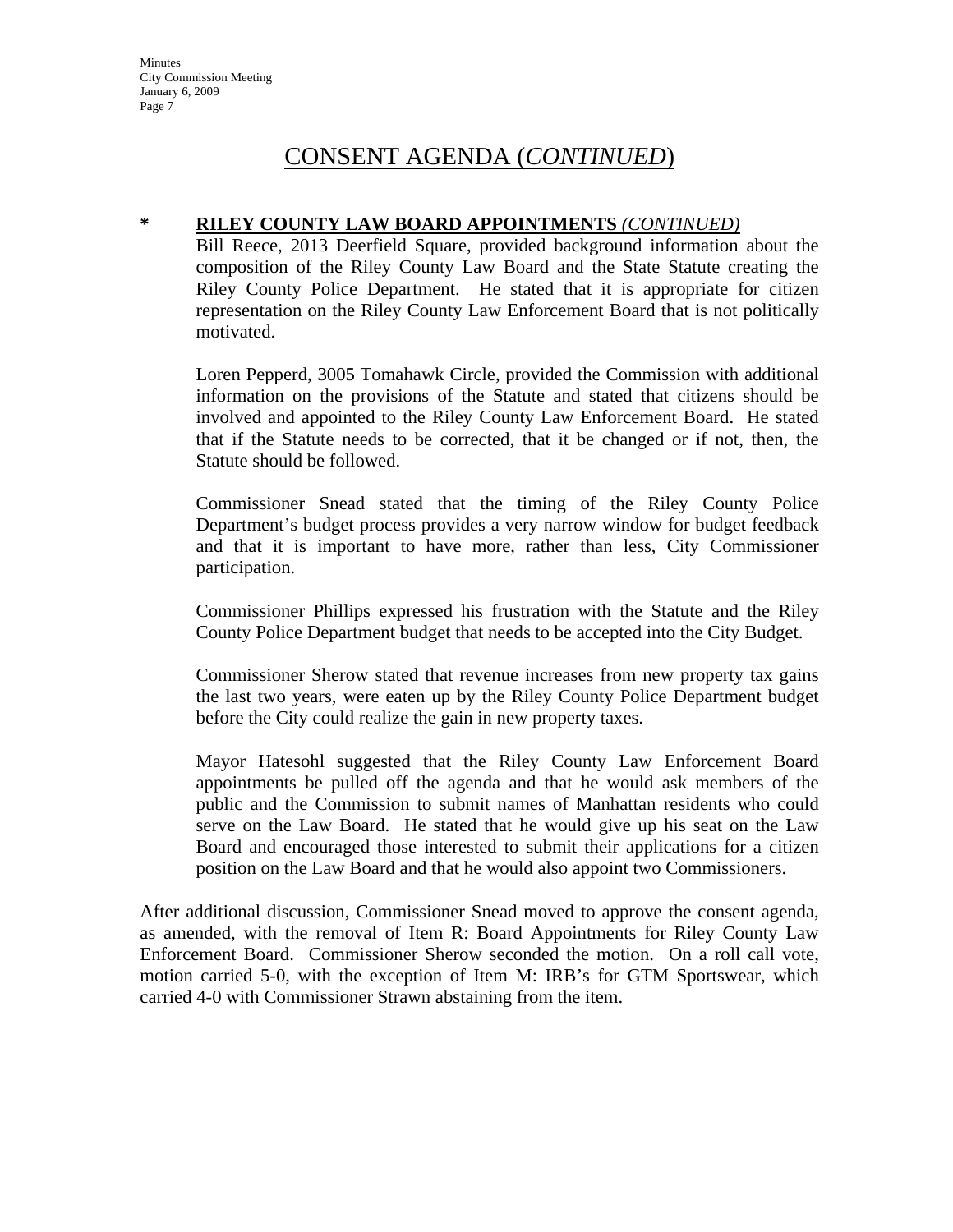Minutes **City Commission Meeting** January 6, 2009 Page 8

## **GENERAL AGENDA**

#### FIRST READING - REZONE - LOTS 7B, 8A-9B, AND LOTS 10 - 56, CEDAR **GLEN ADDITION**

Eric Cattell, Assistant Director for Planning, presented the item.

Commissioner Snead moved to approve first reading of an ordinance rezoning Lots 7B, 8A-9B, and Lots 10 - 56, Cedar Glen Addition, generally located west of and adjacent to Little Kitten Avenue and Buckner Drive, from R-M, Four-Family Residential District, to R-2, Two-Family Residential District, based on the findings in the Staff Report (See Attachment No. 3). Commissioner Sherow seconded the motion. On a roll call vote, motion carried 5-0.

#### **ADJOURNMENT**

At 8:19 p.m. the Commission adjourned.

MMC, City Clerk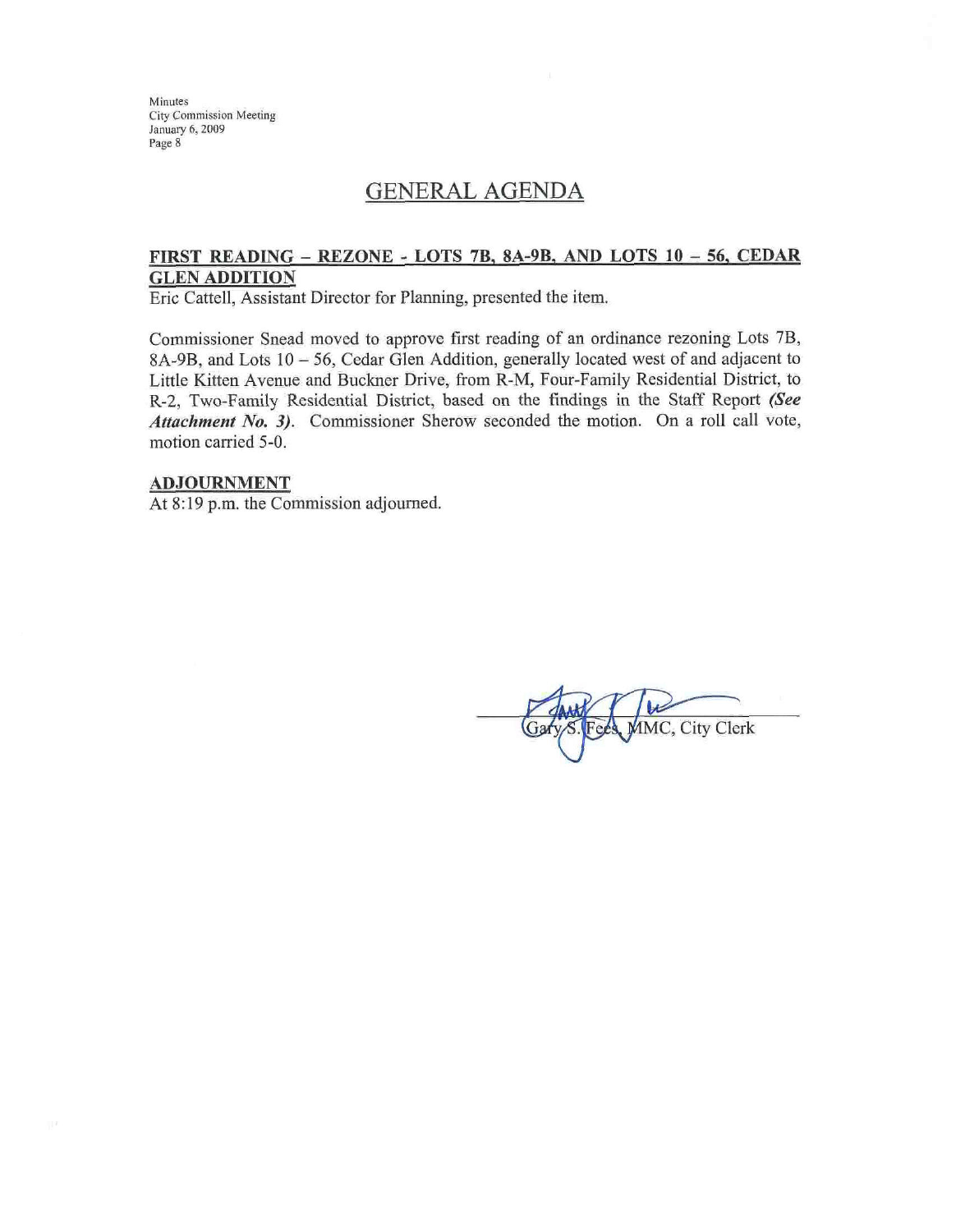## **STAFF REPORT**

### **APPLICATION TO REZONE PROPERTY TO PLANNED UNIT DEVELOPMENT DISTRICT**

## **BACKGROUND**

#### **NOTE: THE PRELIMINARY DEVELOPMENT PLAN FOR THE APPROVED MCCALL LANDING COMMERCIAL PLANNED UNIT DEVELOPMENT WAS APPROVED MAY 20, 2008 (SITE PLAN AND ORDINANCE ATTACHED.) DUE TO THE EXTENSIVE CHANGES TO THE APPROVED PUD, A REVISED PRELIMINARY DEVELOPMENT PLAN APPLICATION WAS SUBMITTED.**

**FROM:** PUD, Commercial Planned Unit Development District.

**TO:** PUD, Commercial Planned Unit Development District.

**OWNER/ ADDRESS:** McCall Inc. / 615 McCall Road, Manhattan KS.

**APPLICANT/ ADDRESS:** McCullough Development Inc. – Charles Busch/PO Box 1088,

 $210$  N.  $4<sup>th</sup>$  Street, Manhattan KS.

**DATE OF PUBLIC NOTICE PUBLICATION:** Monday, October 27, 2008.

**DATE OF PUBLIC HEARING: PLANNING BOARD:** Monday, November 17, 2008. At the request of the applicant, the public hearing was tabled on November 17, 2008, to the Monday, December 1, 2008, Planning Board meeting.

**CITY COMMISSION:** Tuesday, December 16, 2008.

**LOCATION:** North of the intersection of McCall Road and Carlson Street, south of Levee Drive, west of McCall Pattern Company, and east of Abbott Management and Sunflower Self-Storage.

**AREA:** Approximately 26-acres.

**PROPOSED USES:** The revised McCall Landing PUD will consist of the following proposed Permitted Uses:

1. Farm and ranch supply stores such as, but not limited to, Orscheln Farm & Home, with associated outdoor sales, display and storage.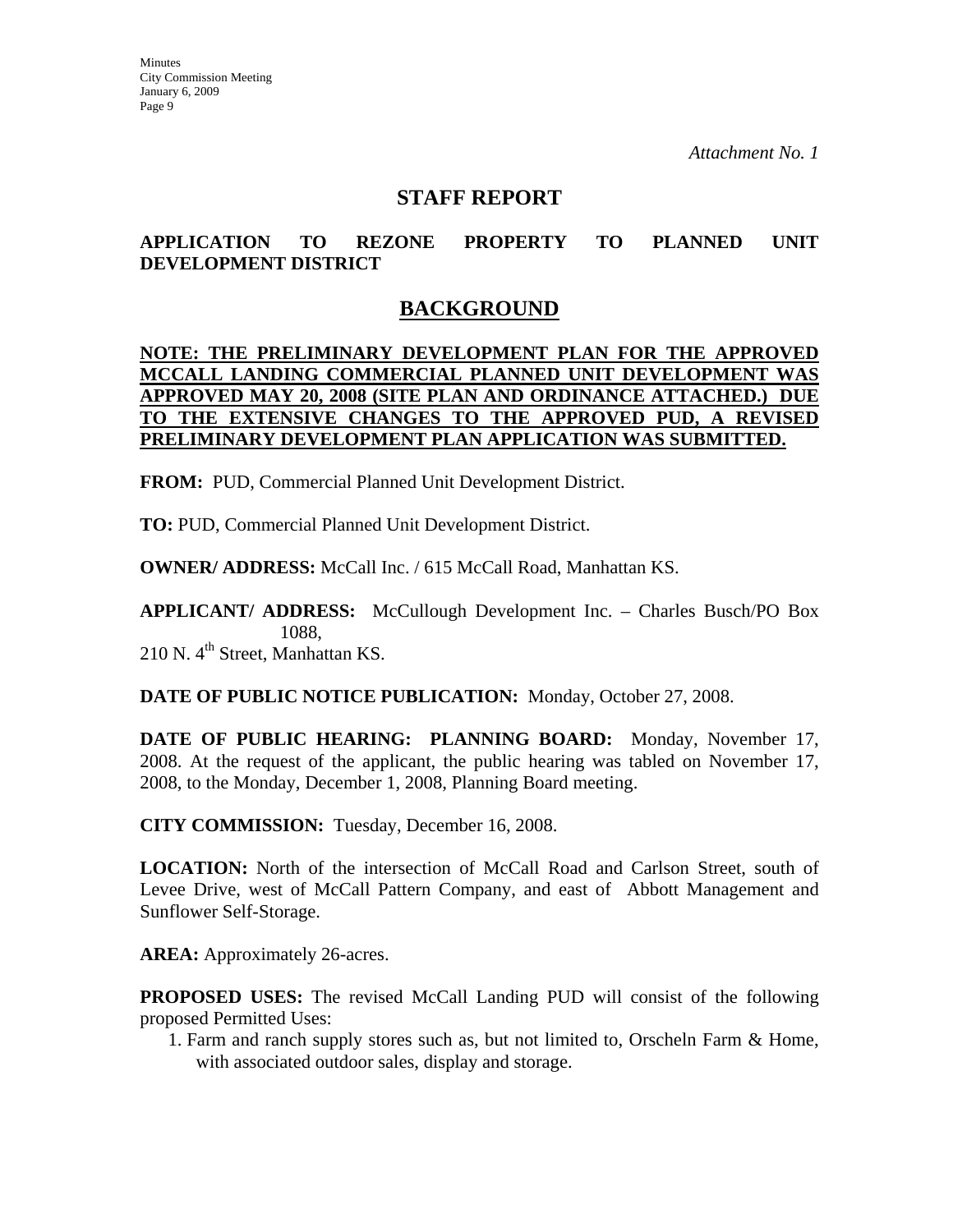- 2. Business and professional offices.
- 3. Restaurants, including drive-in type.
- 4. Banks and financial institutions, including drive-in type.
- 5. Convenience stores, without buried storage tanks.
- 6. Package liquor stores.
- 7. Retail stores.
- 8. Home improvement centers, including retail sale of general merchandise, lumber yards, landscape and garden products, hardware, appliances and fixtures, carpet, tile and floor coverings, and general home improvement, household and related products, and outdoor sales, display and storage, including lumber yard areas for stores such as, but not limited to, Menards.

Lot 1 is for a proposed Orscheln Farm and Home store; Lot 2 is for a Menard's; and, Lots 3 and 4 are future out-lots, each subject to a PUD amendment.

### **PROPOSED BUILDINGS AND STRUCTURES:**

#### **Lot 1 - Orscheln Farm and Ranch**

The proposed site is approximately four acres in area on which a 50,000 square foot Orscheln Farm and Home super store will be constructed, and a 20,000 square foot screened outdoor storage area (see Sheets A1.00 and A2.00), as well as outdoor display and proposed storage along the south and west sidewalks adjacent to the building.

The Orscheln Farm and Home business is a relocation of its existing business from its current location on the southwest corner of McCall Road and Enoch Lane. The one-story flat roofed building is 22 feet in height, with an exterior of tan aggregate covered metal panels similar in color and material to the McCall Pattern Company. An entry canopy extends along the west elevation of the building for the majority of the storefront. There is a covered entry on the south storefront of the building. Each canopy has supporting brick columns. An entrance to the tire shop is also on the south side of the building.

To the east of the building is the approximate 20,000 square foot outdoor storage, sales and display area, which will be enclosed by an approximate nine foot black chain link fence with black vertical slats with ten foot split faced block accent columns. The north and south fences are gated for entry and exit to the storage area.

Sidewalk display includes smaller lawn and garden plant materials, equipment, tools and supplies, as well as smaller ranch and home supply items. The enclosed area includes large items such as fencing, larger building supplies, water tanks and other larger items. For a more complete list see written application documents.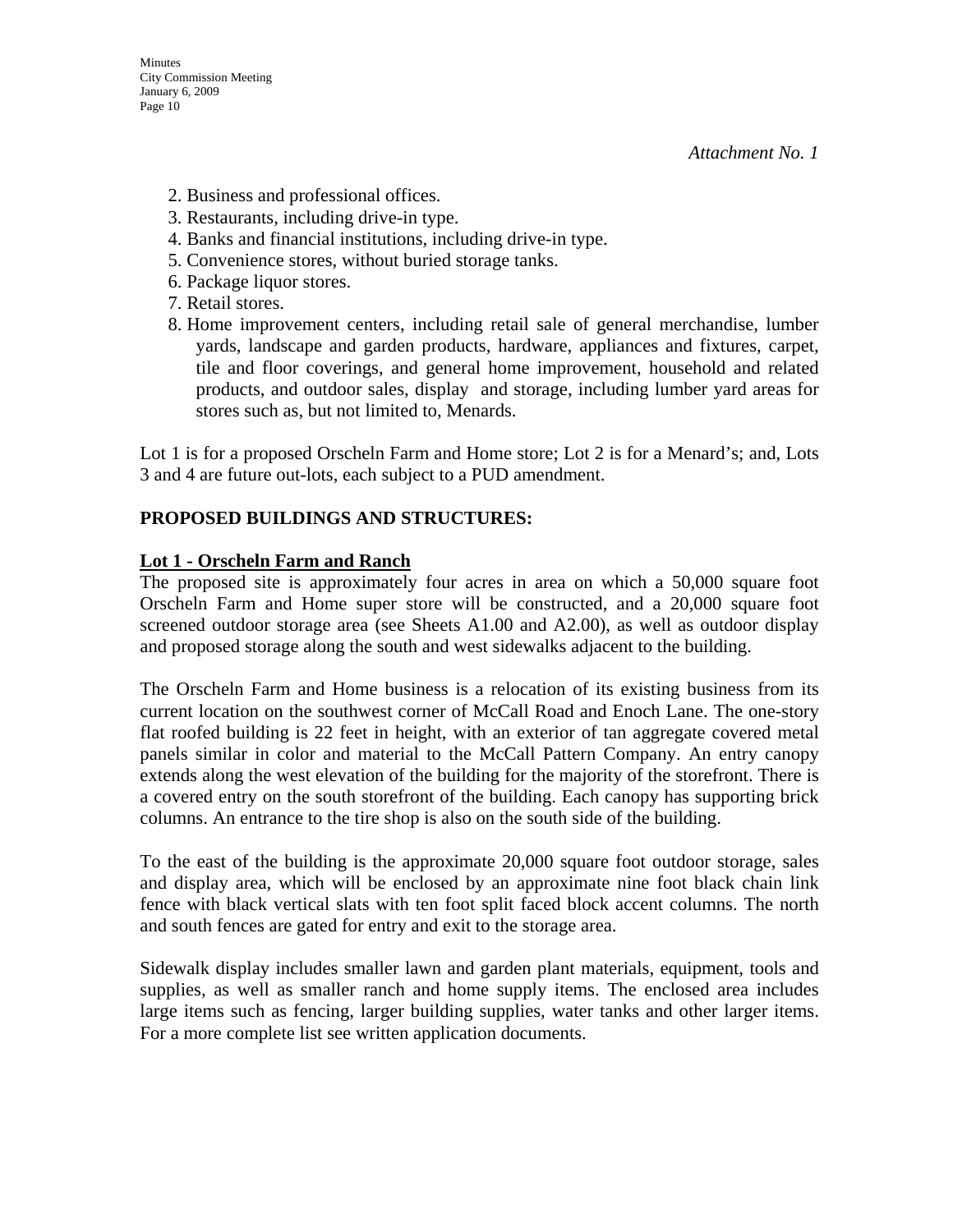**Minutes** City Commission Meeting January 6, 2009 Page 11

The remainder of Lot 1 is for off-street parking and landscaped space.

#### **Lot 2 - Menards**

The proposed Menards' site is approximately 18 acres in area on which a 202,948 square foot retail building is proposed consisting of heated indoor building area (162,340 square feet) and unheated indoor building space (40,608 square feet). Heated area contains approximately 94,432 square feet of retail area, 49,675 square feet of retail/warehouse space, 14,482 square feet of receiving area, and 3,751 square feet of bathroom/office space. Unheated building space contains 27,648 square feet of garden center/shipping area located on the eastern side of the building, and 12,960 square feet of rear overhang.

In addition, there is an outdoor storage/lumber yard (180,982 square feet) on the north and east sides of the building consisting of a lumber warehouse (26,420 square feet) to the north of the main building, an approximate 15,000 square feet of roofed over palletized lumber storage, which also functions as a 14 foot tall wood screening wall along the east, north and west perimeters of the building site, and approximately 15,400 square feet of open palletized lumber storage nine feet in height, which is located to the immediate east of the garden center. The remainder is driving aisle. The rear wall of the lumber warehouse is approximately 27 feet in height and provides an additional 13 feet of screening for that part of the warehouse along the northern part of the site. The south side of the storage yard is screened with a four foot concrete wall and nine foot wrought iron fence.

The Menards' building is approximately 30 feet in height and constructed of smooth finish precast concrete exterior walls with buff colored exterior aggregate walls on the south and west sides of the building and unpainted precast concrete walls on the east and north sides of the building. Emerald green standing seam accents are shown on the south, east and north sides of the building (see Sheets D4-D6 for more architectural details). The warehouse and roofed over palletized storage roof are standing seam metal.

The remainder of the site is off-street parking and landscaped space including a drainage basin on the east side of Lot 2.

**Lots 3 and 4** Future PUD amendments.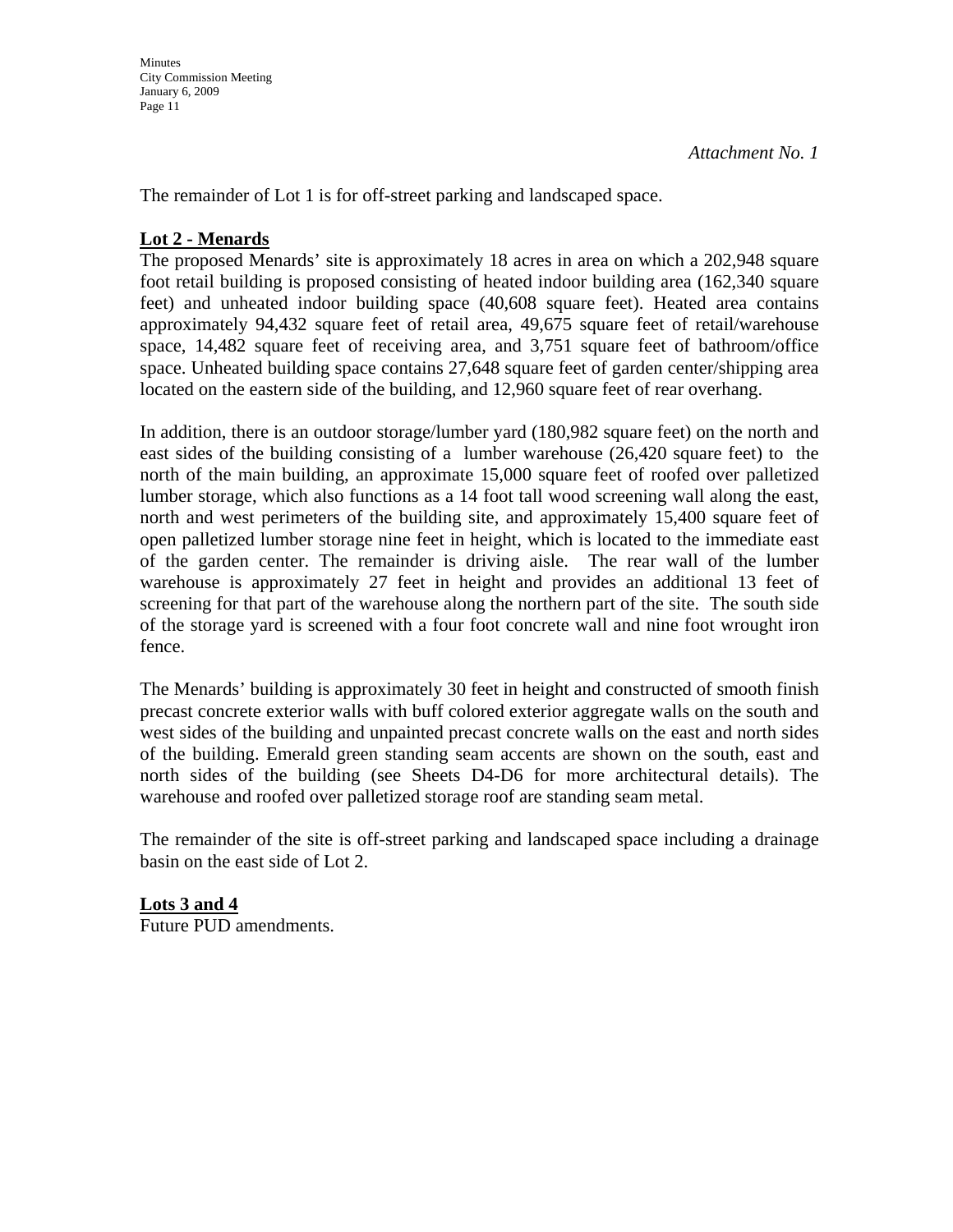#### **PROPOSED LOT COVERAGE-TOTALS**

| Use                              | <b>Acres/Square Feet</b> | <b>Percentage</b> |
|----------------------------------|--------------------------|-------------------|
| <b>Buildings/Outdoor Storage</b> | 489,145 square feet      | 43%               |
| Travel Easement/                 |                          |                   |
| Drives/Parking                   | $393,659$ square feet    | 35%               |
| Open/Landscape Space             | $204,412$ square feet    | 18%               |

Approximately 40,946 square feet (4%) of the site will be dedicated as right-of-way for future McCall Road.

Note: See Sheet C3 of the PUD drawings for projected individual lot coverage.

#### **PROPOSED SIGNS-LOT 1**

| <b>Type</b>                | <b>Dimensions</b>                                                 | <b>Lighting</b> |
|----------------------------|-------------------------------------------------------------------|-----------------|
| One Wall/Box Store Name    | 40 ft. long by 5.5 ft tall (220sq Internally lit                  |                 |
|                            | ft in area)                                                       |                 |
| One wall painted Tire Shop | 6 ft by 1 ft $(6 \text{ sq ft in area})$                          | None proposed   |
| One ground sign (Orscheln) | 15 feet by 10 ft 8 in. (160 sf ft May be ground or internally lit |                 |
|                            | in area incl. base)                                               |                 |

#### **PROPOSED SIGNS-LOT 2**

The Menards' signage plan is shown on Sheet D4 and consists of a main entrance sign, and product and directional signage. In addition, a banner sign is proposed over the concrete block outdoor storage area along the sidewalk in front of the building between the garden center and main building exit. Signage is more in keeping with C-5, Highway Service Commercial District, than C-2, Neighborhood Commercial District, as recommended for PUDs; however, the total square feet of sign area is less than would be allowed under C-2 sign guidelines.

A 15 foot tall double faced ground entry sign is proposed at the northwest corner of the intersection of proposed Carlson Place and McCall Road. The signage will be internally illuminated and mounted on a precast concrete base with space for two other business names, in addition to the Menards' space. The Menards' portion of the sign is approximately 100 square feet in area (23 feet 8 inches long by 4 feet 3 inches tall), with each separate sign space 50 square feet in area. The ground sign will be in a landscaped base.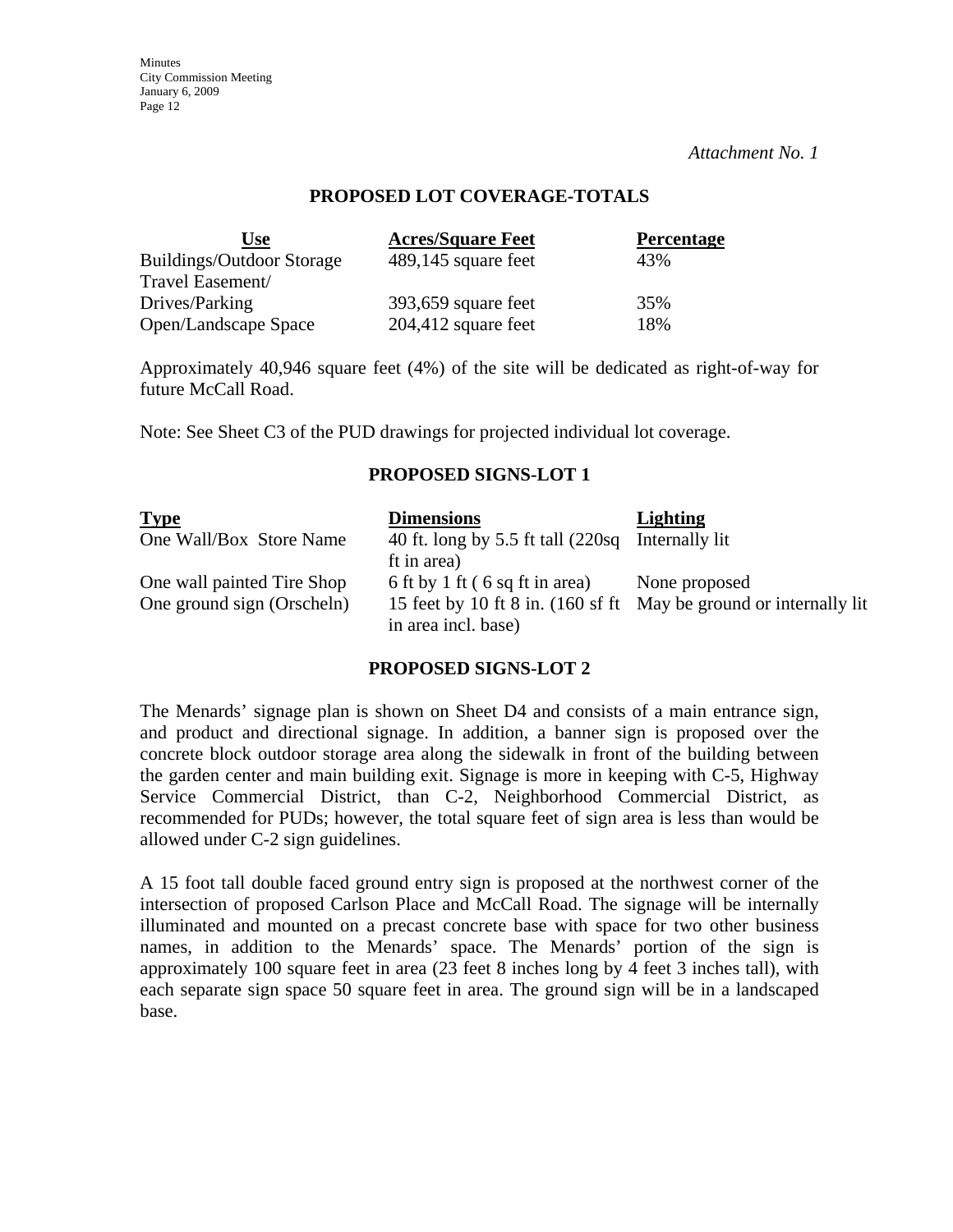The applicant's overall sign proposal is generally consistent with the signage requirements of the C-2, Neighborhood Shopping District, with respect to square footage, but deviates in terms of total number of signs. To ensure consistency on Lots 3 and 4 of the PUD, the sign requirements of the C-2 District should apply to those two lots due to their frontage along a major street; however, future amendments may contain requests for sign changes for a specific site.

As with the approved PUD, each business may have one temporary banner sign on the businesses lot. Exempt signs such as address numerals and construction sign will be allowed as well.

**PROPOSED LIGHTING:** Proposed Carlson Place and McCall Place, and Lots 1 and 2 parking lot lights are full-cutoff, 30 foot tall metal poles. Building lights will accent entrances and provide general security and are full cut-off design. In addition, the wrought iron screening fence on the south side of Menards has decorative light fixtures on the top of the fence.

## **REVIEW CRITERIA FOR PLANNED UNIT DEVELOPMENTS**

**1. LANDSCAPING:** Landscaping is a combination of grass areas, and deciduous trees scattered throughout the parking lots in landscape islands and along the east side of Carlson Place frontage. The west side of the street will be landscaped with the development of Lot 3 and 4. Lot 2's perimeter on the north, east and west sides is open lawn with scattered trees. In addition, building foundation plantings are proposed at the northwest, southwest and southeast corners of Orscheln's and at the base of the wrought iron screening fence for Menards.

Underground irrigation will maintain landscape areas along the street and on Lot 1 and 2.

The remainder of the site will be seeded with K-31 fescue grass, or native grasses, until each lot is developed.

**2. SCREENING:** Orscheln's trash dumpster is proposed to be screened with a 6 foot masonry wall with gates on the north side of the outdoor storage area. The 20,000 square foot outdoor storage area will be enclosed by a black chain link six foot tall fence with black vertical slats. The fenced outdoor storage area is approximately 105 feet north of McCall Road right-of-way. Display areas along the south and west sides of the building will be approximately 160 feet from Carlson Place and 105 feet from McCall Road, both visible from the street. Outdoor display on the south side of the building sidewalk will be visible from McCall Road, a major street, should not be allowed.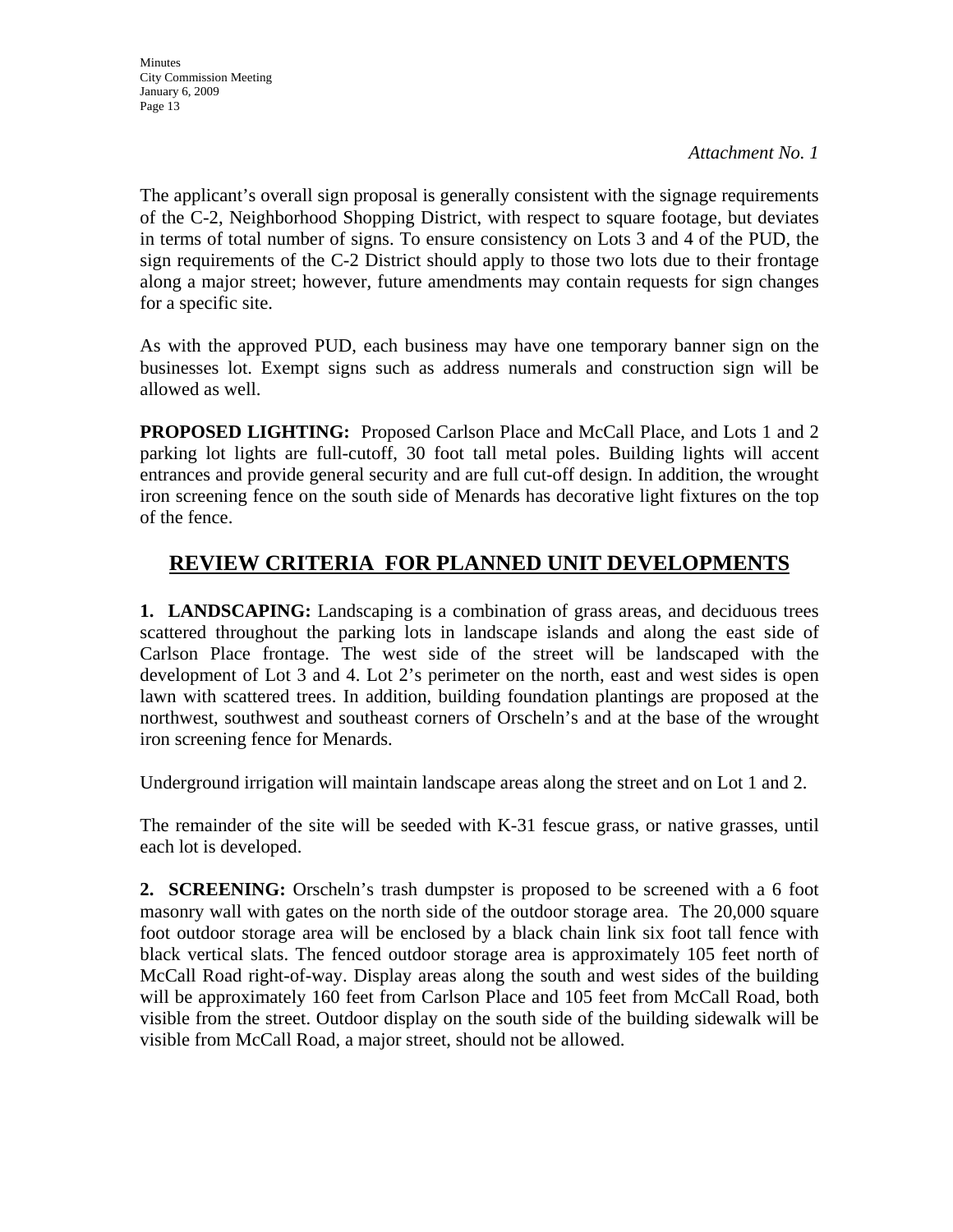Menards' screening consists of a six foot tall PVC fence enclosure with a wood grain finish around a transformer pad to the south of the store's main entrance in the parking lot; a 14 foot tall wood screening wall around the lumber yard; and, a wrought iron fence along the front to the east of the garden center. Trash compaction is behind the building in the outdoor storage yard.

**3. DRAINAGE:** A Drainage Study, dated October 3, 2008, was submitted by Schwab-Eaton, P.A. The site will drain, in part, to the south and southeast through on-site storm sewer improvements to future storm sewer improvements associated with McCall Road. However, the majority of the site will drain to a detention basin on the east side of the Menards' site, which drains to McCall Road future storm water improvements. The City Engineer has reviewed the proposed drainage study (memo attached) and accepts the consultant's drainage plan. The north portions of the site are currently designed to drain to a drainage easement generally along the north boundary of the PUD. The majority of the outdoor storage yard will need to be designed to drain to a proposed storm sewer and inlets rather than to the drainage easement along the north boundary of the PUD; however, some roof top run-off will drain to the drainage easement.

**4. CIRCULATION:** As proposed, vehicle and pedestrian access are safe and efficient.

The PUD will be accessed off McCall Road from a proposed new street, Carson Place, a Travel Easement, a right-in right out at the southeast corner of Lot 1, and a future curb cut at the southwest corner of Lot 4, which will be provided with the future amendment of Lot 4. Access is otherwise prohibited for lots abutting McCall Road and extending along the east and west sides of Carlson Place a distance of approximately 240 feet. McCall Place, a Travel Easement, extends from Carlson Place to the western boundary of the PUD and provides access to Lots 3 and 4, and acts as a frontage road as well. A possible Travel Easement may be provided on the west side of Lot 4. In addition, the applicant's consultant has indicated Carlson Place may be converted to public right-of-way after construction.

McCall Road is not built to an urban section with curb and gutter, storm water improvements or sidewalks. Currently, the street is a three lane section with two through lanes and a center turn lane. **BENEFIT DISTRICT PETITIONS WERE APPROVED BY THE CITY COMMISSION ON NOVEMBER 18, 2008, TO IMPROVE MCCALL ROAD FOR A FIVE LANE SECTION OF ARTERIAL STREET, WHICH WILL CONSIST OF FOUR THROUGH LANES, A CENTER TURN LANE, CURB AND GUTTER, STORM WATER IMPROVEMENTS AND FIVE FOOT SIDEWALKS ON BOTH SIDES OF THE STREET, WITH FROM THE INTERSECTION OF U.S. HIGHWAY 24 (E. POYNTZ AVENUE) TO THE**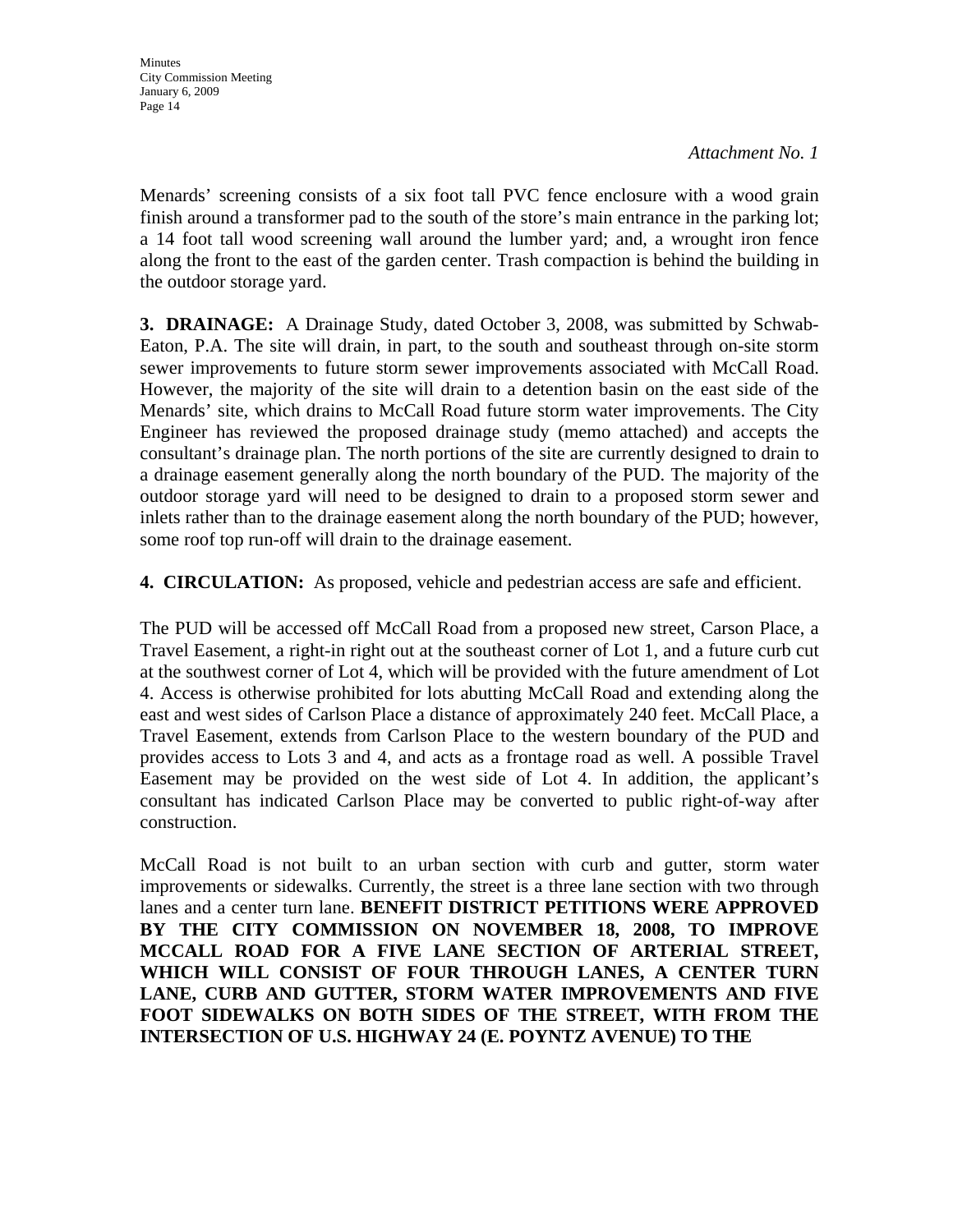**Minutes** City Commission Meeting January 6, 2009 Page 15

*Attachment No. 1*

#### **HAYES DRIVE INTERSECTION. AN APPROXIMATE EIGHT TO TEN FOOT SHARED USE CONCRETE SIDEWALK WILL BE INVESTIGATED BY THE PUBLIC WORKS DEPARTMENT ALONG THE NORTH SIDE OF MCCALL ROAD AT THE DIRECTION OF THE CITY COMMISSION. A 20 FOOT PEDESTRIAN EASEMENT IS PROPOSED ALONG THE PUD'S FRONTAGE OF MCCALL ROAD, WHICH WILL PROVIDE SUFFICIENT SPACE FOR SHARED USE IMPROVEMENTS TO BE INVESTIGATED ON THE NORTH SIDE OF MCCALL ROAD, IF RIGHT-OF-WAY WIDTH IS NOT ADEQUATE.**

#### **Internal Access**

Access to Lot 1 is from proposed Carlson Place. The curb cut is located approximately 245 feet north of the intersection of existing Carlson Place and McCall Road. The Carlson Place entrance is approximately 70 feet in width at its southern end to accommodate turning lanes and reduces in width to 60 feet approximately 245 feet north of McCall Road. Access is also from a private driveway on the east side of Lot 1 off McCall Road.

Lot 2 is accessed off the private drive on the east side of Lot 1, as well as an extension of Carlson Place into the Menards' parking lot, and off the McCall Place Travel Easement.

Lots 3 and 4 are accessed of McCall Place with Lot 4 also accessed off a private drive on the west side of the lot, which may be a Travel Easement rather than a private drive.

#### **Sidewalks and Pedestrian Circulation**

No sidewalk currently exists along McCall Road. The City Commission approved a benefit district petition for improvement of McCall Road to an urban section on November 18, 2008. A part of the improvements include five foot sidewalks on the north and south sides of the future street, with the Public Works Department directed to investigate a shared use sidewalk on the north side of the street. The shared use would be an approximate eight to ten foot sidewalk for pedestrian and bicyclists similar to the Hudson Trail. A 20 foot pedestrian easement is provided for on the PUD along McCall Road if the shared use extends onto the PUD.

Sidewalks will be constructed along one side of proposed Carlson Place and along the south side of McCall Place to the western boundary of the PUD. Pedestrian connections from the public sidewalks will provide access to Orscheln's and to Menards' buildings.

#### **Off-street parking**

The Orscheln store generates a demand for 170 off street parking spaces (164 for the retail space (1:250 square feet of retail floor area), five for outdoor storage (1:2,000 square of storage and one for office space). One hundred and seventy two (172) parking spaces are proposed, which should be adequate.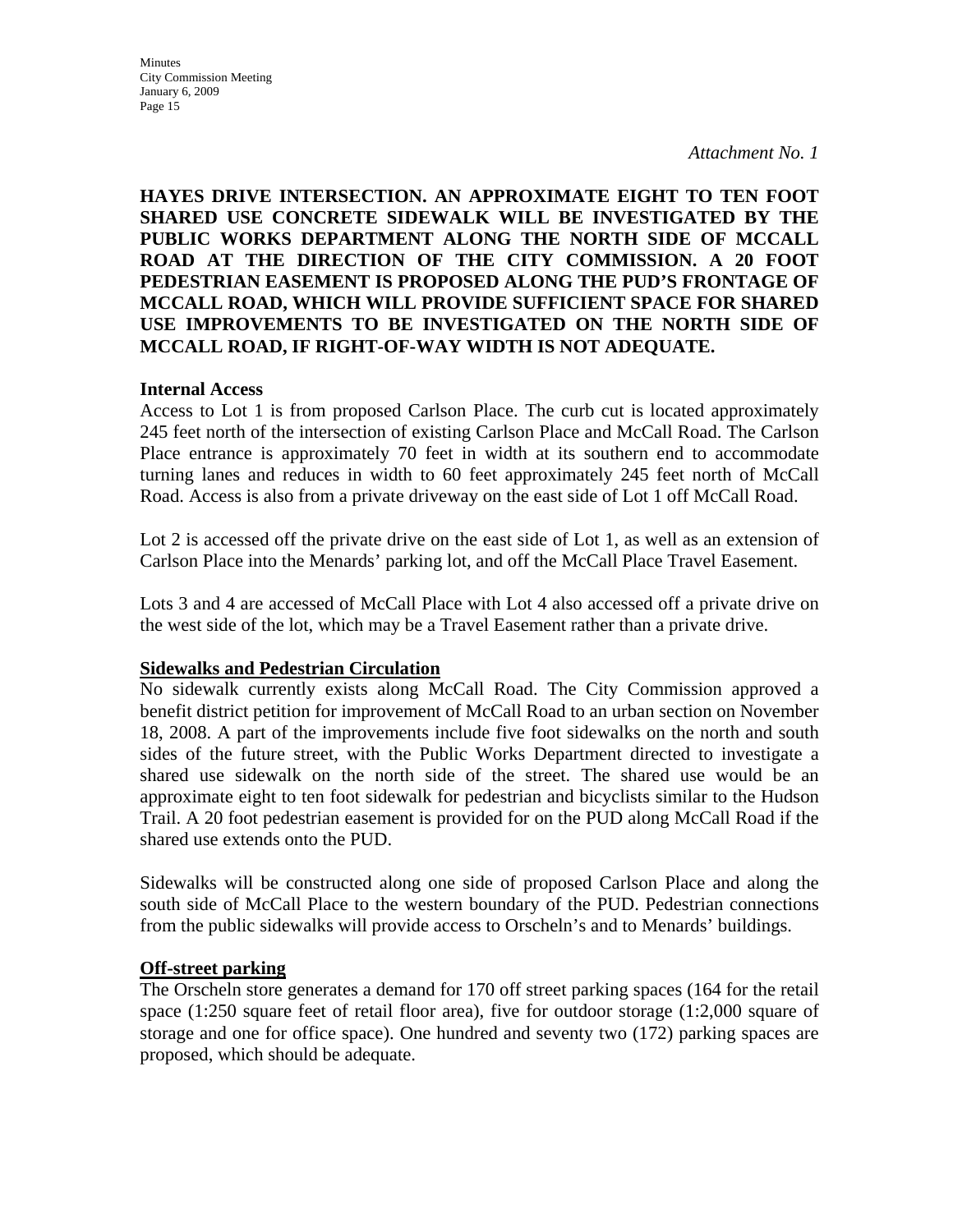Menards generates a demand for 450 off-street parking spaces (377 for the retail floor area (1:250), 25 for the indoor warehouse (1:2,000), eleven for the unheated garden center (1:2,000), nine for the office, and 28 for outdoor warehousing (1:2,000). Four hundred and forty three (443) parking spaces are proposed, which should be adequate.

Future lots will be considered with amendments for the specific use and demand generated.

### **Traffic Study**

A Traffic Impact Study, dated January 2008, Revised October 2008, was submitted by Schwab-Eaton P.A. The study was reviewed and accepted by the City Engineer (*see attached memo*). **MCCALL ROAD BENEFIT DISTRICT PETITIONS WERE APPROVED BY THE CITY COMMISSION TO UPGRADE THE STREET TO A FIVE LANE URBAN SECTION BETWEEN U.S. HIGHWAY 24 AND HAYES DRIVE. A TRAFFIC SIGNAL AT CARLSON PLACE AND MCCALL ROAD WOULD BE INSTALLED WITH STREET IMPROVEMENTS.**

**5. OPEN SPACE AND COMMON AREA:** The majority of open space is dedicated to parking and driving aisles (approximately 35% of the site) and landscaped areas (approximately 18%). Future sites will be evaluated with future PUD amendments.

**6. CHARACTER OF THE NEIGHBORHOOD:** McCall Road corridor from the intersection of US 24 Highway to the intersection with Tuttle Creek Boulevard is a mixture of industrial manufacturing and research uses, as well as commercial and highway commercial uses. Several of the uses allowed in the I-2 District, such as car washes, health and fitness centers and self storage units are also allowed in the commercial retail and highway service district.

## **MATTERS TO BE CONSIDERED WHEN CHANGING ZONING DISTRICTS**

**1. EXISTING USE:** Undeveloped open agricultural field, which was rezoned to Commercial PUD on May 20, 2008 and commonly referred to a McCall Landing PUD.

**2. PHYSICAL AND ENVIRONMENTAL CHARACTERISTICS:** Flat and tilled with the western the majority of the site in the 100 Year Flood Plain and the remainder in the 500 Year Flood Plain.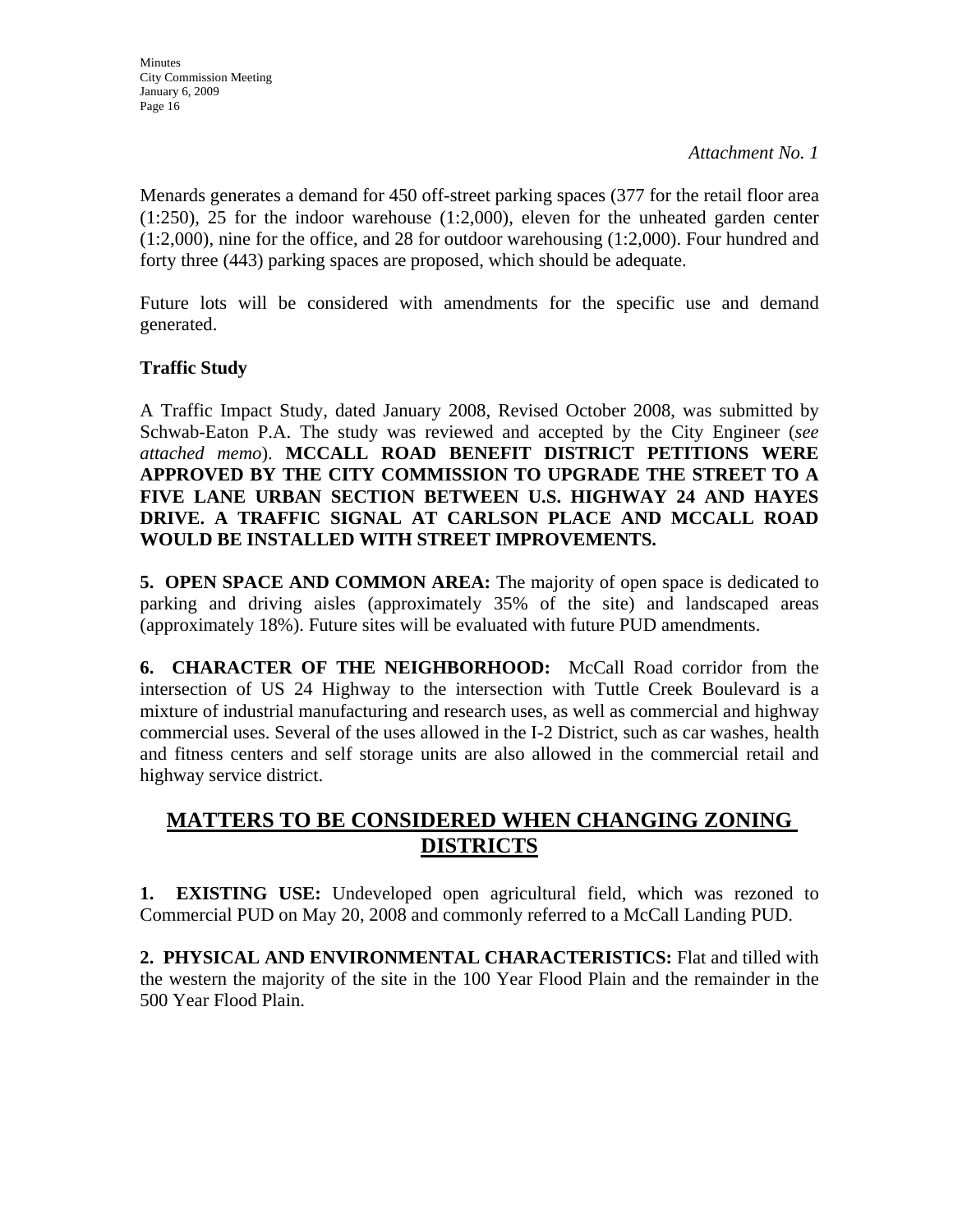#### **3. SURROUNDING LAND USE AND ZONING:**

**(a.)NORTH:** City water well fields, Levee Drive: I-2 District.

- **(b.) SOUTH:** McCall Road, Orscheln's Farm and Home store, GTM manufacturing, research facilities, car wash, self storage facilities, automobile sales and service; C-5, Highway Service Commercial District and I-2 District.
- **(c.)EAST:** McCall Pattern Company; I-2 District.

**(d.)WEST:** Self storage and business office, and contractors; I-2 District.

### **4. CHARACTER OF THE NEIGHBORHOOD:** See above.

**5. SUITABILITY OF SITE FOR USES UNDER CURRENT ZONING:** The site could be developed as a commercial PUD, subject to Ordinance No. 6700, dated May 20, 2008. Its current use for agricultural crop is nonconforming to the PUD.

**COMPATIBILITY OF PROPOSED DISTRICT WITH NEARBY PROPERTIES AND EXTENT TO WHICH IT MAY HAVE DETRIMENTAL AFFECTS:** The site is in a commercial growth corridor and its development as a commercial PUD should be compatible with the surrounding neighborhood. Minimal impact on property along the corridor is expected; however, the proposed sidewalk storage along McCall Road on the south side of Orscheln's building is inconsistent with the developing commercial character of the street and should not be allowed on the south side of the building's sidewalk. Sufficient area is set aside on the west front of the building and the 20,000 square feet of outdoor, screened storage.

McCall Road will be upgraded to a five lane urban section with curb and gutter, sidewalk, storm sewer improvements and traffic signal at Carlson Place and McCall Road.

Fifty foot well head protection zones around City well heads are shown along the northern boundary of the PUD, and extend partially in the PUD. In addition, 100 foot well head considerations are taken into account for the public water system. A 100 foot easement is not required if the intent is demonstrated to protect the public water supply. Part of the lumber warehouse is in the 100 foot well head area. Structures may be allowed in close proximity; however, no underground liquid fuel storage tanks will be allowed in the PUD, nor will storage of hazardous materials will be allowed in the east half of the warehouse. Fifty foot well head easements should also be designated as "No Structures Zone" to prohibit pollutants in the well head area, except that the palletized lumber storage and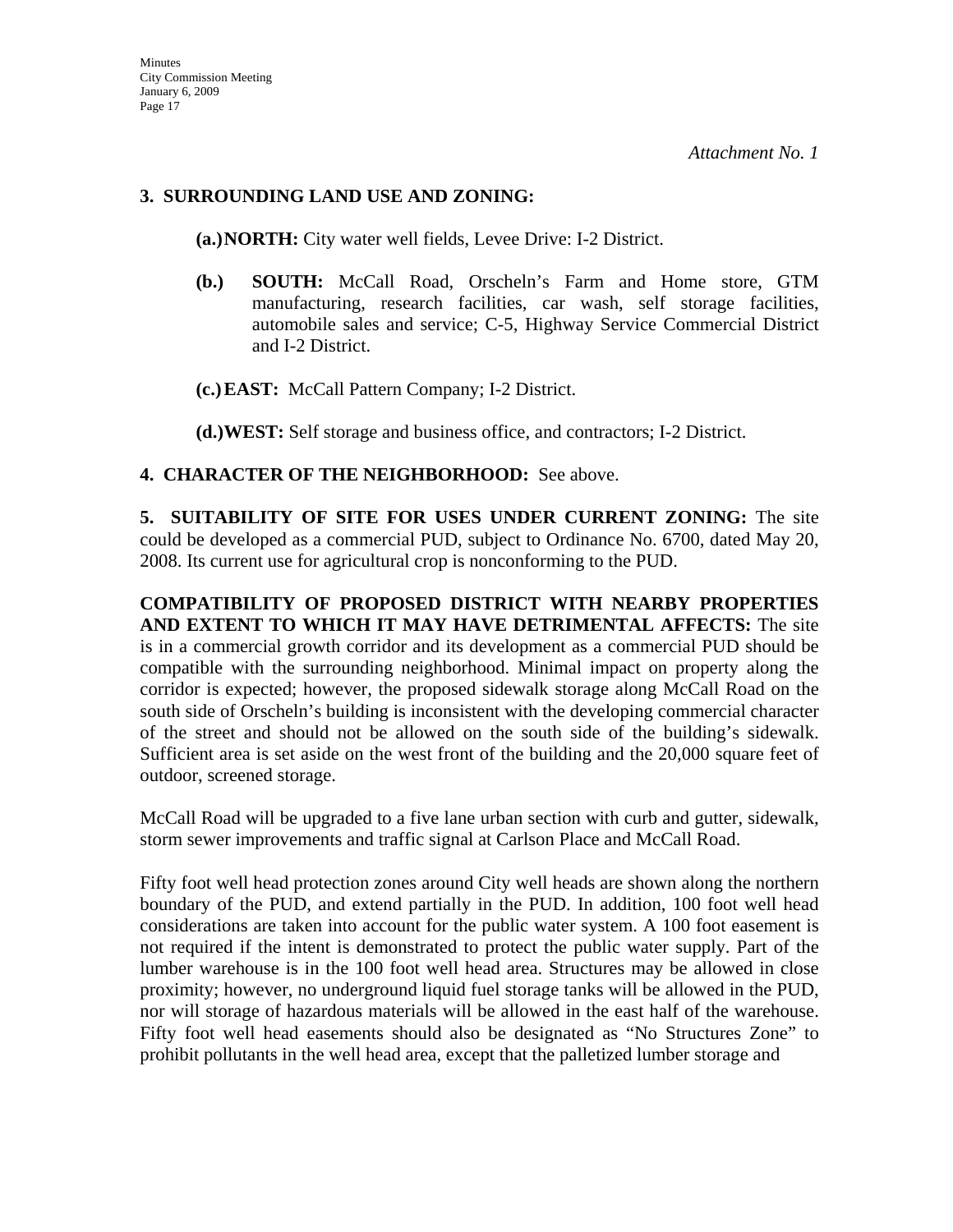screening fence would be allowed if hard surface slopes and drainage are redirected in the outdoor storage yard to the storm sewer drainage improvements rather than the drainage easement to the north of the improvements.

No public access to the north or east is proposed, except for emergency fire access; however, public access is proposed to the west for future anticipated development.

**6. CONFORMANCE WITH COMPREHENSIVE PLAN:** The site is in the Northeast Planning Area of the Future Land Use Map of the Comprehensive Plan. The site is shown as Industrial (IND) on the map. The proposed rezoning would implement a development generally consistent with the policies applicable to all commercial development, as well as policies applicable to Community Commercial, set out below after the policies of the IND category.

Policies of the IND category include:

### **Employment: Industrial and Office**

### **BACKGROUND AND INTENT**

*Employment uses within the Urban Area are intended to provide concentrated areas of high quality employment facilities for uses such as office headquarters, research and development facilities, and educational facilities, as well as locations for light and heavy manufacturing, warehousing and distribution, indoor and screened outdoor storage, and a wide range of other industrial services and operations.* 

#### **INDUSTRIAL (IND)**

#### *I 1: Characteristics*

*The Industrial designation is intended to provide locations for light and heavy manufacturing, warehousing and distribution, indoor and screened outdoor storage, and a wide range of other industrial services and operations. Typically, heavy industrial uses involve more intensive work processes, and may involve manufacturing or basic resource handling and/or extraction. Design controls within an Industrial area are not as extensive as in the Office/Research Park category and a broader range of uses is permitted.*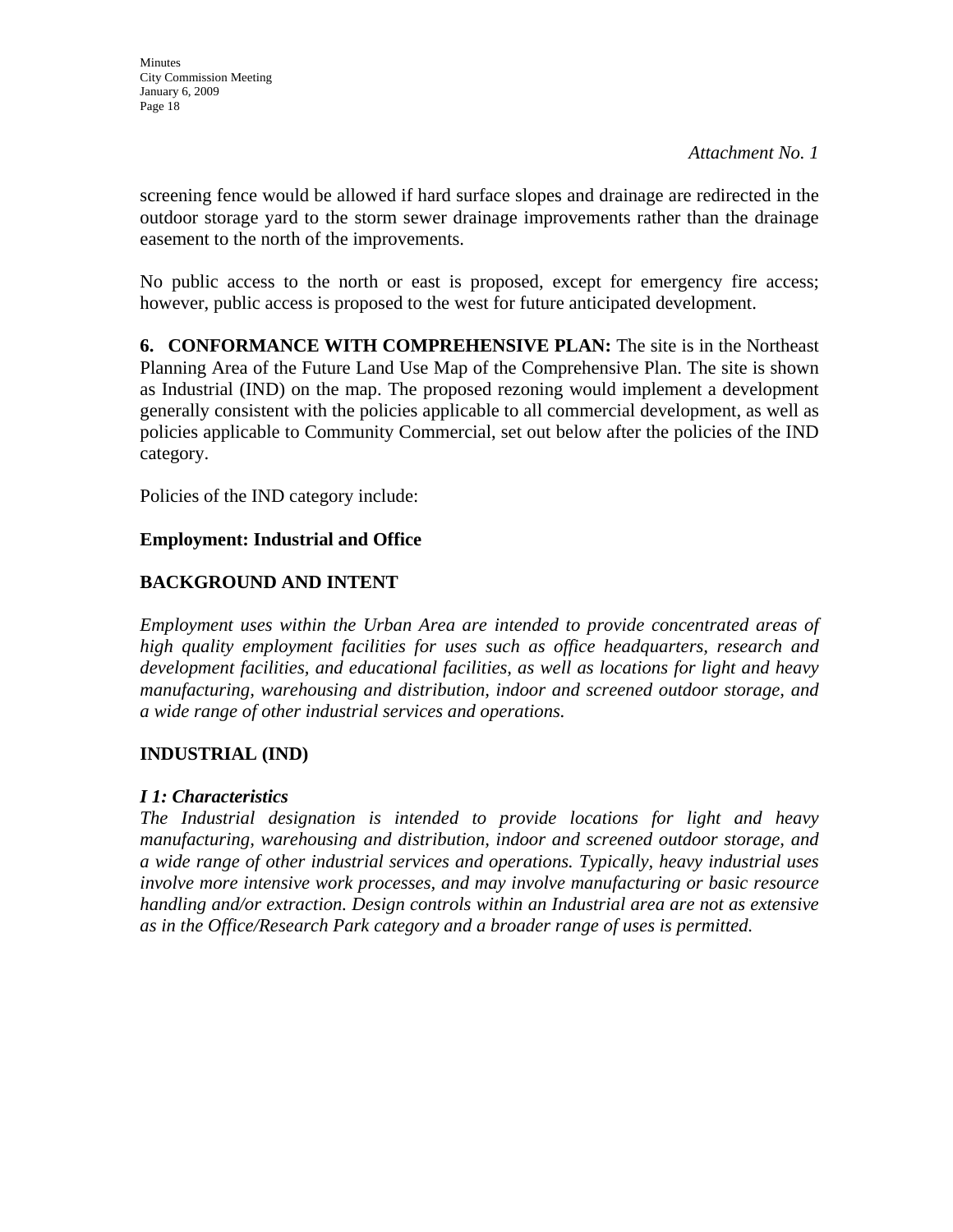#### *I 2: Location*

*Because of their potential environmental impacts, Industrial uses should generally be located away from population centers or must be adequately buffered. Traffic generated by industrial uses should not pass through residential areas. Sites should have access to one or more major arterials or highways capable of handling heavy truck traffic. Railroad access is also beneficial to certain types of heavy industrial uses. Light industrial uses can typically be located in areas that also contain some highway-oriented commercial uses, and might benefit from close proximity and better access to their local customer base.* 

### *I 3: Screening*

*Storage, loading and work operations should be screened from view along all industrial area boundaries (when adjacent to non-industrial uses) and along all public streets.* 

Commercial policies include:

#### **Commercial**

### **BACKGROUND AND INTENT**

*The City contains numerous commercial areas that provide the necessary goods and services for residents of the community and region as well as visitors. Commercial developments must be located and designed to balance market opportunities with access and location. In addition, the location and design of commercial areas must be incorporated into surrounding areas, rather than altering the character of surrounding neighborhoods. While the Downtown, or Central Core District, will remain the primary focus of regional commercial activity for the community and region, a variety of other community and neighborhood scale commercial centers will be distributed throughout the community to provide for the day-to-day needs of residents.* 

#### **COMMERCIAL- ALL CATEGORIES**

#### *C 1: Designate Commercial Areas According to Their Role and Function in the Region*

*To provide a variety of commercial services to the community, three commercial designations are provided, depending on the center's scale, purpose, location, and intensity of use. These include the Central Core District, Community Commercial, and Neighborhood Commercial.* 

#### *C 2: Distribution of Commercial Services*

*Commercial centers should be distributed throughout the community to provide ease of access for all residents and minimize the need for cross-town vehicle trips.*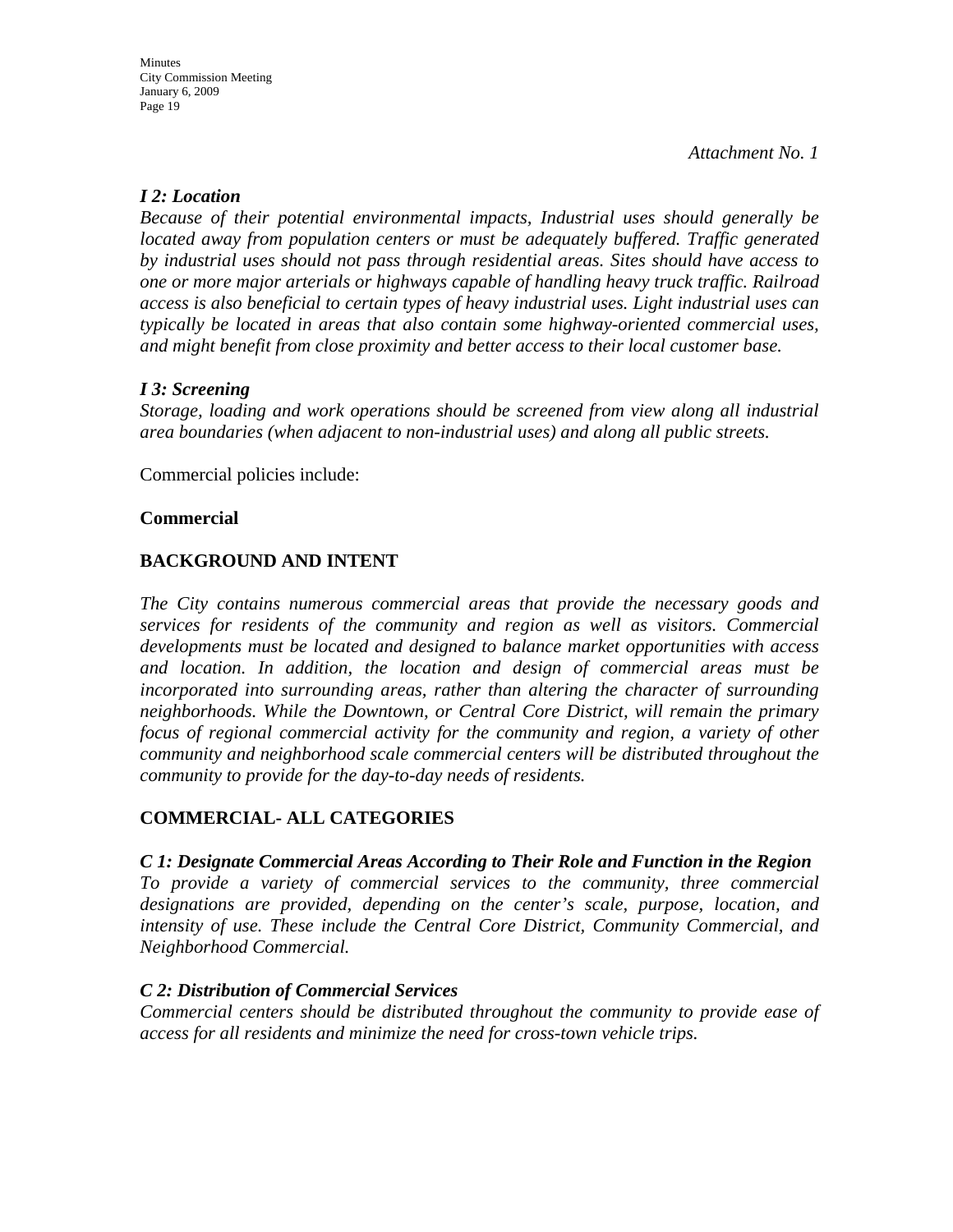**Minutes** City Commission Meeting January 6, 2009 Page 20

*Attachment No. 1*

#### *C 3: Locate All Commercial Uses in Activity Centers*

*Commercial services should be concentrated and contained within planned activity centers, or nodes, throughout the community. Development of distinct commercial nodes will help preserve the residential character of many of the major street corridors throughout the community and help prevent the negative impacts caused by multiple access points along a corridor. Commercial activities, when grouped in cohesive centers or nodes, result in more viable areas compared to scattered or isolated single use commercial sites. Activity centers, or nodes, provide a variety of services in a concentrated location to promote "one-stop shopping" and minimize the need for multiple vehicle trips. Each center has a limited number of vehicle access points to minimize impacts on surrounding uses and maintain an efficient traffic flow to and from the site. Uses are typically clustered on larger sites near the intersection of two major streets*  rather than being developed in linear, "strip" configurations along major street *corridors. Linear development patterns, particularly when parcels provide a single use and are developed independently, can require multiple access points and lead to disruption of traffic flow on adjacent streets. Although lot sizes and/or configurations in some areas may warrant the use of a more linear development pattern, it is generally discouraged.* 

#### *C4: Include a Mix of Uses in New and Redeveloped Commercial Areas*

*New development and redevelopment should include a mix of uses of different types and sizes, creating a diversity of activity and avoiding large, single-use buildings and dominating parking areas.* 

#### *C5: Promote a High Quality Urban Environment*

*The physical design of commercial development areas shall promote a high quality urban environment, as expressed by site layout, building materials and design, landscaping, parking area design, and pedestrian-oriented facilities, such as through use of design guidelines.* 

#### **COMMUNITY COMMERCIAL (CC)**

#### *CC 1: Characteristics*

*Community Commercial Centers provide a mix of retail and commercial services in a concentrated and unified setting that serves the local community and may also provide a limited draw for the surrounding region. These centers are typically anchored by a larger national chain, between 120,000 and 250,000 square feet, which may provide sales of a variety of general merchandise, grocery, apparel, appliances, hardware, lumber, and other household goods. Centers may also be anchored by smaller uses, such as a grocery store, and may include a variety of smaller, complementary uses, such as restaurants, specialty stores (such as books, furniture, computers, audio, office supplies, or clothing*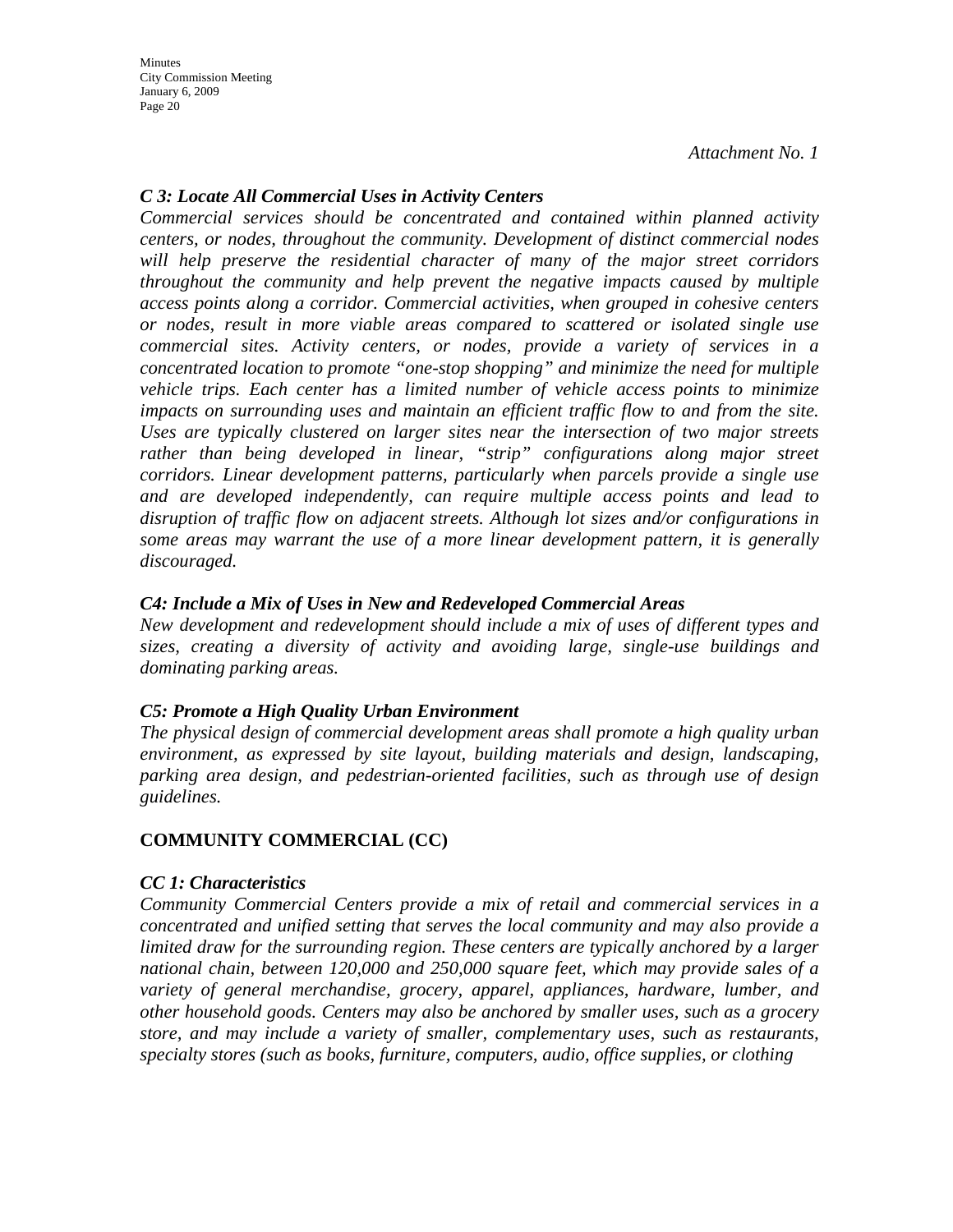Minutes City Commission Meeting January 6, 2009 Page 21

*Attachment No. 1*

*stores), professional offices and health services. The concentrated, unified design of a community commercial center allows it to meet a variety of community needs in a "onestop shop" setting, minimizing the need for multiple vehicle trips to various commercial areas around the community. Although some single use highway-oriented commercial*  activities will continue to occur in some areas, this pattern of development is generally not *encouraged.* 

## *CC 2: Location*

*Community Commercial Centers should be located at the intersection of one or more major arterial streets. They may be located adjacent to urban residential neighborhoods and may occur along major highway corridors as existing uses become obsolete and are phased out and redeveloped over time. Large footprint retail buildings (often known as "big-box" stores) shall only be permitted in areas of the City where adequate access and services can be provided.* 

### *CC 3: Size*

*Typically require a site of between 10 and 30 acres.* 

### *CC 4: Unified Site Design*

*A unified site layout and design character (buildings, landscaping, signage, pedestrian and vehicular circulation) shall be required and established for the center to guide current and future phases of development. Building and site design should be used to create visual interest and establish a more pedestrian-oriented scale for the center and between out lots.* 

#### *CC 5: Architectural Character*

*Community Commercial Centers shall be required to meet a basic level of architectural detailing, compatibility of scale with surrounding areas, pedestrian and bicycle access, and mitigation of negative visual impacts such as large building walls, parking areas, and service and loading areas. While these requirements apply to all community commercial development, they are particularly important to consider for larger footprint retail buildings, or "big-box" stores. A basic level of architectural detailing shall include, but not be limited to, the following:* 

- *Façade and exterior wall plane projections or recesses;*
- *Arcades, display windows, entry areas, awnings, or other features along facades facing public streets;*

*• Building facades with a variety of detail features (materials, colors, and patterns); and* 

*• High quality building materials.*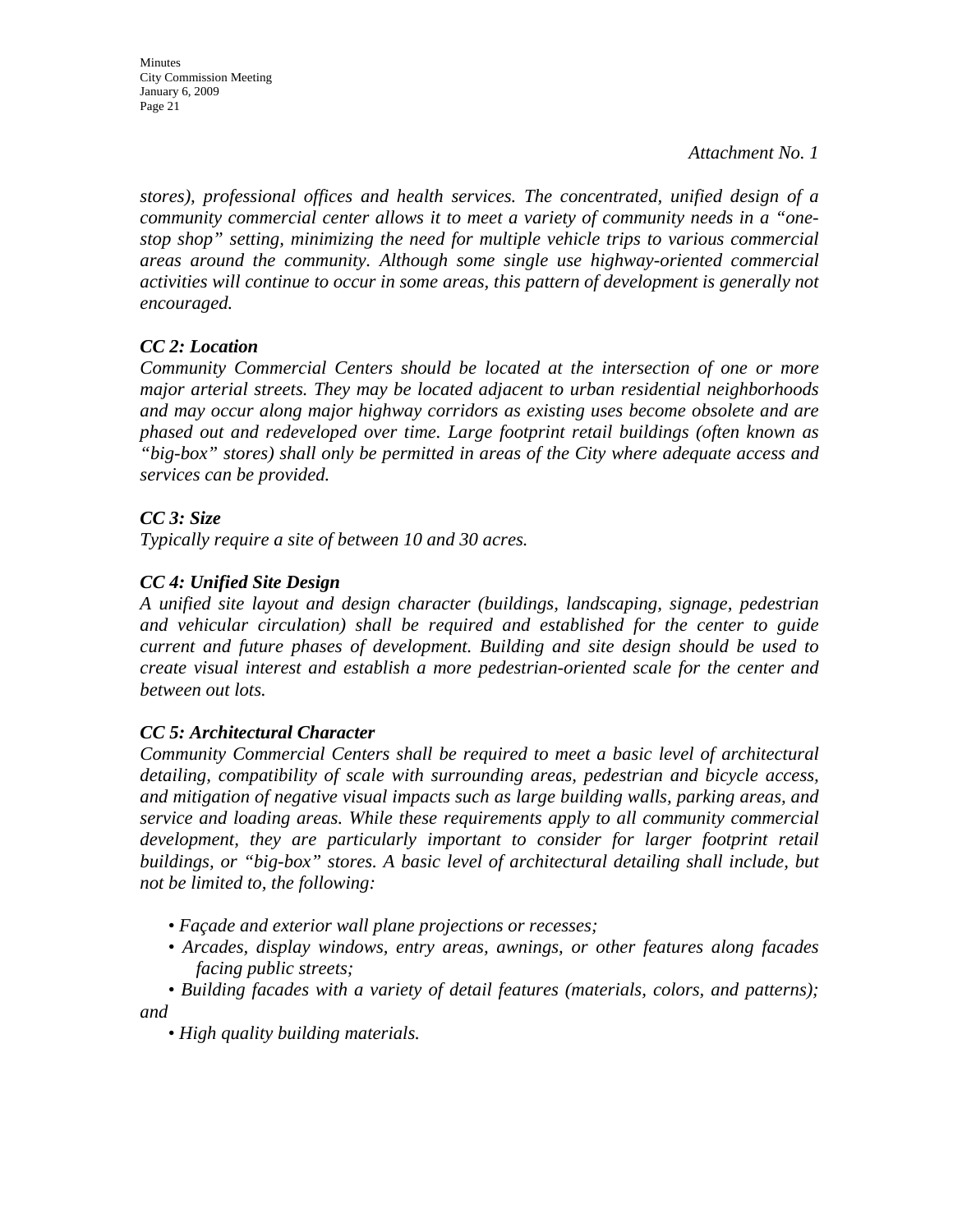### *CC 6: Organization of Uses*

*Community commercial services should be concentrated and contained within planned activity centers, or nodes, throughout the community. Within each activity center or node, complementary uses should be clustered within walking distance of each other to facilitate efficient, "one-stop shopping", and minimize the need to drive between multiple areas of the center. Large footprint retail buildings, or "big-box" stores should be incorporated as part of an activity center or node along with complementary uses. Isolated single store developments are strongly discouraged.* 

### *CC 7: Parking Design and Layout*

*Uninterrupted expanses of parking should be avoided. Parking areas should be broken into smaller blocks divided by landscaping and pedestrian walkways. Parking areas should be distributed between the front and sides of buildings, or front and rear, rather than solely in front of buildings to the extent possible.* 

### *CC 8: Circulation and Access*

*Clear, direct pedestrian connections should be provided through parking areas to building entrances and to surrounding neighborhoods or streets. Integrate main entrances or driveways with the surrounding street network to provide clear.* 

#### **Chapter 8: Mobility and Transportation Options**

#### *BACKGROUND AND INTENT*

*Mobility, efficiency and safety are important components of a transportation system. Current and future mobility needs will be addressed through appropriate land use decisions as guided by the Comprehensive Plan.* 

#### *GOALS AND GUIDING PRINCIPLES*  **Goal #1**

*Ensure that new development patters facilitate safety, connectivity, and mobility for all modes of transportation in established and developing areas of the community.* 

*Guiding Principles:* 

- *Plan for a balanced, multi-modal transportation system of streets, sidewalks, bikeways and future public transit to meet the current and future mobility needs of the community.*
- *Promote street patterns that provide maximum safety and mobility for all modes of transportation, while preserving neighborhood integrity.*
- *Promote greater connectivity between different neighborhoods and commercial areas by providing appropriate access for automobiles, bicycles and pedestrians.*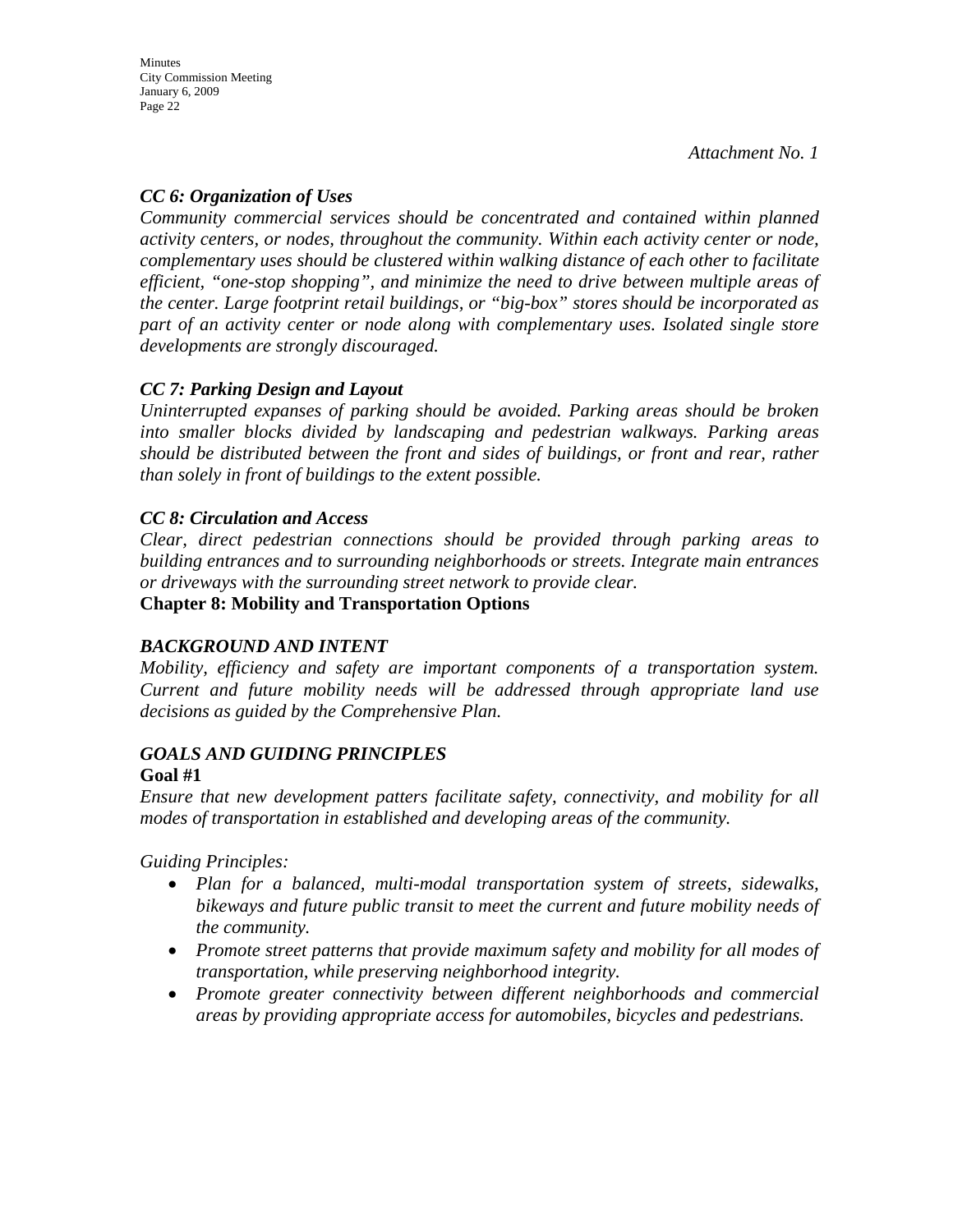#### **POLICIES**

#### *MO 2: Multi-Modal Transportation System*

The City and County shall continue to work towards the development of an integrated, multi-modal transportation system for Manhattan. New development shall be designed to eliminate conflicts between motor vehicle, bicycle, and pedestrian users, and provide safe and convenient access to and between residential neighborhoods, schools, employment and service centers, and recreational uses.

#### *MO 3: Establish Interconnected Neighborhood Street and Sidewalk Patterns*

Neighborhood streets and sidewalks in both new and existing areas shall form an interconnected network, including vehicular, bicycle, and pedestrian routes within and between neighborhoods, in order to connect neighborhoods together and with other parts of the community and region. In particular, direct walkway and bicycle routes to schools, parks, employment and service centers, and other community facilities should be provided.

#### *MTO 4: Accessible, Pedestrian-Friendly Development*

Future commercial and residential projects in the Urban Service Area Boundary shall be planned to ensure that sites and land uses are readily accessible to all modes—pedestrians, bicycles, autos, and future public transit.

The proposed PUD is in a commercial growth corridor, which has experienced commercial development along a major street, McCall Road, primarily around the Hayes Drive and McCall Road intersection and west to Tuttle Creek Boulevard. The PUD is concentrated off proposed Carlson Place with three lots fronting on McCall Road. McCall Road will be improved to a five lane urban section of street, which is expected to provide for all modes of transportation consistent with the policies of the Comprehensive Plan. The proposed PUD is in general conformance to the Comprehensive Plan.

#### **7. ZONING HISTORY AND LENGTH OF TIME VACANT AS ZONED:**

| 1968           | Annexation and rezoning to I-3, Light Industrial District.                                                                                                                                                                                                           |
|----------------|----------------------------------------------------------------------------------------------------------------------------------------------------------------------------------------------------------------------------------------------------------------------|
| 1969-2008      | Rezoned from I-3 District, to I-2, Industrial Park District.                                                                                                                                                                                                         |
| April 21, 2008 | Manhattan Urban Area Planning Board conducts the public hearing<br>and recommends approval of the proposed rezoning of McCall<br>Landing from I-2, Industrial Park District to PUD, Commercial<br>Planned Unit Development District, with 15 conditions of approval. |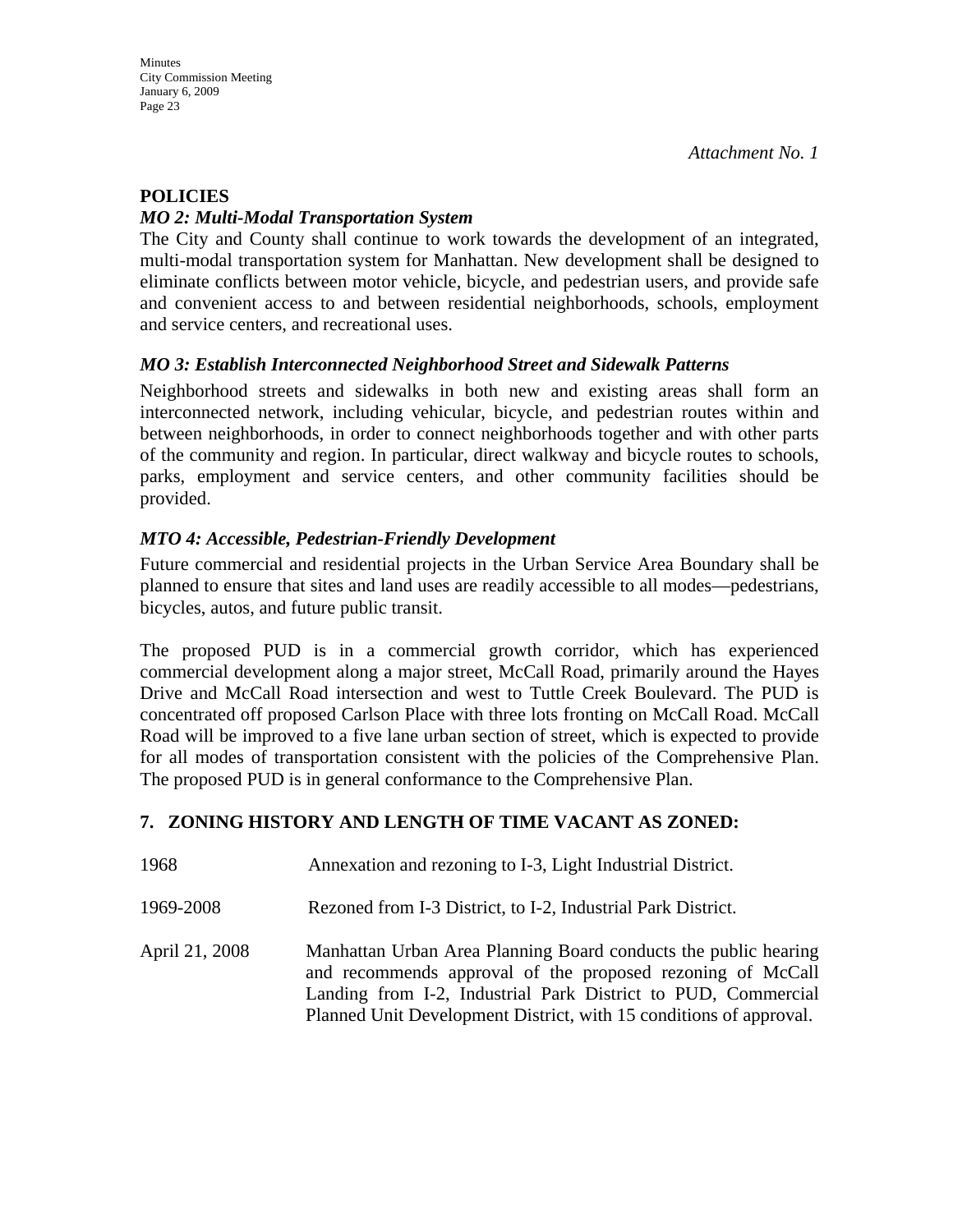| May 6, 2008  | City Commission approves first reading of an ordinance rezoning<br>McCall Landing from I-2, Industrial Park District, to PUD,<br>Commercial Planned Unit Development District. |
|--------------|--------------------------------------------------------------------------------------------------------------------------------------------------------------------------------|
| May 20, 2008 | City Commission approves Ordinance No. 6700 rezoning McCall<br>Landing from I-2, Industrial Park District, to PUD, Commercial<br>Planned Unit Development District.            |

**8. CONSISTENCY WITH INTENT AND PURPOSE OF THE ZONING ORDINANCE:** The intent and purpose of the Zoning Regulations is to protect the public health, safety, and general welfare; regulate the use of land and buildings within zoning districts to assure compatibility; and to protect property values.

The PUD Regulations are intended to provide a maximum choice of living environments by allowing a variety of housing and building types; a more efficient land use than is generally achieved through conventional development; a development pattern that is in harmony with land use density, transportation facilities and community facilities; and a development plan which addresses specific needs and unique conditions of the site which may require changes in bulk regulations or layout. The proposed PUD is consistent with the intent and purposes of the Zoning Regulations, and the intent of the PUD Regulations, subject to the conditions of approval.

The majority of the site is in the 100 Year Flood Plain and building lowest floors must be elevated or flood proofed water tight to one foot above the Base Flood Elevation, which is 1008 feet NGVD. Lowest floors must be at 1009 feet NGVD. City of Manhattan Flood Plain Permits, as well as Kansas Division of Water Resources permits, when applicable, shall be approved prior to issuance of building permits.

Subject to the conditions of approval, proposed revised McCall Landing PUD is consistent with the Zoning Regulations.

**RELATIVE GAIN TO THE PUBLIC HEALTH, SAFETY AND WELFARE THAT DENIAL OF THE REQUEST WOULD ACCOMPLISH, COMPARED WITH THE HARDSHIP IMPOSED UPON THE INDIVIDUAL OWNER:** There appears to be no relative gain to the public, which denial would accomplish. Buildings must be protected to prevent flood damage. McCall Road will be upgraded to a five lane urban section with curb and gutter, sidewalks, storm sewer improvements and traffic signal at Carlson Place and McCall Road. Fifty foot well head protection zones around City well heads are shown along the northern boundary of the PUD, which are partially in the PUD. The lumber warehouse is in close proximity to the well head easement. Structures may be allowed in close proximity; however, no underground liquid fuel storage tanks will be allowed in the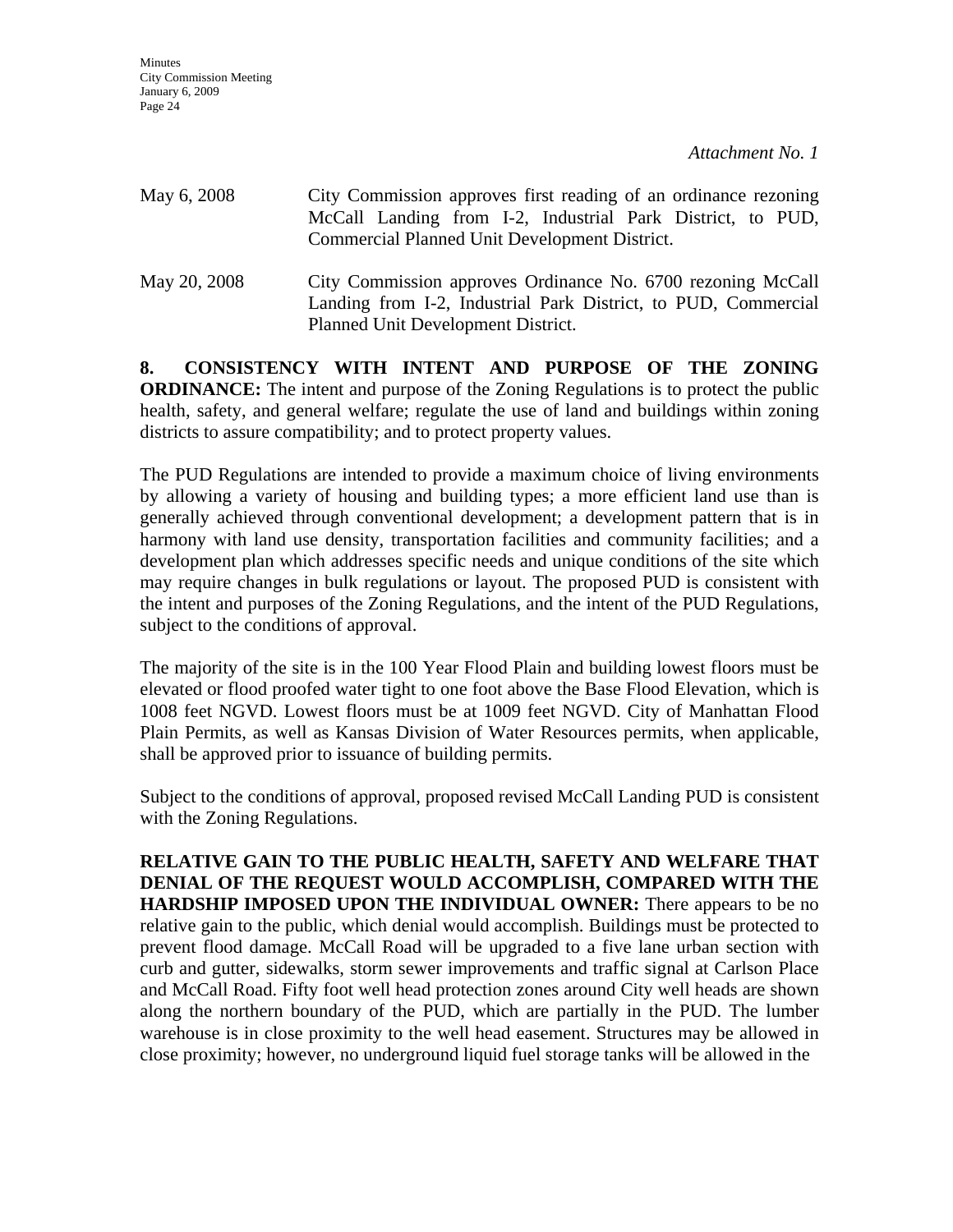PUD, and storage of hazardous materials, chemicals and other pollutants, will be prohibited in the east half of the warehouse. The concrete base of the warehouse must drain to the south and its northern edge must be curbed to prevent at grade drainage to the north. Well head easements should be designated "No Structures Zone", except that palletized lumber storage and security fencing will be allowed in the easement. The concrete pad must be designed to drain to the south and the north edge of the concrete slab must be curbed to prevent at grade drainage to the north. No adverse impacts to the public are expected, subject to conditions of approval. Therefore, there may be a hardship to the applicant if the rezoning is denied.

**10. ADEQUACY OF PUBLIC FACILITIES AND SERVICES: THE SITE IS WITHIN THE CITY AND CAN BE SERVED BY PUBLIC IMPROVEMENTS, INCLUDING STREET, WATER, FIRE SERVICE AND SANITARY SEWER. MCCALL ROAD IS NOT ADEQUATE AS A THREE LANE SECTION FOR THE TRAFFIC GENERATED BY THE PROPOSED PUD. BENEFIT DISTRICT PETITIONS WERE APPROVED BY THE CITY COMMISSION ON NOVEMBER 18, 2008, TO IMPROVE MCCALL ROAD FOR A FIVE LANE SECTION OF ARTERIAL STREET, WHICH WILL CONSIST OF FOUR THROUGH LANES, A CENTER TURN LANE, CURB AND GUTTER, STORM WATER IMPROVEMENTS AND FIVE FOOT SIDEWALKS ON BOTH SIDES OF THE STREET, WITH FROM THE INTERSECTION OF U.S. HIGHWAY 24 (E. POYNTZ AVENUE) TO THE HAYES DRIVE INTERSECTION. AN APPROXIMATE EIGHT TO TEN FOOT SHARED USE CONCRETE SIDEWALK WILL BE INVESTIGATED BY THE PUBLIC WORKS DEPARTMENT ALONG THE NORTH SIDE OF MCCALL ROAD AT THE DIRECTION OF THE CITY COMMISSION. A 20 FOOT PEDESTRIAN EASEMENT IS PROPOSED ALONG THE PUD'S FRONTAGE OF MCCALL ROAD, WHICH WILL PROVIDE SUFFICIENT SPACE FOR SHARED USE IMPROVEMENTS TO BE INVESTIGATED ON THE NORTH SIDE OF MCCALL ROAD, IF RIGHT-OF-WAY WIDTH IS NOT ADEQUATE.** 

#### **11. OTHER APPLICABLE FACTORS:** None.

#### **12. STAFF COMMENTS AND RECOMMENDATION:**

City Administration recommends approval of the proposed rezoning of McCall Landing Commercial PUD from PUD, Commercial Planned Unit Development District, to PUD, Commercial Planned Unit Development District, with the conditions: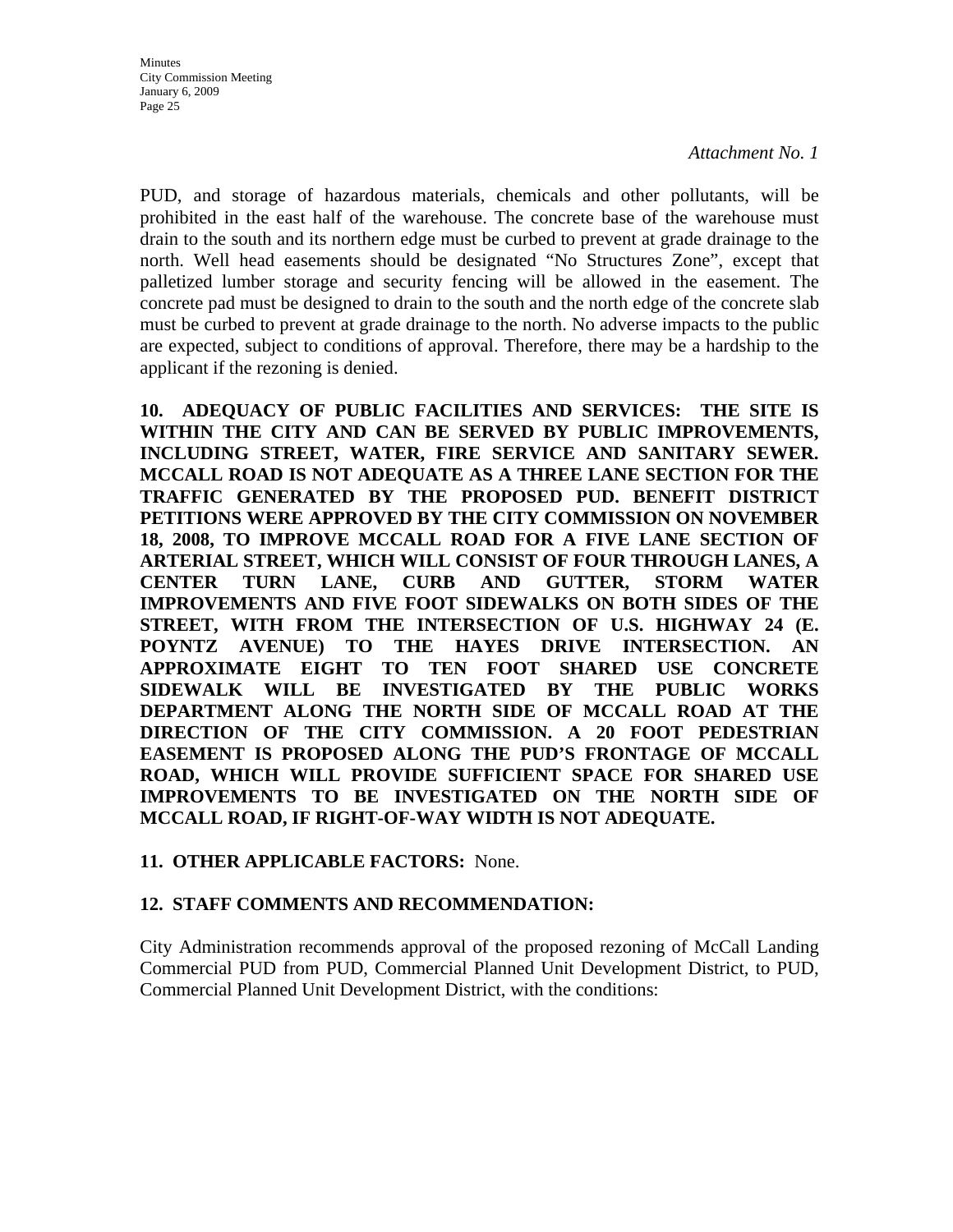- 1. Permitted uses shall include Farm and ranch supply stores such as, but not limited to, Orscheln Farm & Home, with associated outdoor sales, display and storage; Business and professional offices; Restaurants, including drive-in type; Banks and financial institutions, including drive-in type; Convenience stores, without buried storage tanks; Package liquor stores; Retail stores; and, Home improvement centers, including retail sale of general merchandise, lumber yards, landscape and garden products, hardware, appliances and fixtures, carpet, tile and floor coverings, and general home improvement, household and related products, and outdoor sales, display and storage, including lumber yard areas for stores such as, but not limited to, Menards.
- 2. Outdoor display, storage and sales on Lot 1 shall be limited to the outside sidewalk area along the western side of the Orscheln**'s** building and in the fenced enclosure, as shown on the application documents.
- 3. Landscaping and irrigation shall be provided pursuant to a Landscaping Performance Agreement between the City and the owner, which shall be entered into prior to issuance of a building permit.
- 4. All landscaping and irrigation shall be maintained in good condition.
- 5. Light poles shall be provided as described in the application documents and shall be full cutoff design. Building lighting shall not cast direct light onto public or private streets or adjacent property and shall be full cut-off design.
- 6. Signage for Lot  $1 -$ Orscheln's shall be constructed as proposed, consisting of wall signs.
- 7. Signage for Lot 2 and the ground sign on Lot 3 for Menards and other tenants of the PUD shall be constructed as proposed.
- 8. On all other lots there shall be no more than one (1) pole or ground sign per lot. In addition, pole signs shall have a maximum height of 30 feet above the ground; the total gross surface area of pole and ground signs including reader-boards shall be limited to no more than 1 square foot of sign area per 1 foot of linear street frontage and shall not exceed a maximum 200 square feet in area; all pole signs shall be fully skirted and the skirting and the bases of pole and ground signs shall include materials and architectural quality similar to those of the associated principal building such as brick, stone and/or stucco; and signs shall include a landscaped area around the base.
- 9. Wall signs on Lots 3 and 4 shall conform to requirements of the C-2, Neighborhood Shopping District of the Manhattan Zoning Regulations.
- 10. Temporary banner signs should be limited to no more than one (1) banner sign per lot. Exempt signage shall include signage described in Article VI, Section 6-104  $(A)(1),(2),(4),(5),(7)$  and  $(8)$ ; and Section 6-104  $(B)(2)$ , of the Manhattan Zoning Regulations. Temporary sales aids and portable signs, as described in Article VI, Signs, of the Manhattan Zoning Regulations, shall be prohibited.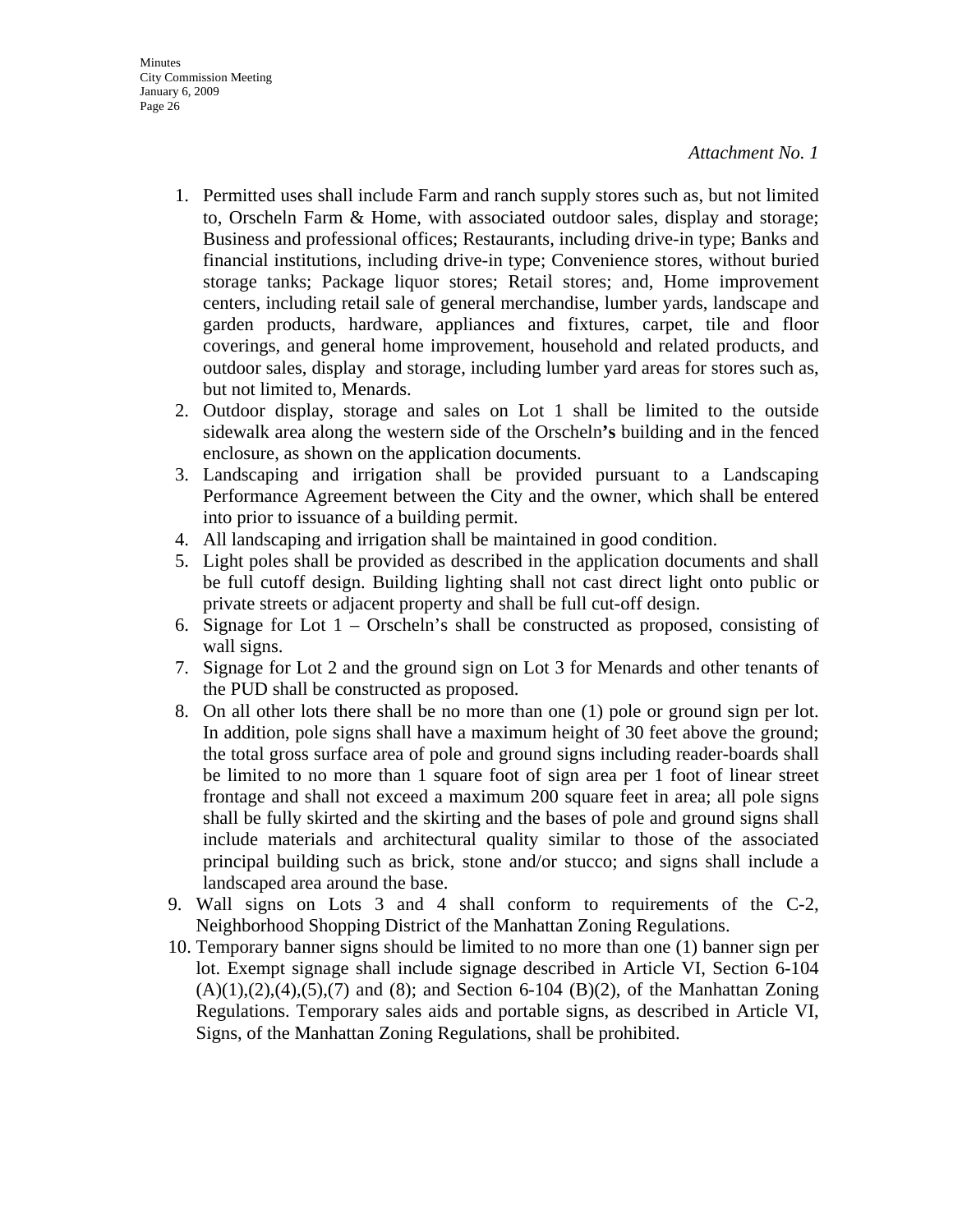- 11. Prior to the development of Lot 3 and Lot 4, an amendment of the PUD shall be submitted and approved, prior to issuance of any necessary permits.
- 12. Underground liquid fuel storage tanks shall be prohibited in the PUD, and storage of hazardous materials, chemicals and other pollutants, shall be prohibited in the east half of the warehouse.
- 13. Well head easements shall be designated "No Structures Zone."
- 14. A revised drainage plan, consisting of grading and improvements necessary to protect the 50-foot and 100-foot well head areas, shall be submitted with the Final Development Plan. The revised drainage plan shall be approved by the Public Works Department.

## **ALTERNATIVES:**

- 1. Recommend approval of the proposed rezoning of the revised McCall Landing Commercial PUD from PUD, Commercial Planned Unit Development District, to PUD, Commercial Planned Unit Development District stating the basis for such recommendation, with the conditions listed in the Staff Report.
- 2. Recommend approval of the proposed rezoning of McCall Landing Commercial PUD from PUD, Commercial Planned Unit Development District, to PUD, Commercial Planned Unit Development District, and modify the conditions, and any other portions of the proposed PUD, to meet the needs of the community as perceived by the Manhattan Urban Area Planning Board, stating the basis for such recommendation, and indicating the conditions of approval.
- 3. Recommend denial of the proposed rezoning, stating the specific reasons for denial.
- 4. Table the proposed rezoning to a specific date, for specifically stated reasons.

## **POSSIBLE MOTION:**

The Manhattan Urban Area Planning Board recommends approval of the proposed rezoning of the revised McCall Landing Commercial PUD from PUD, Commercial Planned Unit Development District, to PUD, Commercial Planned Unit Development District, based on the findings in the staff report, with the 14 conditions recommended by City Administration.

**PREPARED BY:** Steve Zilkie, AICP, Senior Planner **DATE:** November 25, 2008; Revised December 1, 2008 08071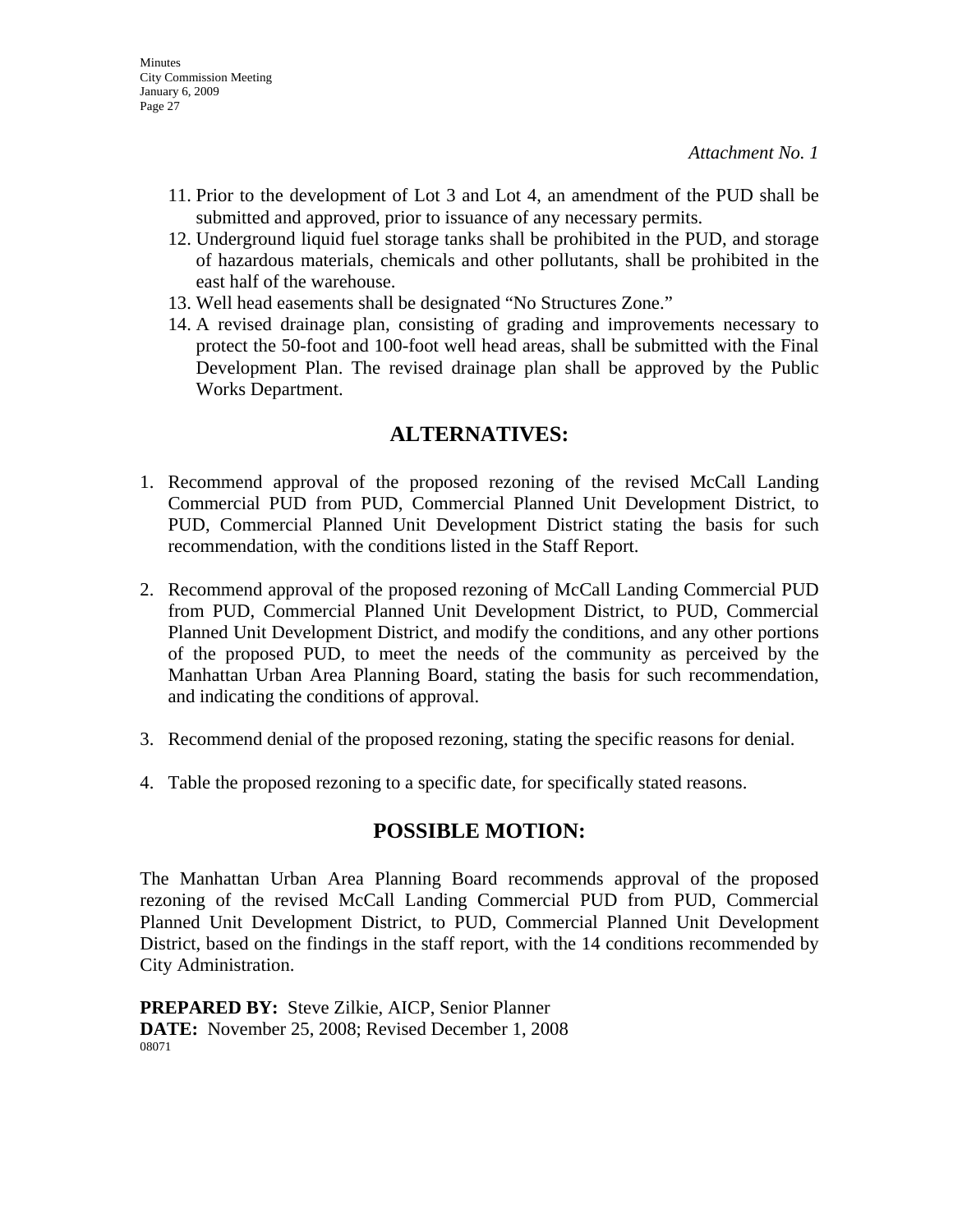#### **STAFF REPORT**

#### **ON AN APPLICATION TO REZONE PROPERTY**

**FROM:** C-5, Highway Service Commercial District.

**TO:** I-2, Industrial Park District.

**APPLICANT:** Dave Dreiling.

**ADDRESS:** 520 McCall Road, Manhattan KS, 66502.

**OWNER:** City of Manhattan.

**ADDRESS:** % 520 McCall Road, Manhattan KS, 66502.

**LOCATION:** 701 Enoch Lane, generally located on the northwest corner of the intersection of Enoch Lane and E. Poyntz Avenue.

AREA: Approximately one acre.

**DATE OF PUBLIC NOTICE PUBLICATION:** Monday, November 10, 2008.

#### **DATE OF PUBLIC HEARING: PLANNING BOARD:** Monday, December 1, 2008. **CITY COMMISSION:** Tuesday, December 16, 2008.

**EXISTING USE:** The site was recently occupied by Purple Wave and earlier by Brooks Yamaha. There are two vacant commercial buildings, an approximate 5,600 square foot main building in the eastern part of the site, and an approximate 2,500 square foot storage building in the northwestern part of the site.

**PHYSICAL AND ENVIRONMENTAL CHARACTERISTICS:** A flat highway service commercial tract of land fronting on Enoch Lane to the east and U.S. Highway 24 (E. Poyntz Avenue) to the south. The site can be accessed from both rights-of-way. There are two commercial buildings on the site with off-street parking areas and access aisles gravel surfaced. The site is in the 100 Year Flood Plain. Development is subject to the requirements of Article X, Flood Plain Regulations of the Manhattan Zoning Regulations.

#### **SURROUNDING LAND USE AND ZONING:**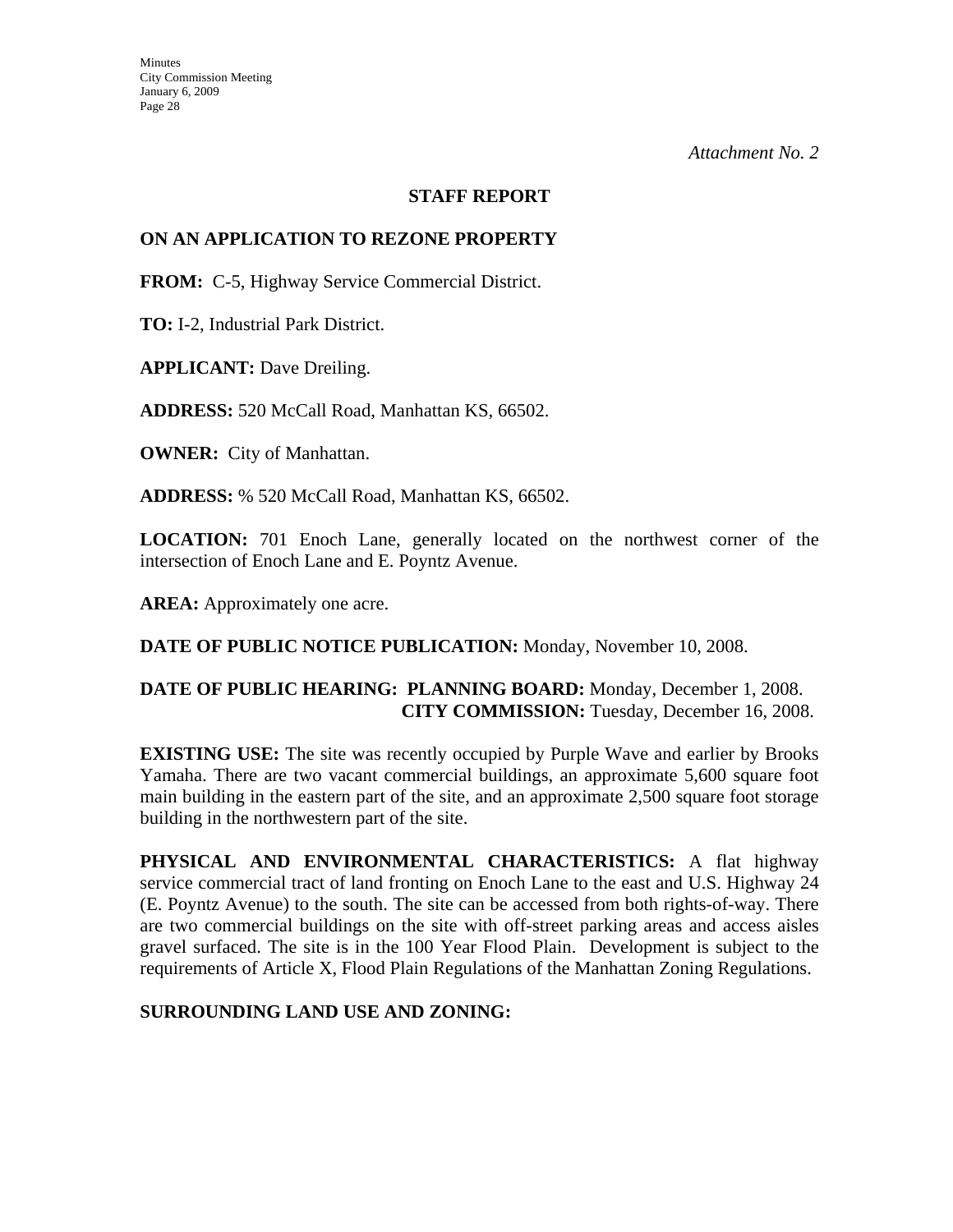- **(1) NORTH:** GTM Sportswear industrial building, vacant C-5 District lot and nonconforming residential dwelling, commercial service uses; I-2 District and C-5 District.
- **(2) SOUTH:** Motel, US Highway 24 (E. Poyntz Avenue); C-5 District, I-3, Light Industrial District, and I-4, Heavy Industrial District.
- **(3) EAST:** Enoch Lane, car dealership; C-5 District.
- **(4) WEST:** Carlson Street, motels, industrial park building, industrial research; C-5 and I-2 District.

**GENERAL NEIGHBORHOOD CHARACTER:** A mix of industrial park uses and service commercial uses.

**SUITABILITY OF SITE FOR USES UNDER CURRENT ZONING:** The site is suitable for the permitted and conditional uses of the C-5, Highway Service Commercial District.

**COMPATIBILITY OF PROPOSED DISTRICT WITH NEARBY PROPERTIES AND EXTENT TO WHICH IT MAY HAVE DETRIMENTAL AFFECTS:** Areas to the north- west and immediate south are zoned I-2 District. The proposed change is consistent with industrial park uses off Carlson Street. I-2 and C-5 District abut one another in the area of the proposed rezoning and have co-existed for an extended time period. No negative impacts have been reported. An increase in traffic, light, and noise can be expected, consistent with a mix of service commercial and industrial park activities.

#### **CONFORMANCE WITH COMPREHENSIVE PLAN: THE FUTURE LAND USE MAP FOR THE NORTHEAST PLANNING AREA DESIGNATES THE SITE AS COMMUNITY COMMERCIAL (CC) WITH IND, INDUSTRIAL TO THE NORTH.**

The Community Commercial (CC) category policies are:

#### *CC 1: Characteristics*

*Community Commercial Centers provide a mix of retail and commercial services in a concentrated and unified setting that serves the local community and may also provide a limited draw for the surrounding region. These centers are typically anchored by a larger national chain, between 120,000 and 250,000 square feet, which may provide sales of a*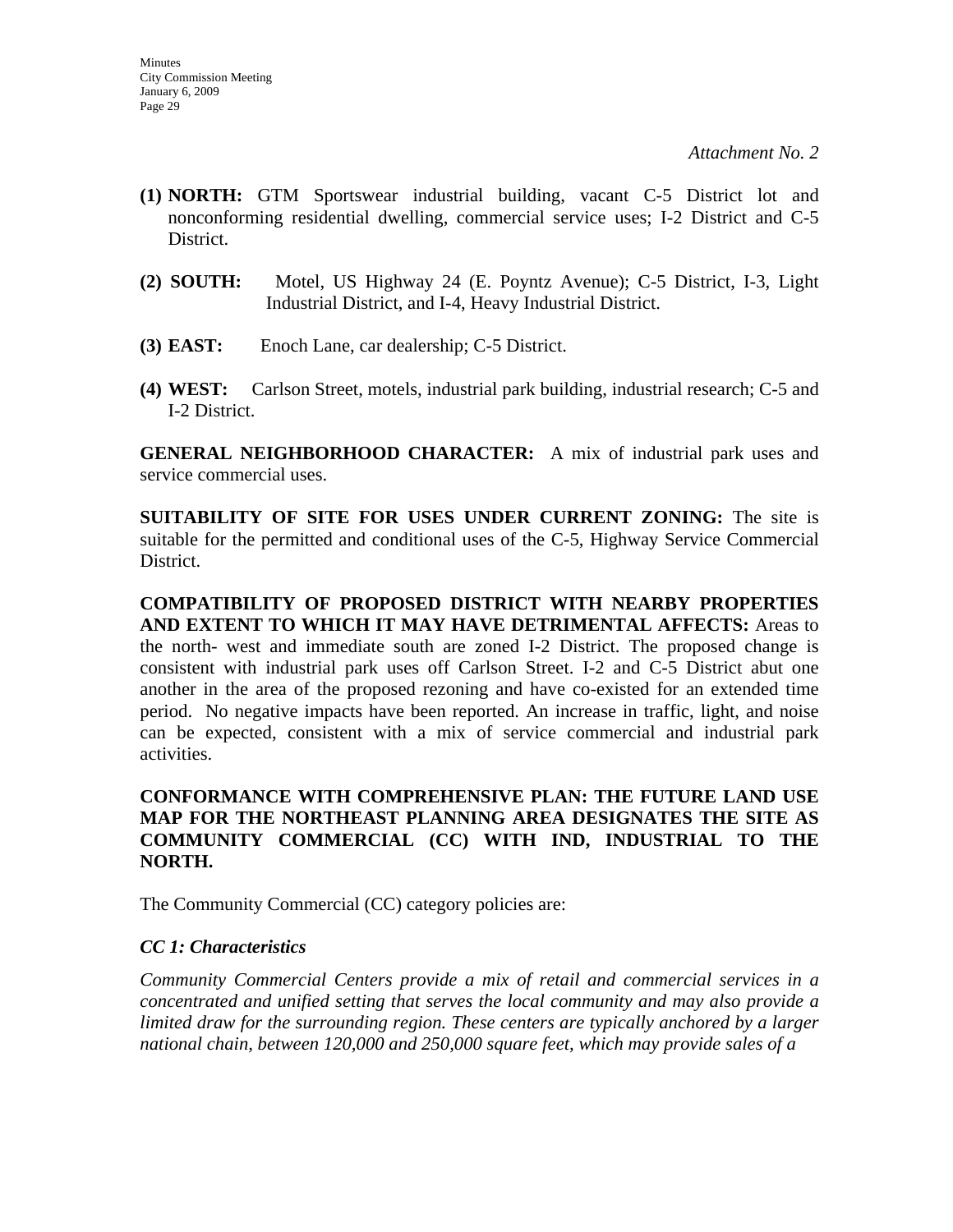**Minutes** City Commission Meeting January 6, 2009 Page 30

*Attachment No. 2* 

*variety of general merchandise, grocery, apparel, appliances, hardware, lumber, and other household goods. Centers may also be anchored by smaller uses, such as a grocery store, and may include a variety of smaller, complementary uses, such as restaurants, specialty stores (such as books, furniture, computers, audio, office supplies, or clothing stores), professional offices and health services. The concentrated, unified design of a community commercial center allows it to meet a variety of community needs in a "onestop shop" setting, minimizing the need for multiple vehicle trips to various commercial areas around the community. Although some single use highway-oriented commercial activities will continue to occur in some areas, this pattern of development is generally not encouraged.* (Chapter 4: Land Use and Growth Management, page 4-11)

#### *CC 2: Location*

*Community Commercial Centers should be located at the intersection of one or more major arterial streets. They may be located adjacent to urban residential neighborhoods and may occur along major highway corridors as existing uses become obsolete and are phased out and redeveloped over time. Large footprint retail buildings (often known as "big-box" stores) shall only be permitted in areas of the City where adequate access and services can be provided.* (Chapter 4: Land Use and Growth Management, page 4-11)

#### **POLICIES OF THE INDUSTRIAL (IND) CATEGORY INCLUDE:**

*I 1: Characteristics. The Industrial designation is intended to provide locations for light and heavy manufacturing, warehousing and distribution, indoor and screened outdoor storage, and a wide range of other industrial services and operations. Typically, heavy industrial uses involve more intensive work processes, and may involve manufacturing or basic resource handling and/or extraction. Design controls within an Industrial area are not as extensive as in the Office/Research Park category and a broader range of uses is permitted*. (Chapter 4: Land Use and Growth Management, page 4-15)

*I 2: Location. Because of their potential environmental impacts, Industrial uses should generally be located away from population centers or must be adequately buffered. Traffic generated by industrial uses should not pass through residential areas. Sites should have access to one or more major arterials or highways capable of handling heavy truck traffic. Railroad access is also beneficial to certain types of heavy industrial uses. Light industrial uses can typically be located in areas that also contain some highway-oriented commercial uses, and might benefit from close proximity and better access to their local customer base.* (Chapter 4: Land Use and Growth Management, page 4-15)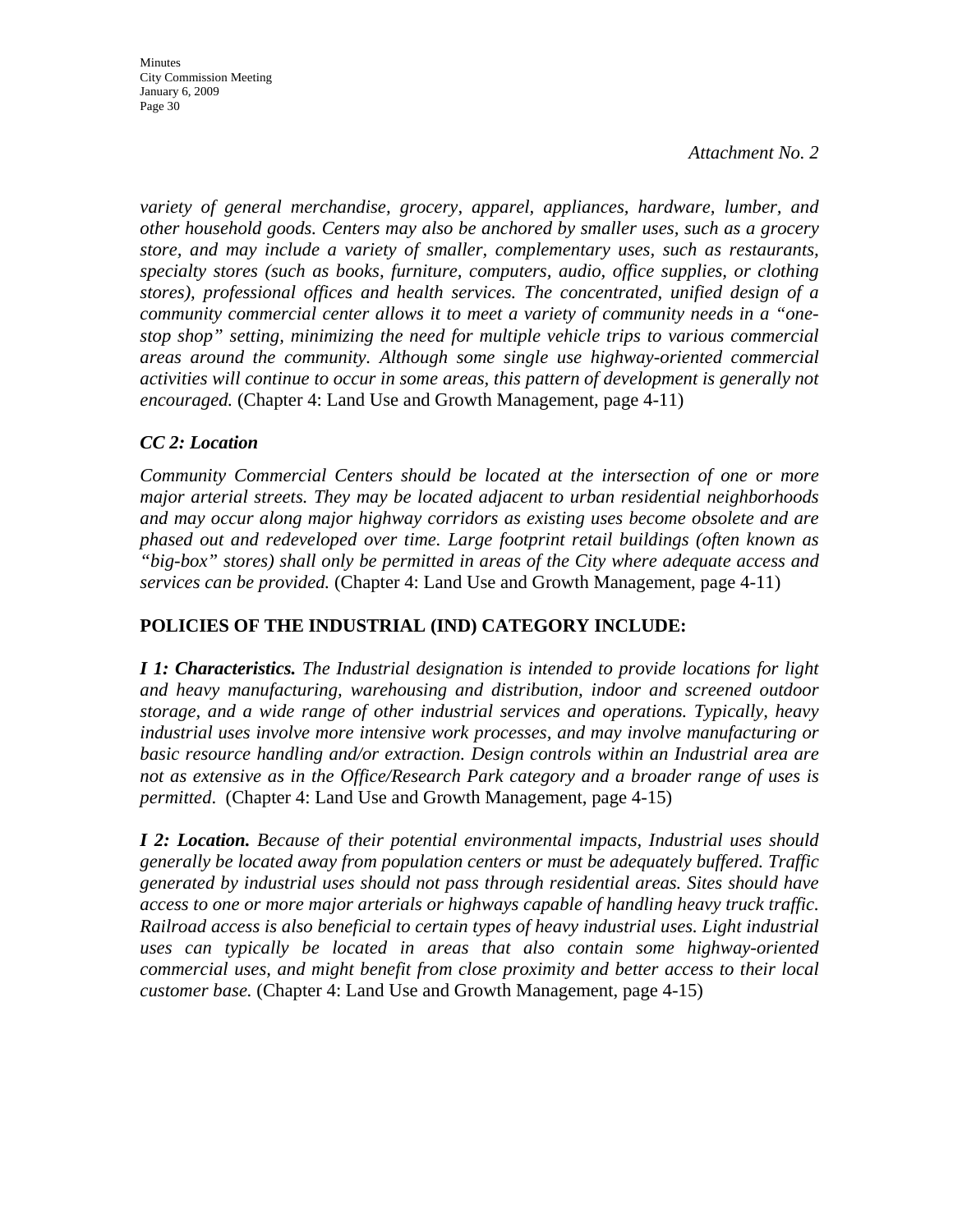*I 3: Screening. Storage, loading and work operations should be screened from view along all industrial area boundaries (when adjacent to non-industrial uses) and along all public streets.* (Chapter 4: Land Use and Growth Management, page 4-15)

The I-2 District allows manufacturing, research and industrial services consistent with the Comprehensive Plan. Other land adjacent to GTM Sportswear has been rezoned from C-5 to I-2 District to accommodate growth of GTM Sportswear. The proposed rezoning is in general conformance with the Comprehensive Plan

**ZONING HISTORY AND LENGTH OF TIME VACANT AS ZONED:** The two existing buildings have been on the site for an unknown period of time. The rezoning site was annexed and rezoned to C-5 District in July 1969 and has remained C-5 District to date.

**CONSISTENCY WITH INTENT AND PURPOSE OF THE ZONING ORDINANCE:** The intent and purpose of the Zoning Regulations is to protect the public health, safety, and general welfare; regulate the use of land and buildings within zoning districts to assure compatibility; and to protect property values.

The intent of the I-2 District is to allow a district designed for a broad range of manufacturing and research activities in a large lot industrial park setting. Minimum lot area in the I-2 District is one acre. The rezoning site will be combined with existing Lot 1, GTM Sportswear Addition, Unit Three. Proposed Lot 1, GTM Sportswear Addition, Unit Five, is approximately 7.5 acres in area. The proposed rezoning is consistent with the intent and purposes of the Zoning Regulations.

**RELATIVE GAIN TO THE PUBLIC HEALTH, SAFETY AND WELFARE THAT DENIAL OF THE REQUEST WOULD ACCOMPLISH, COMPARED WITH THE HARDSHIP IMPOSED UPON THE APPLICANT:** There appears to be no gain to the public that denial would accomplish as no adverse impacts to the public are expected. It may be a hardship on the applicant if the rezoning is denied.

**ADEQUACY OF PUBLIC FACILITIES AND SERVICES:** Adequate public facilities and services are available to serve the site.

**OTHER APPLICABLE FACTORS:** The applicant has submitted a proposed Concurrent Plat (Preliminary Plat and Final Plat) of GTM Sportswear Addition, Unit Five, consisting Lot 1, GTM Sportswear Addition, Unit Three, the rezoning site, and Lot 2, Manhattan Industrial Park, Unit Eight. **THE CONCURRENT PLAT IS SUBJECT TO APPROVAL BY THE PLANNING BOARD, BASED ON THE REQUIREMENTS OF THE MANHATTAN URBAN AREA SUBDIVISION REGULATIONS, WHICH INCLUDES APPROVAL OF THE PROPOSED REZONING.**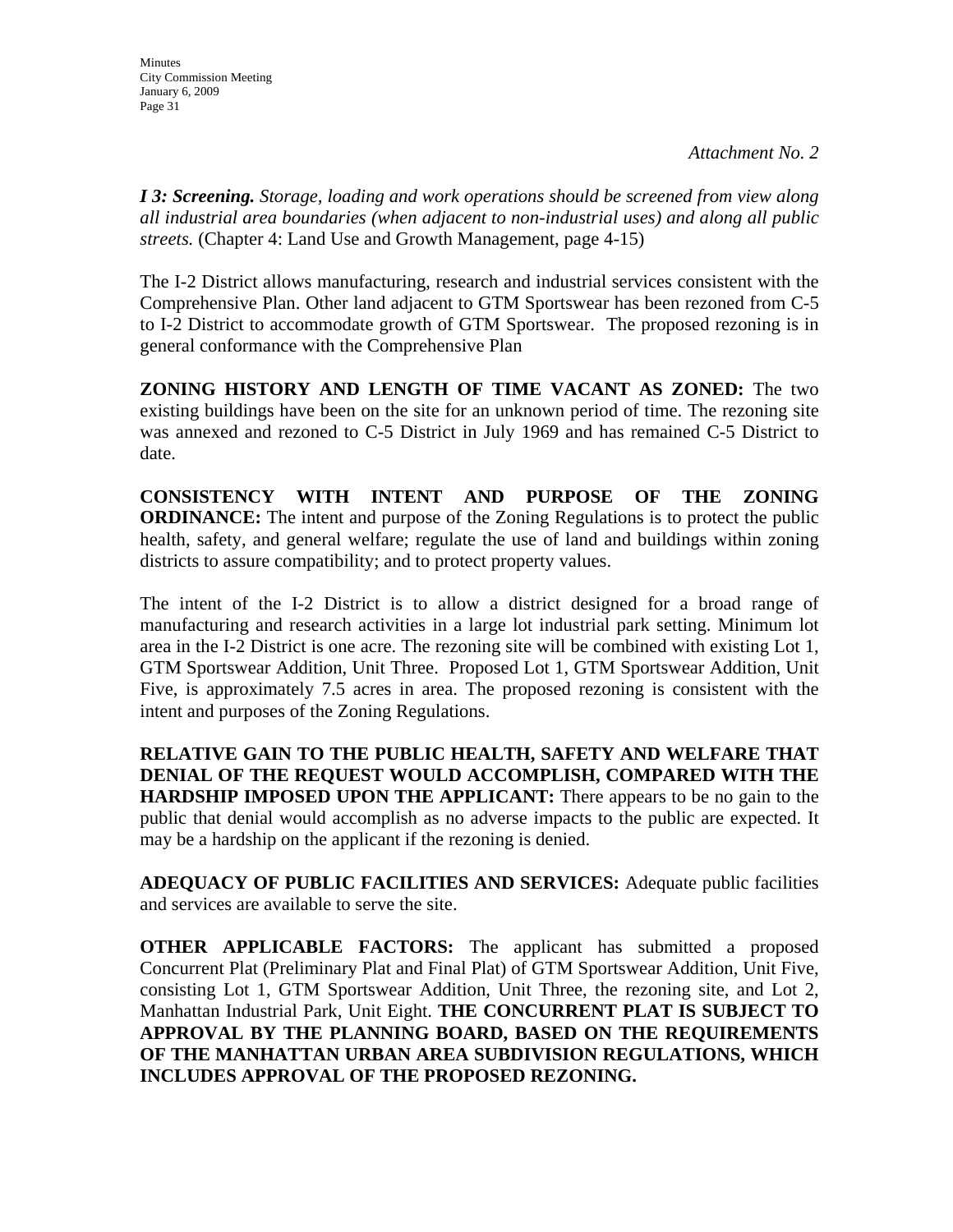#### **STAFF COMMENTS:**

City Administration recommends approval of the proposed rezoning of 701 Enoch Lane from C-5, Highway Service Commercial District, to I-2, Industrial Park District.

## **ALTERNATIVES:**

- 1. Recommend approval of the proposed rezoning of 701 Enoch Lane from C-5, Highway Service Commercial District, to I-2, Industrial Park District, stating the basis for such recommendation.
- 2. Recommend denial of the proposed rezoning, stating the specific reasons for denial.
- 3. Table the proposed rezoning to a specific date, for specifically stated reasons.

## **POSSIBLE MOTION:**

The Manhattan Urban Area Planning Board recommends approval of the proposed rezoning of 701 Enoch Lane from C-5, Highway Service Commercial District, to I-2, Industrial Park District, based on the findings in the Staff Report.

**PREPARED BY:** Steve Zilkie, AICP, Senior Planner

**DATE:** November 24, 2008 08078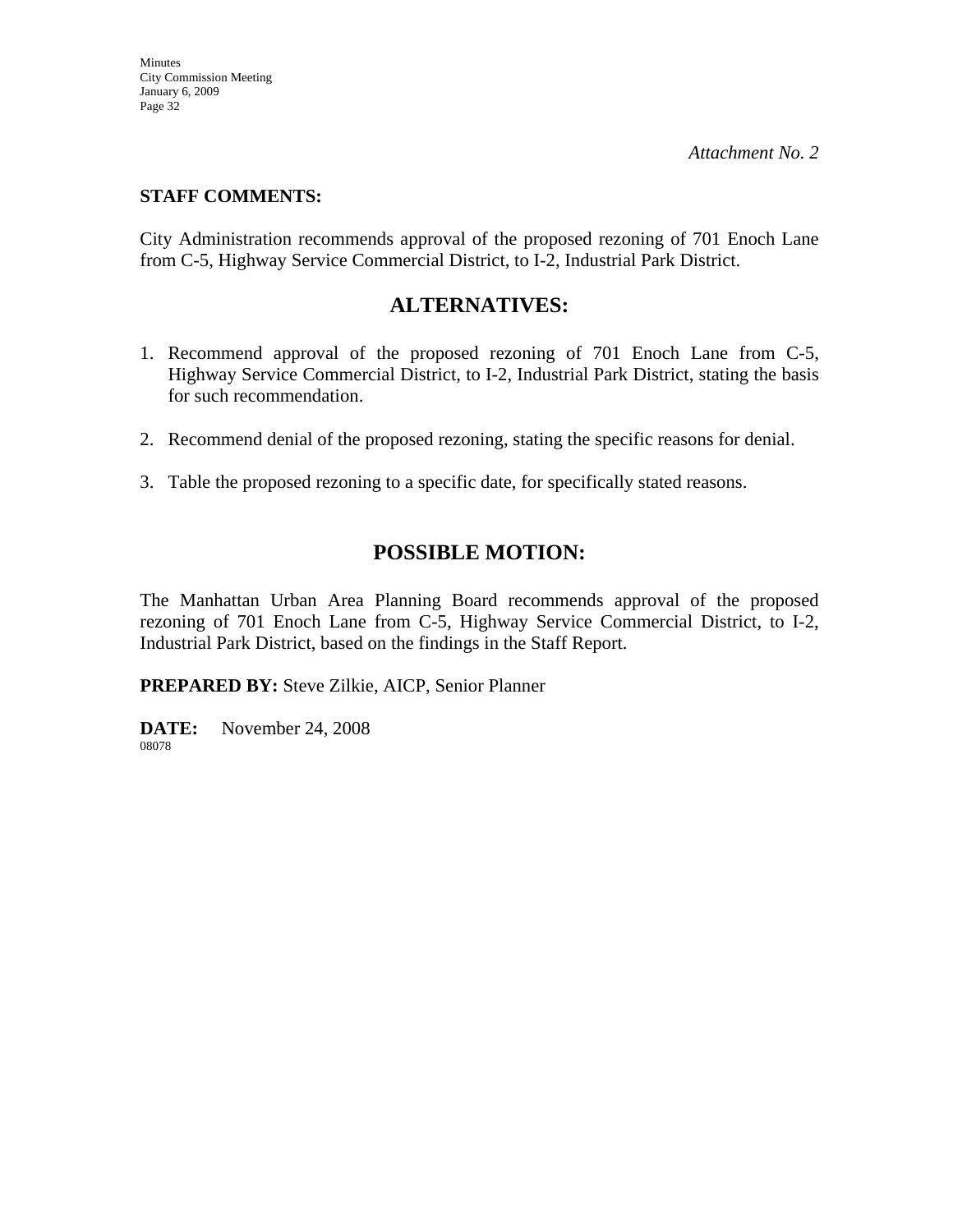#### **STAFF REPORT**

#### **ON AN APPLICATION TO REZONE PROPERTY**

**FROM:** R-M, Four-Family Residential District

**TO:** R-2, Two-Family Residential District

**APPLICANT/ ADDRESS:** Doug DeMondbrun 1430 Poyntz Avenue, Manhattan, KS,

**OWNERS/ADDRESS:** G. Doug DeMondbrun Trust and Linda J. Conderman Trust/1430 Poyntz Avenue, Manhattan, KS, Prairie Flower Homes, LLC/1430 Poyntz Avenue, Manhattan, KS, Abbott/Anderson Development Company, Inc./225 McCall Road, Manhattan, KS Western Hills, LLC/ 6803 NW Monticello Court, Kansas City, MO

**LOCATION:** Lots 7B, 8A-9B and Lots 10 – 56, Cedar Glen Addition. The site is generally located approximately 1,800 feet north of the intersection of Kimball Avenue and Little Kitten Avenue, adjacent to Little Kitten Avenue and Buckner Drive.

**AREA:** Approximately 12.11 acres (527,713 square feet)

**DATE OF PUBLIC NOTICE PUBLICATION:** Monday, November 24, 2008

### **DATE OF PUBLIC HEARING: PLANNING BOARD:** Monday, December 15, 2008 **CITY COMMISSION:** Tuesday, December 30, 2008

**EXISTING USE:** Vacant residential lots appropriate for single-family, two-family and three- and four-family residential uses.

**PHYSICAL AND ENVIRONMENTAL CHARACTERISTICS:** The site is rolling terrain which slopes to the west toward Little Kitten Creek. The site has been filled and graded for the construction of single-family homes. Public streets and utilities have been installed throughout the subdivision.

#### **SURROUNDING LAND USE AND ZONING:**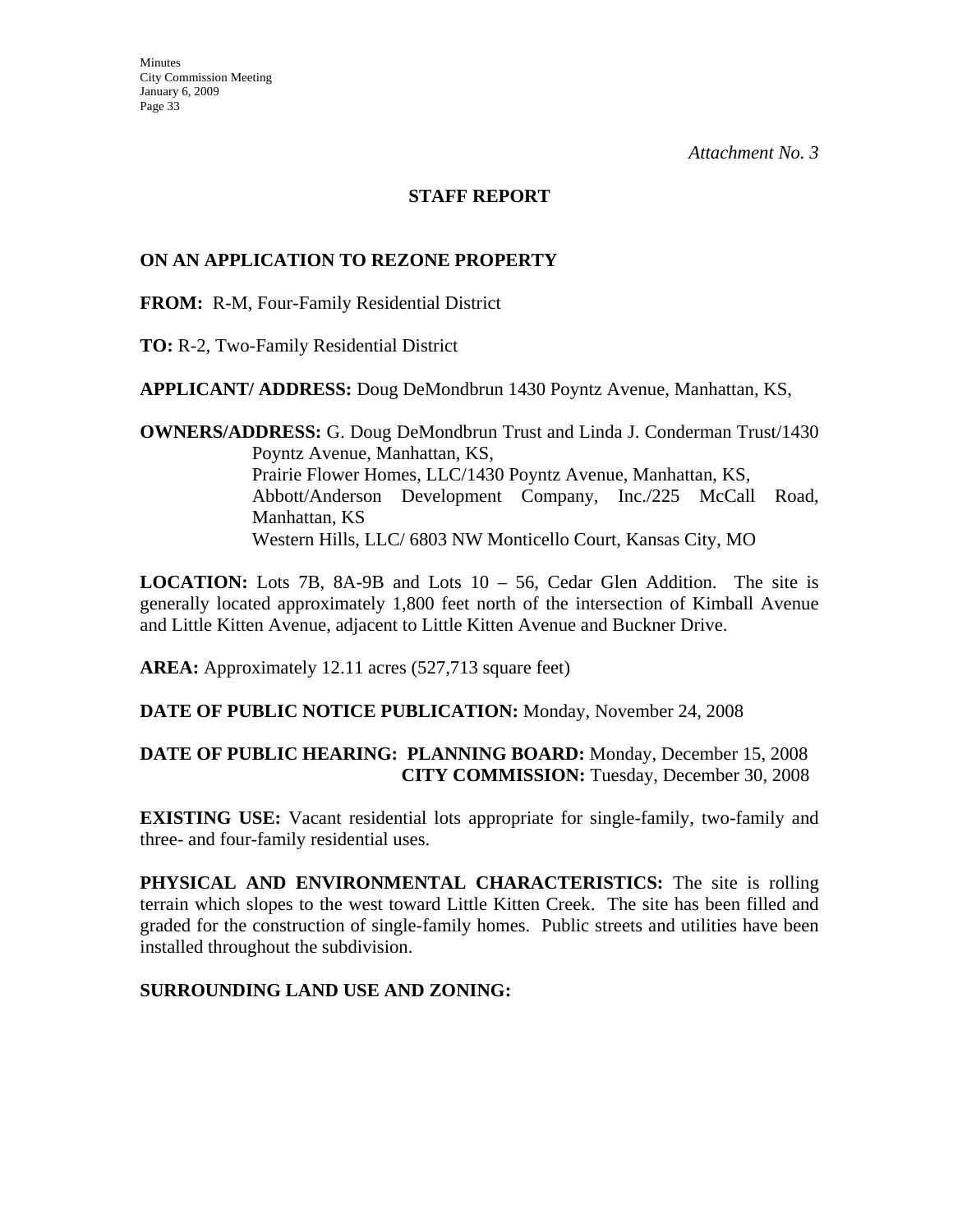- **(1) NORTH:** Vanesta Drive, an unplatted right-of-way, approximately 260 feet in width at its widest point, Grand Mere, Unit Three and Grand Mere Vanesta, Unit Two; R District.
- **(2) SOUTH:** Grand Mere Village and Stoneybrook Retirement Center; Commercial PUD District and R-3 District.
- **(3) EAST:** Little Kitten Avenue, a platted 60 foot right-of-way, Cedar Glen Addition, Unit One, Western Hills, Unit 14 and Western Hills, Unit 10; R-M District, R-2 District and R District.
- **(4) WEST:** Grand Mere Vanesta, Unit Two, Vanesta Drive, an unplatted right of way, approximately 240 feet in width at its widest point, Grand Mere, Unit Three; R District

**GENERAL NEIGHBORHOOD CHARACTER:** The area is characterized as a developing neighborhood in the northwest part of the City. To the north and west is large lot, single-family homes in the Grand Mere and Grand Mere Vanesta developments, and to the east is a mix of different types of housing with single-family attached and singlefamily detached homes. To the south are the Stoneybrook Retirement Community and the Grand Mere Village Commercial PUD.

#### **SUITABILITY OF SITE FOR USES UNDER CURRENT ZONING:**

The site is suitable for the permitted uses under the R-M, Four-Family Residential District. The original plat of the Cedar Glen Addition, which was platted in July, 2006 conforms to the requirements of the R-M District. The applicant is requesting the rezoning so that the homes designed for the lots on the subdivision will fit between the side property lines without requiring actions by the Board of Zoning Appeals. A Replat of Lots 10-18 and 33 – 56, Cedar Glen Addition has also been proposed so that the residential building design will fit on the lot. The existing R-M District requires a minimum side yard setback of eight (8) feet. The proposed R-2, Two-Family Residential District, requires a minimum of side yard setback of six (6) feet.

**COMPATIBILITY OF PROPOSED DISTRICT WITH NEARBY PROPERTIES AND EXTENT TO WHICH IT MAY HAVE DETRIMENTAL AFFECTS:** The site is in a growth area in the northwest part of the City. An increase in light, noise and traffic is expected. This increase will be consistent with the area which consists of singlefamily detached and single-family attached homes.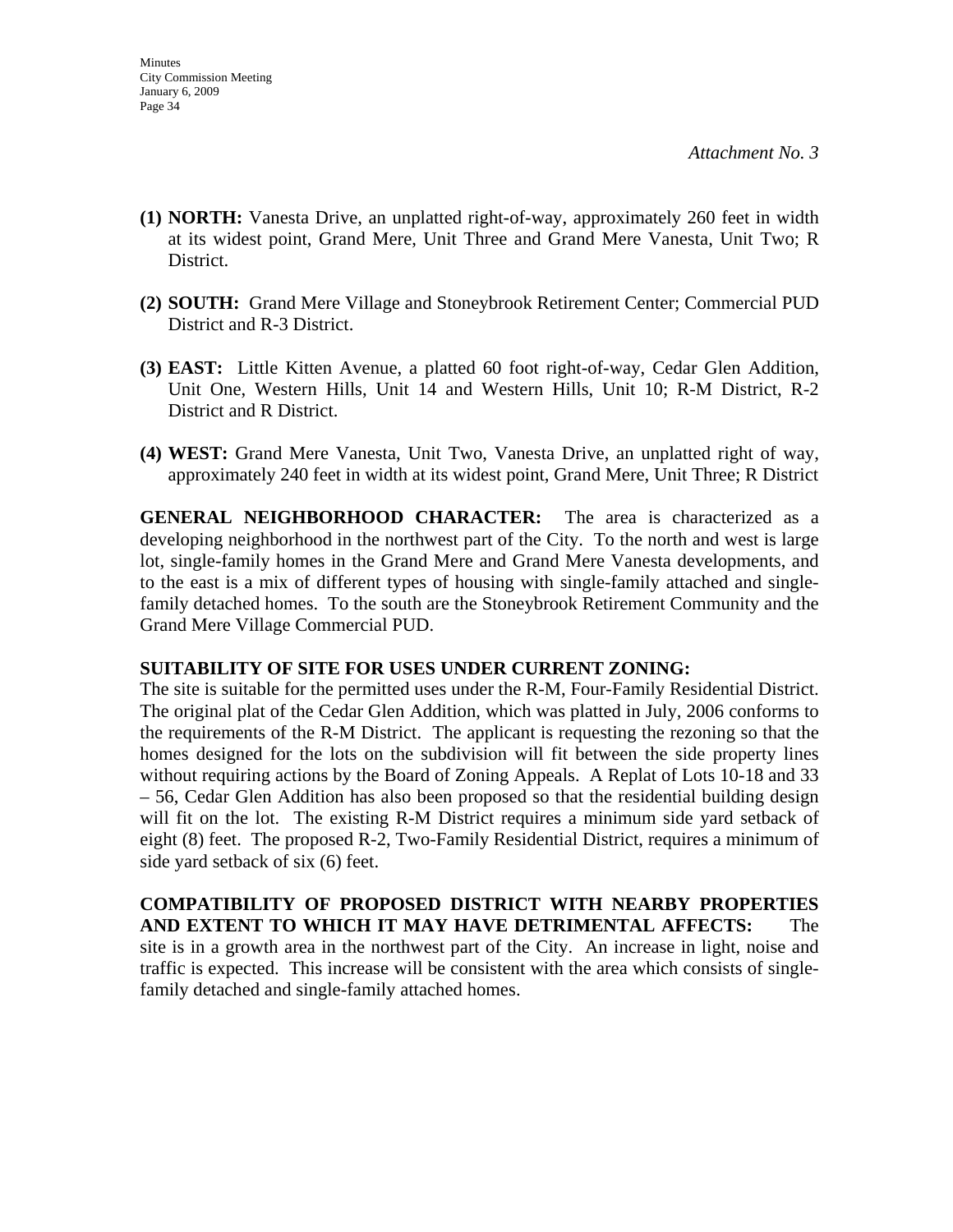**CONFORMANCE WITH COMPREHENSIVE PLAN:** The rezoning site is shown on the Northwest Planning Area Future Land Use Map of the Comprehensive Plan as a combination of RMH, Residential Medium/High Density and OS, Open Space.

Policies of the RMH designation include:

## *RMH 1: Characteristics*

*The Residential Medium/High Density designation shall incorporate a mix of housing types in a neighborhood setting in combination with compatible non-residential land uses, such as retail, service commercial, and office uses, developed at a neighborhood scale that is in harmony with the area's residential characteristics and in conformance with the policies for Neighborhood Commercial Centers. Appropriate housing types may include a combination of small lot single-family, duplexes, townhomes, or four plexes on individual*  lots. However, under a planned unit development concept, or when subject to design and *site plan standards (design review process), larger apartment or condominium buildings may be permissible as well, provided the density range is complied with.* 

#### *RMH 2: Appropriate Density Range*

*Densities within a Residential Medium/High neighborhood range from 11 to 19 dwelling units per net acre.* 

#### *RMH 3: Location*

*Residential Medium/High Density neighborhoods should be located close to arterial streets and be bounded by collector streets where possible, with a direct connection to work, shopping, and leisure activities.* 

#### *RMH 4: Variety of Housing Styles*

*To avoid monotonous streetscapes, the incorporation of a variety of housing models and sizes is strongly encouraged*.

Based the number of lots established on the Final Plat of Cedar Glen Addition and the proposed replat of Cedar Glen Addition, Unit Two, the proposed R-2 District net density is 4.29 dwelling units per net acre

The OS designation is primarily due to the Little Kitten Creek 100 Year Flood Plain, which is located along the west site of the development.

Policies of the OS designation include: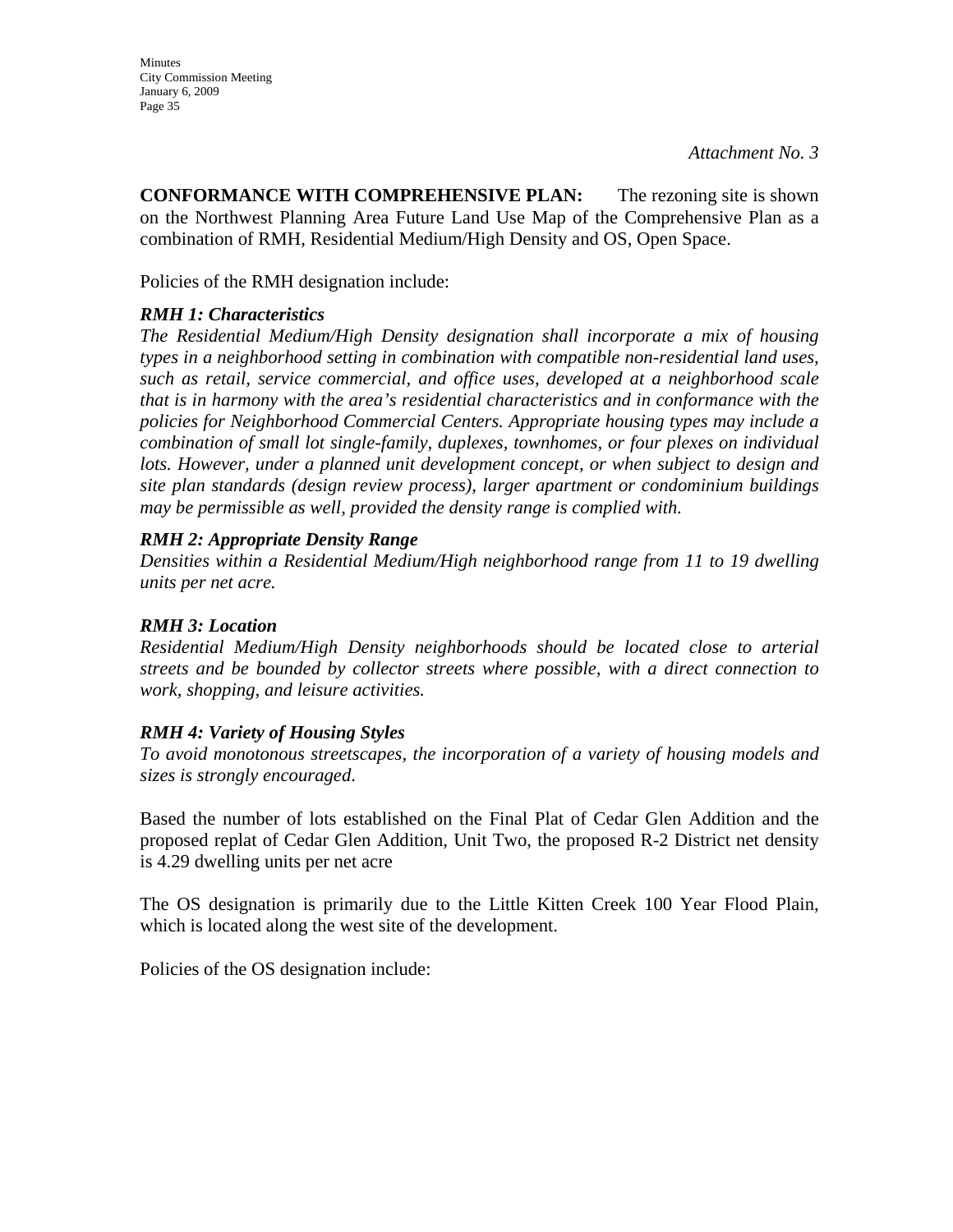Minutes City Commission Meeting January 6, 2009 Page 36

*Attachment No. 3* 

#### *NRE 1: Corridors, Buffers, and Linkages and Preserved Open Space*

*The City and County should use a variety of methods (both public and private) to facilitate the creation of a continuous, permanent, system of open space corridors using natural features such as preserved open space areas, drainages, streams, and rivers to the extent possible. Corridors should be identified during the subdivision or master planning process and should be used to provide linkages within and between non-contiguous parks, environmentally sensitive and preserved open space areas, as well as neighborhoods and other development areas. Buffers can also be used to provide a transition between different intensities of uses. The current width and shape and other features of a naturally occurring corridor (such as a drainageway) should be preserved, in order to maintain its environmental integrity and avoid creating an "engineered" appearance.* 

#### *NRE 2: Parks and Recreation*

*The City and County should ensure that park and recreation facilities provide an adequate range of recreational opportunities. Facilities shall be designed in a manner that responds to the needs of the intended users. More specific policies and design guidelines are provided in the previously developed Comprehensive Parks Master Plan, Linear Park Master Plan - Phase II, Strategic Park Plan, Bicycle Master Plan, and the Fairmont Park Master Plan.* 

#### *NRE 3: Trails Network*

*The City and County shall use a variety of methods to develop a system of open space that is connected, continuous, and permanent. The Linear Trail, which currently follows parts of Wildcat Creek, and the Big Blue and Kansas Rivers, represents the beginnings of a network of trails and open space that will link various areas of the City. Tributary drainage channels and other potential pedestrian corridors should also be incorporated as part of the overall network as they become integrated into residential areas.* 

#### *NRE 4: Environmentally Sensitive Areas: Wildlife Habitat and Corridors, Wetlands, Riparian Areas and Prairie Ecosystems*

*The Urban Area is home to a variety of environmentally sensitive areas, including: Wildcat Creek, the Big Blue and Kansas Rivers, numerous secondary stream corridors, drainage areas, and wetlands, as well as prairie ecosystems. In addition to their scenic quality, these areas provide other benefits, such as water quality enhancement and flood control, potential ecotourism, and also serve as important wildlife habitat. The City and County shall work to ensure that development impacts upon these areas are minimized.*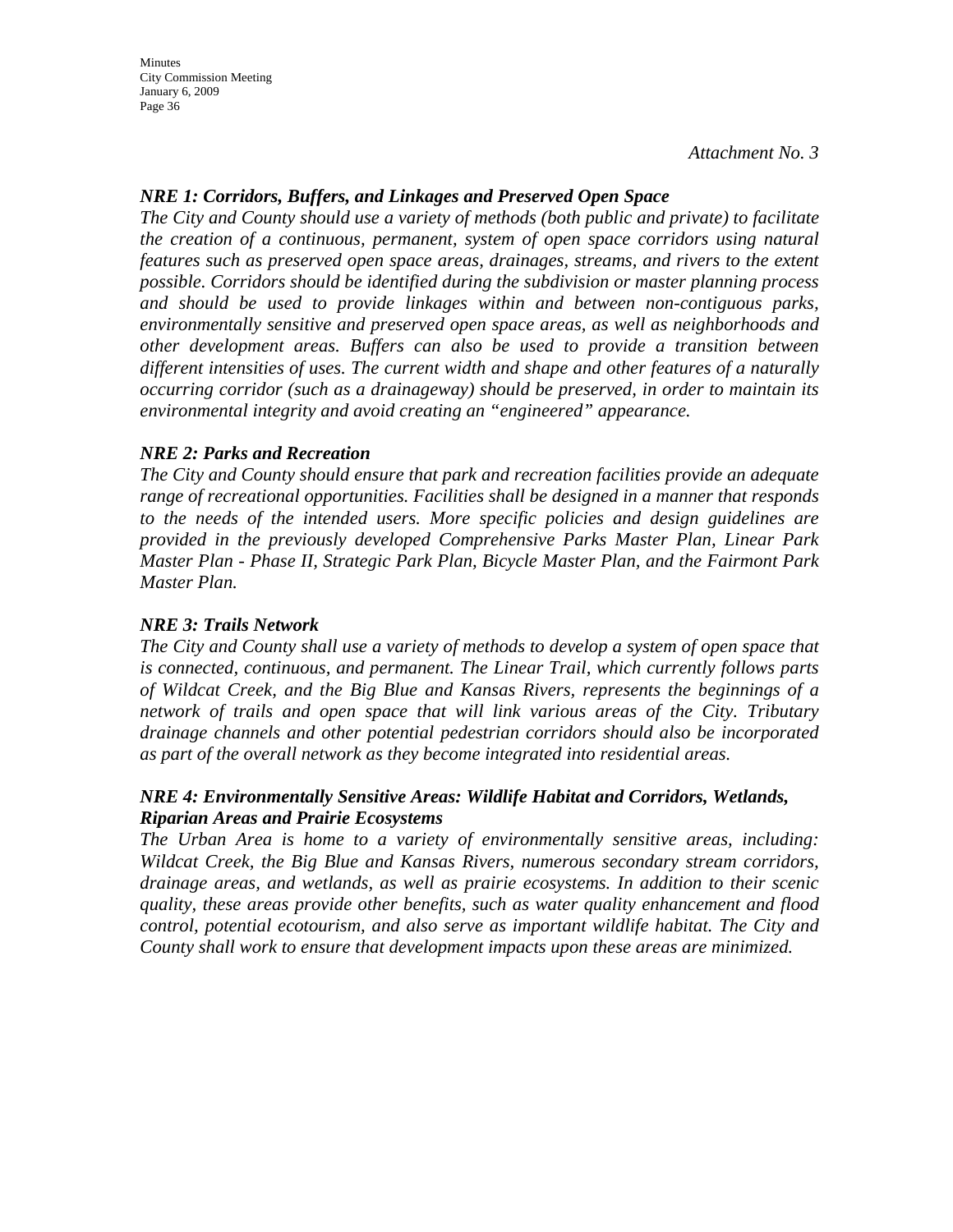### *NRE 5: Environmentally Sensitive Site Design*

*The City and County shall ensure that environmentally sensitive site design practices are used in new development. Sensitive site design practices can minimize unnecessary physical and visual impacts upon the surrounding landscape, caused by excessive removal of existing vegetation or severe roadway cuts, and excessive grading of natural topography.* 

#### *NRE 6: Natural Hazards*

*Development shall be prohibited in areas where natural hazards have been identified which have the potential to endanger life, resources, and property. Within the Manhattan Urban Area, these hazards include steep slopes (20% or greater slope), floodways, and other special flood hazard areas.* 

The Little Kitten Creek 100 year flood plain is located on the west side of the development. The developer has applied for and received a Letter of Map Revision-Based on Fill (LOMR-F), dated November 4, 2008, from the Federal Emergency Management Agency (FEMA) that has determined that portions of Lots 23 – 22, 36, 37, 38 and 50 through 56, Cedar Glen Addition, Unit One (subject property) has been removed from the Flood Zone AE based fill. Based on this determination, these portions of the subject property are located in Zone X (shaded). Portions of Lots 13 -18 remain in the Floodway District, Zone AE, and shall conform to the requirements of Article X, Flood Plain Regulations of the Zoning Regulations.

A note is on the Final Plat of Cedar Glen Addition, Unit Two, detailing the LOMR-F determination and the need for the determination document is to be filed with the plat for future reference.

The proposed rezoning conforms to the Comprehensive Plan.

#### **ZONING HISTORY AND LENGTH OF TIME VACANT AS ZONED:**

| June 1, 1998   | Manhattan Urban Area Planning Board recommended approval of<br>annexation of Tract VIII of Grand Mere, which would become known<br>as the Cedar Glen Addition in 2002. |
|----------------|------------------------------------------------------------------------------------------------------------------------------------------------------------------------|
| June 16, 1998  | City Commission approved first reading of annexation of Tract VIII                                                                                                     |
|                | of Grand Mere.                                                                                                                                                         |
| Sept. 10, 1998 | Manhattan Urban Area Planning Board recommended approval of<br>rezoning Tract VIII to RM, Four-Family Residential District.                                            |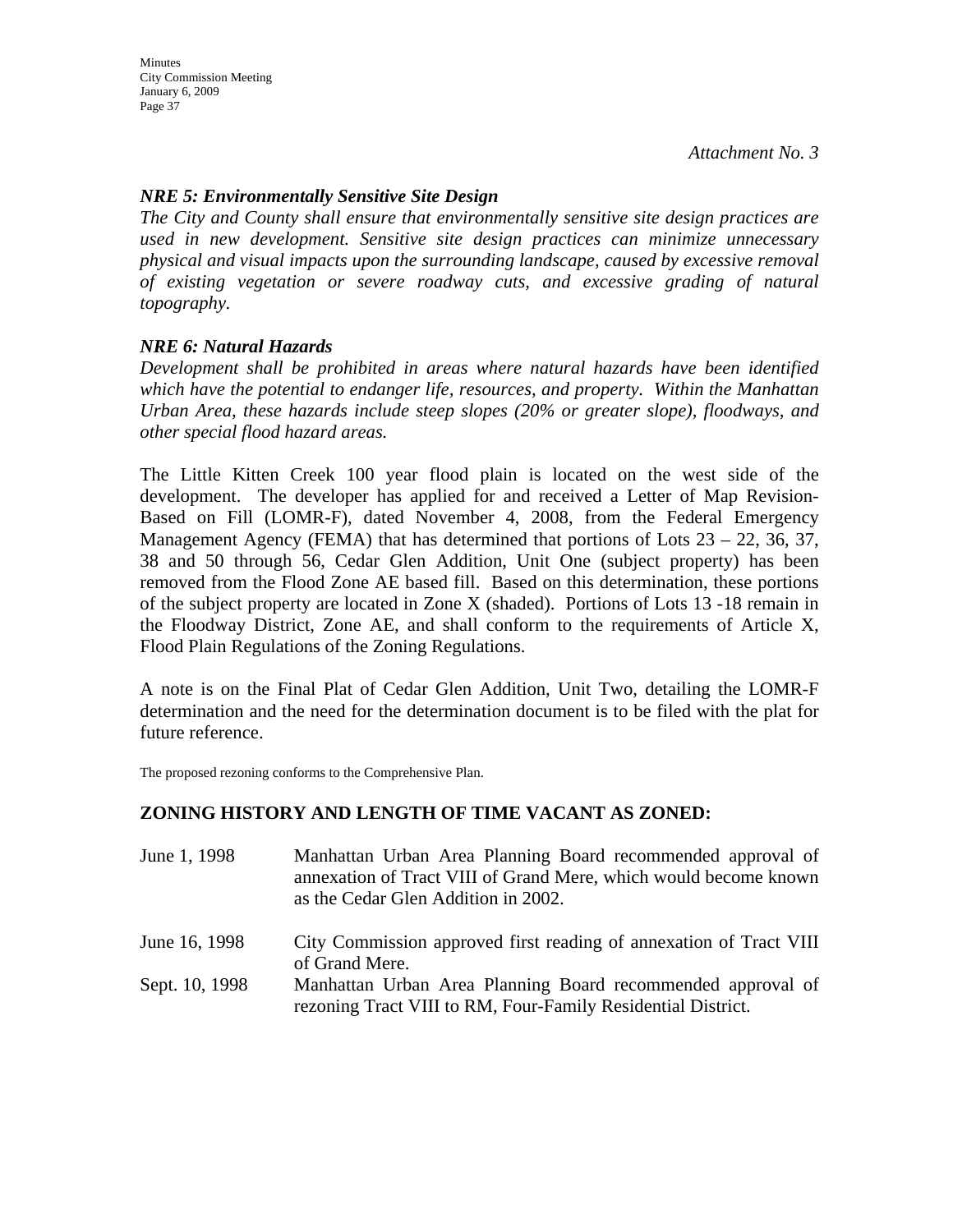| Oct. 6, 1998     | City Commission approved first reading of rezoning of Tract VIII of<br>Grand Mere.                                                                                                                                                                                    |
|------------------|-----------------------------------------------------------------------------------------------------------------------------------------------------------------------------------------------------------------------------------------------------------------------|
| Oct. 20, 1998    | City Commission approved second reading of Ordinance No. 6041<br>rezoning Tracts VIII to RM, District.                                                                                                                                                                |
| October 2, 2000  | Manhattan Urban Area Planning Board recommended approval of<br>rezoning eastern portion of Tract VIII, as a part of proposed Western<br>Hills, Unit 11, to R2, Two-Family Residential District. (Note: the site<br>would become part of Cedar Glen Addition in 2002.) |
| October 17, 2000 | City Commission approved first reading of rezoning of the eastern<br>portion of Tract VIII, as a part of proposed Western Hills, Unit 11, to<br>R2, Two-Family Residential District.                                                                                  |
| November 7, 2000 | City Commission approved second reading of Ordinance No.<br>rezoning the eastern portion of Tract VIII, as a part of proposed<br>Western Hills, Unit 11, to R2, Two-Family Residential District.                                                                      |
| July 1, 2002     | Manhattan Urban Area Planning Board approves Preliminary Plat of<br>the Cedar Glen Addition.                                                                                                                                                                          |
| June 29, 2006    | Manhattan Urban Area Planning Board approves Final Plat of the<br>Cedar Glen Addition.                                                                                                                                                                                |
| July 18, 2006    | City Commission accepts easements and right -of-way as shown on<br>the Final Plat of the Cedar Glen Addition.                                                                                                                                                         |

The site has remained vacant for an undetermined length of time.

**CONSISTENCY WITH INTENT AND PURPOSE OF THE ZONING ORDINANCE:** The intent and purpose of the Zoning Regulations is to protect the public health, safety, and general welfare; regulate the use of land and buildings within zoning districts to assure compatibility; and to protect property values. The R-2, Two-Family Residential District is designed to provide a dwelling zone at a density no greater than two (2) attached dwelling units per 7,500 square feet. The proposed rezoning is consistent with the intent and purposes of the Zoning Regulations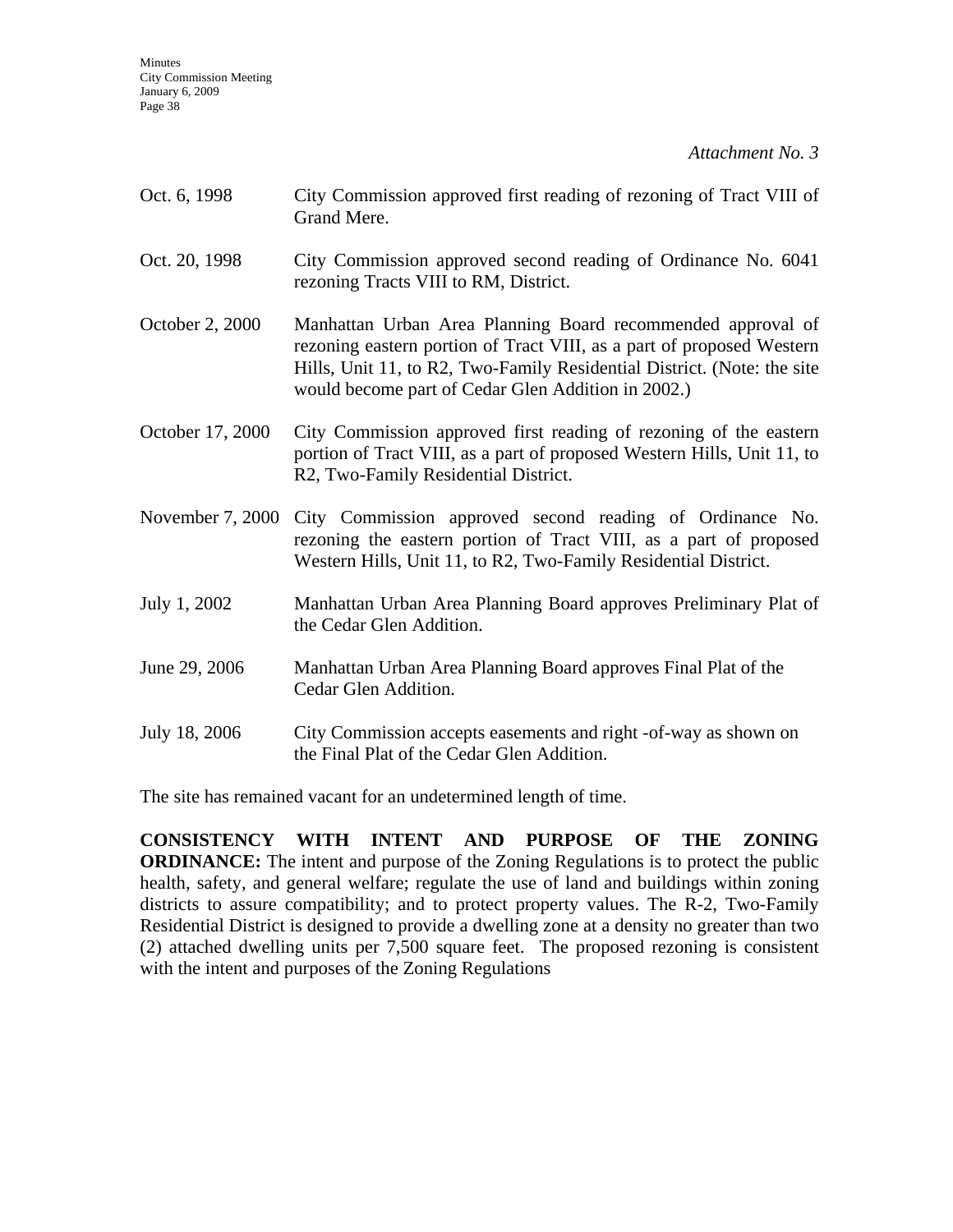**Minutes** City Commission Meeting January 6, 2009 Page 39

*Attachment No. 3* 

**RELATIVE GAIN TO THE PUBLIC HEALTH, SAFETY AND WELFARE THAT DENIAL OF THE REQUEST WOULD ACCOMPLISH, COMPARED WITH THE HARDSHIP IMPOSED UPON THE APPLICANT:** There appears to be no relative gain to the public that denial would accomplish in comparison to the hardship to the owner. The February 4, 2005 revised NFIP map shows the west side of the development to be located in the Little Kitten Creek 100 year flood plain. The developer has applied for and received a Letter of Map Revision- Based on Fill (LOMR-F), dated November 4, 2008. The LOMR-F has determined that portions of Lots  $23 - 22$ , 36, 37, 38 and 50 through 56, Cedar Glen Addition, Unit One (subject property) has been removed from the Flood Zone AE based fill. Based on this determination, these portions of the subject property are located in Zone X (shaded). Portions of Lots 13 -18 remain in the Floodway District, Zone AE, and shall conform to the requirements of Article X, Flood Plain Regulations of the Zoning Regulations.

**ADEQUACY OF PUBLIC FACILITIES AND SERVICES:** The site is served by adequate public improvements, including street, water, fire service and sanitary sewer.

#### **OTHER APPLICABLE FACTORS:** None

#### **STAFF COMMENTS:**

City Administration recommends approval of the proposed rezoning of Lots 7B, 8A-9B and Lots 10 – 56, Cedar Glen Addition from R-M, Four-Family Residential District to R-2, Two-Family Residential District.

## **ALTERNATIVES:**

- 1. Recommend approval of the proposed rezoning of Lots 7B, 8A-9B and Lots 10 56, Cedar Glen Addition from R-M, Four-Family Residential District to R-2, Two-Family Residential District, stating the basis for such recommendation.
- 2. Recommend denial of the proposed rezoning, stating the specific reasons for denial.
- 3. Table the proposed rezoning to a specific date, for specifically stated reasons.